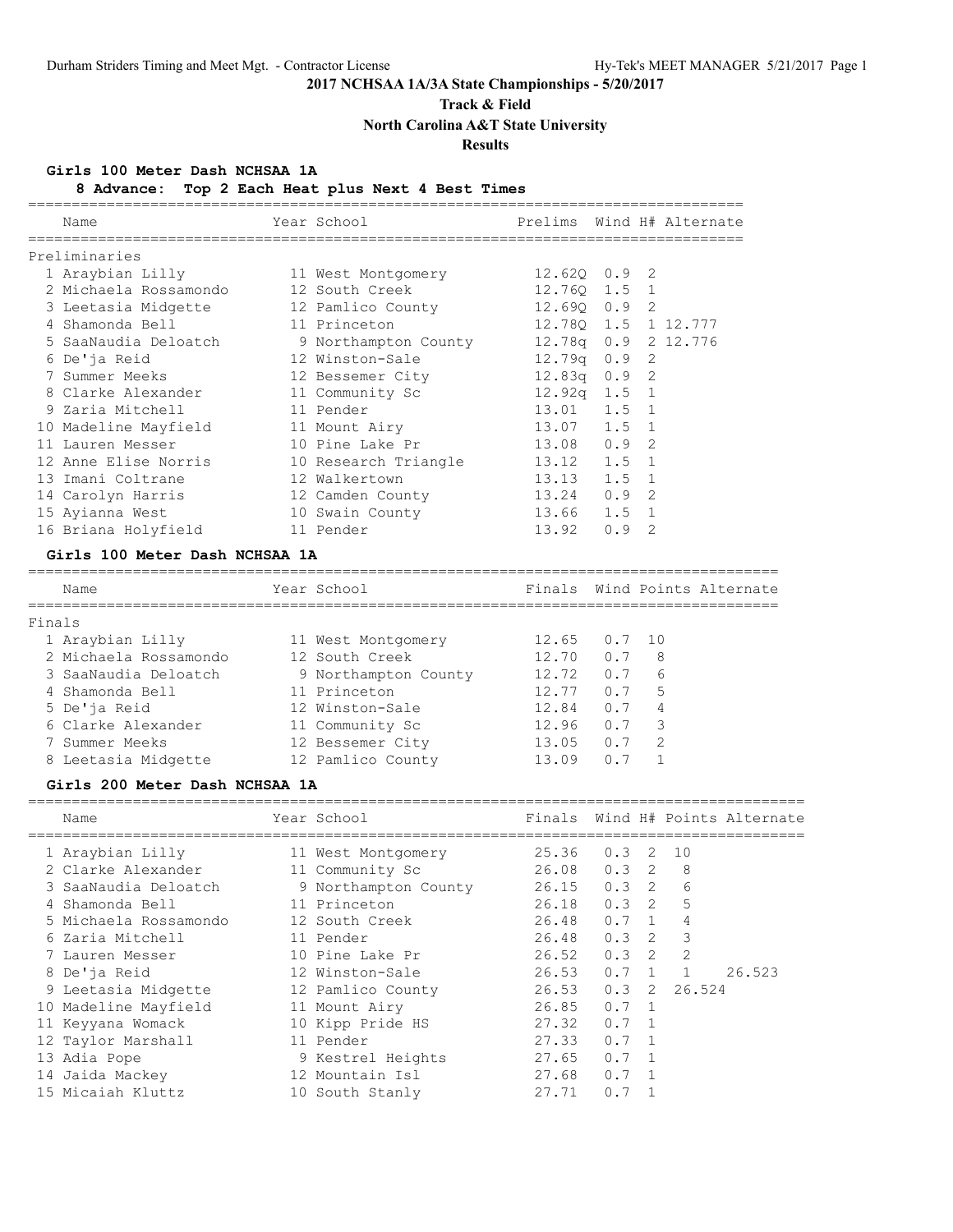### **Track & Field**

**North Carolina A&T State University**

## **Results**

**....Girls 200 Meter Dash NCHSAA 1A**

16 Summer Meeks 12 Bessemer City 28.33 0.3 2

### **Girls 400 Meter Dash NCHSAA 1A**

| Name                  | Year School          |               |                |      | Finals H# Points Alternate |
|-----------------------|----------------------|---------------|----------------|------|----------------------------|
| 1 Araybian Lilly      | 11 West Montgomery   | 58.33         |                | 2 10 |                            |
| 2 Eden Phillips       | 11 Mitchell          | 59.89 2       |                | - 8  |                            |
| 3 Leetasia Midgette   | 12 Pamlico County    | 59.97 2       |                | 6    |                            |
| 4 Madeline Mayfield   | 11 Mount Airy        | $1:00.26$ 2 5 |                |      |                            |
| 5 Miyah McCall        | 9 Rosewood           | $1:01.46$ 1   |                | 4    |                            |
| 6 Ne'tonya Boddie     | 12 Tarboro           | $1:01.84$ 1   |                | 3    |                            |
| 7 Keyyana Womack      | 10 Kipp Pride HS     | $1:02.34$ 1   |                | 2    |                            |
| 8 Ja'Ciya Guthrie     | 10 Bessemer City     | $1:02.78$ 2   |                |      |                            |
| 9 Aniah McManus       | 10 Atkins            | 1:02.90       | $\mathfrak{D}$ |      |                            |
| 10 India Alston       | 9 Hobbton            | 1:03.26       |                |      |                            |
| 11 Karrington Garland | 10 Franklin Academy  | 1:03.97       |                |      |                            |
| 12 Jeanette Pfeiffer  | 12 Bishop McGuinness | 1:04.69       | 2              |      |                            |
| 13 Mya Fisher         | 10 Pender            | 1:04.80       |                |      |                            |
| 14 SaaNaudia Deloatch | 9 Northampton County | 1:07.07       |                |      |                            |
| -- Clarke Alexander   | 11 Community Sc      | DNF           | 2              |      |                            |

====================================================================================

### **Girls 800 Meter Run NCHSAA 1A**

| Name                  | Year School                 |         |                | Finals Points Alternate |
|-----------------------|-----------------------------|---------|----------------|-------------------------|
| 1 Emma Pindur         | 11 Swain County             | 2:19.26 | 10             |                         |
| 2 Leah Given          | 9 Franklin Academy          | 2:23.63 | 8              |                         |
| 3 Karley Jessup       | 11 North Stokes             | 2:25.57 | 6              |                         |
| 4 Michaela Gammon     | 10 Lincoln Charter 2:26.68  |         | 5              |                         |
| 5 Katlyn Stiles       | 12 Murphy                   | 2:27.26 | 4              |                         |
| 6 Morgan Dudley       | 10 Hayesville               | 2:30.73 | 3              |                         |
| 7 Lauren Collins      | 10 North Stokes             | 2:35.25 | $\overline{2}$ |                         |
| 8 Karen Perez         | 12 Ocracoke Hiq             | 2:35.69 |                |                         |
| 9 Anna Schulz         | 10 Franklin Academy 2:37.30 |         |                |                         |
| 10 Katelyn Davis      | 10 Alleghany                | 2:37.56 |                |                         |
| 11 Kathleen Burroughs | 11 Granville Central        | 2:37.80 |                |                         |
| 12 Ingrid Contreras   | 10 Ocracoke Hig             | 2:38.06 |                |                         |
| 13 Caroline Foley     | 9 Research Triangle         | 2:38.30 |                |                         |
| 14 Anne Marie Mullis  | 11 North Stanly             | 2:39.35 |                |                         |
| 15 Gillian Scott      | 10 Raleigh Charter          | 2:48.43 |                |                         |
| -- Taylor Pound       | 9 Lejeune                   | DNF     |                |                         |
|                       |                             |         |                |                         |

### **Girls 1600 Meter Run NCHSAA 1A**

=================================================================================

| Name              | Year School         |         | Finals Points Alternate |
|-------------------|---------------------|---------|-------------------------|
| 1 Caitlyn Burkett | 10 Franklin Academy | 5:21.43 | 10                      |
| 2 Hanne Cooke     | 10 Mount Airy       | 5:25.76 | 8                       |
| 3 Michaela Gammon | 10 Lincoln Charter  | 5:30.57 | 6                       |
| 4 Hannah Cranford | 11 South Davidson   | 5:35.71 | 5                       |
| 5 Caroline Foley  | 9 Research Triangle | 5:41.66 | 4                       |
| 6 Karen Perez     | 12 Ocracoke Hig     | 5:43.63 | 3                       |
| 7 Gillian Scott   | 10 Raleigh Charter  | 5:44.26 |                         |
|                   |                     |         |                         |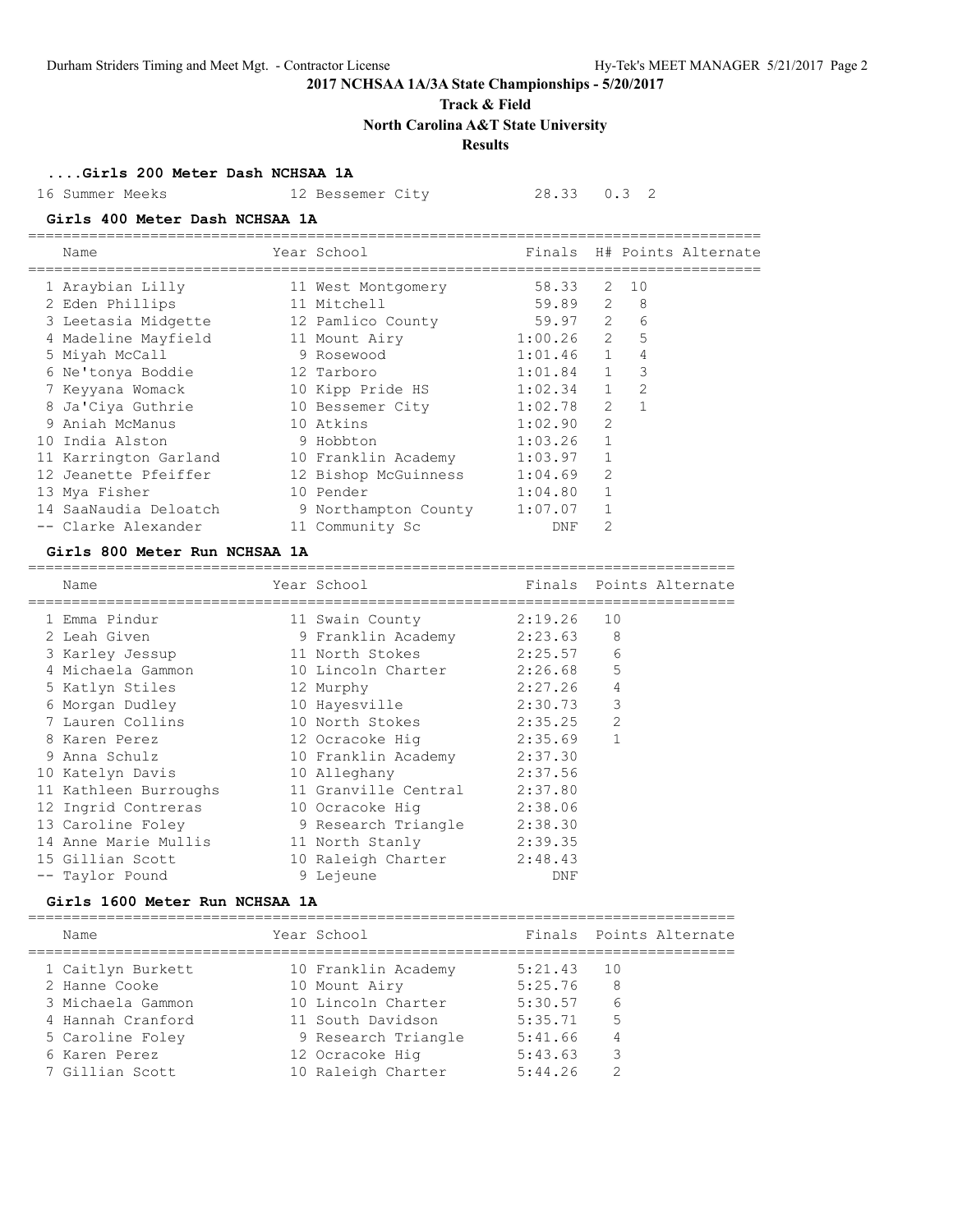## **Track & Field North Carolina A&T State University**

## **Results**

### **....Girls 1600 Meter Run NCHSAA 1A**

| 8 Brooklyn Pierce     | 9 Highland Tech      | 5:45.00 |  |
|-----------------------|----------------------|---------|--|
| 9 Taylor Pound        | 9 Lejeune            | 5:54.02 |  |
| 10 Kathleen Burroughs | 11 Granville Central | 5:56.97 |  |
| 11 Abigail Hemric     | 9 North Stokes       | 5:57.43 |  |
| 12 Hannah Franklin    | 11 Franklin Academy  | 5:59.14 |  |
| 13 Morgan Cook        | 12 Walkertown        | 6:00.00 |  |
| 14 Caity Born         | 10 Lincoln Charter   | 6:01.74 |  |
| 15 Ingrid Contreras   | 10 Ocracoke Hig      | 6:04.29 |  |
| -- Emma Pindur        | 11 Swain County      | DNF     |  |

### **Girls 3200 Meter Run NCHSAA 1A**

=================================================================================

| Name                     | Year School                  |          |                | Finals Points Alternate |
|--------------------------|------------------------------|----------|----------------|-------------------------|
| 1 Abigail Hemric         | 9 North Stokes               | 11:55.40 | 10             |                         |
| 2 Hanne Cooke            | 10 Mount Airy                | 12:10.85 | 8              |                         |
| 3 Caitlyn Burkett        | 10 Franklin Academy 12:12.57 |          | 6              |                         |
| 4 Michaela Gammon        | 10 Lincoln Charter           | 12:33.69 | 5              |                         |
| 5 Taylor Pound           | 9 Lejeune                    | 12:43.78 | 4              |                         |
| 6 Karen Perez            |                              |          | 3              |                         |
| 7 Amy Rosie Scott-Benson | 9 Voyager Academy            | 12:55.40 | $\overline{2}$ |                         |
| 8 Kristina El-khouri     | 12 Andrews                   | 12:56.62 | $\mathbf{1}$   |                         |
| 9 Ashley Hinterleiter    | 12 Hobbton                   | 13:06.46 |                |                         |
| 10 Caity Born            | 10 Lincoln Charter           | 13:07.55 |                |                         |
| 11 Gillian Scott         | 10 Raleigh Charter           | 13:20.51 |                |                         |
| 12 Catie Beth Brown      | 10 Elkin                     | 13:33.25 |                |                         |
| 13 Zoe Marazita          | 9 Atkins                     | 13:42.80 |                |                         |
| 14 Rebecca Duncan        | 9 Swain County               | 14:04.21 |                |                         |
| 15 Hannah Healy          | 9 Camden County              | 14:23.94 |                |                         |
| 16 Allyssa Ocampo        | 9 Lejeune                    | 14:47.24 |                |                         |

### **Girls 100 Meter Hurdles NCHSAA 1A**

### **8 Advance: Top 2 Each Heat plus Next 4 Best Times**

| Name                          | Year School Near School           |                  |  | Prelims Wind H# Alternate |
|-------------------------------|-----------------------------------|------------------|--|---------------------------|
| Preliminaries                 |                                   |                  |  |                           |
| 1 Ashya Smith                 | 12 Winston-Sale                   | $15.74Q - 0.5$ 2 |  |                           |
| 2 Emma Frye                   | 12 North Stokes                   | 16.100 0.6 1     |  |                           |
| 3 Ja'Ciya Guthrie             | 10 Bessemer City                  | $16.650 - 0.5$ 2 |  |                           |
| 4 Shamonda Bell               | 11 Princeton                      | 16.850 0.6 1     |  |                           |
| 5 Akira Simmons               | 12 Rocky Mount Prep 16.67q -0.5 2 |                  |  |                           |
| 6 Tylyia Triggs               | 9 Neuse Charter                   | $17.23q$ 0.6 1   |  |                           |
| 7 Kelsey Fulgham<br>10 Murphy |                                   | $17.30q - 0.5$ 2 |  |                           |
| 8 Sadie Shaw                  | 11 South Davidson                 | 17.41q 0.6 1     |  |                           |
| 9 Emily Reid                  | 12 Murphy                         | $17.46 - 0.5$ 2  |  |                           |
| 10 Taniqua Knight             | 9 Albemarle                       | 17.87 0.6 1      |  |                           |
| 11 Maeve Cook                 | 11 Lejeune                        | $18.19 - 0.5$ 2  |  |                           |
| 12 Zoe Byrd                   | 10 Princeton                      | $18.21 - 0.5$ 2  |  |                           |
| 13 Kyra Corcoran              | 11 Pender                         | $18.41 - 0.5$ 2  |  |                           |
| 14 Ariana Matthews            | 9 Gates County                    | $19.45$ 0.6 1    |  |                           |
| 15 Jasmine Smith              | 12 South Creek                    | $19.74$ 0.6 1    |  |                           |
| -- Emma Stroup                | 12 Murphy                         |                  |  | DO 0.6 1 Ran under hurdle |
|                               |                                   |                  |  |                           |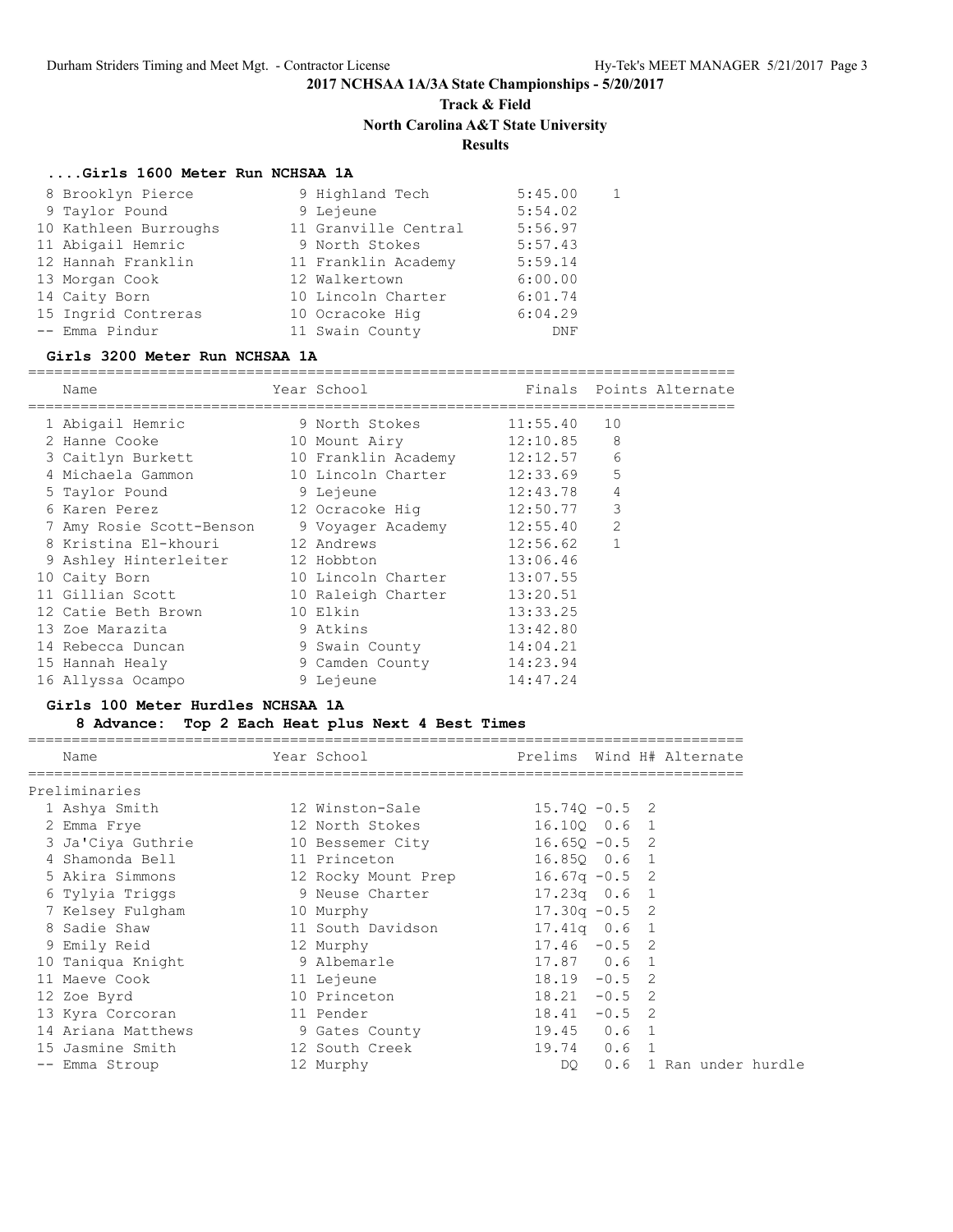**Track & Field**

**North Carolina A&T State University**

## **Results**

### **Girls 100 Meter Hurdles NCHSAA 1A**

|        | Name              | Year School         |                  |           |                         | Finals Wind Points Alternate |
|--------|-------------------|---------------------|------------------|-----------|-------------------------|------------------------------|
| Finals |                   |                     |                  |           |                         |                              |
|        | 1 Ashya Smith     | 12 Winston-Sale     | $15.63 - 1.2$ 10 |           |                         |                              |
|        | 2 Akira Simmons   | 12 Rocky Mount Prep | $16.12 - 1.2$    |           | - 8                     |                              |
|        | 3 Emma Frye       | 12 North Stokes     | $16.14 - 1.2$    |           | 6                       |                              |
|        | 4 Kelsey Fulgham  | 10 Murphy           | $16.53 - 1.2$    |           | .5                      |                              |
|        | 5 Ja'Ciya Guthrie | 10 Bessemer City    | $16.96 - 1.2$    |           | 4                       |                              |
|        | 6 Tylyia Triggs   | 9 Neuse Charter     | $17.14 - 1.2$    |           | $\overline{\mathbf{3}}$ |                              |
|        | 7 Sadie Shaw      | 11 South Davidson   | $17.56 - 1.2$    |           | $\overline{2}$          |                              |
|        | -- Shamonda Bell  | 11 Princeton        |                  | $FS -1.2$ |                         |                              |
|        |                   |                     |                  |           |                         |                              |

### **Girls 300 Meter Hurdles NCHSAA 1A**

====================================================================================

| Name                | Year School         | Finals  |   | H# Points Alternate |
|---------------------|---------------------|---------|---|---------------------|
| 1 Taniqua Knight    | 9 Albemarle         | 46.89   | 2 | 10                  |
| 2 Ashya Smith       | 12 Winston-Sale     | 46.99 2 |   | 8                   |
| 3 Morgan Mashburn   | 12 Andrews          | 48.20 2 |   | 6                   |
| 4 Peyton Wood       | 11 Murphy           | 48.47 2 |   | 5                   |
| 5 Janey Krehnbrink  | 10 Pine Lake Pr     | 48.78 2 |   | 4                   |
| 6 Emma Frye         | 12 North Stokes     | 49.63 1 |   | 3                   |
| 7 Abby Dunn         | 12 Franklin Academy | 50.00 2 |   | 2                   |
| 8 Hannah Ostapko    | 11 Community Sc     | 50.18   | 2 |                     |
| 9 Nytazia Wishop    | 10 Southside Hi     | 50.74   |   |                     |
| 10 Ariana Walker    | 9 Wallace-Rose Hill | 51.19   |   |                     |
| 11 Maeve Cook       | 11 Lejeune          | 51.26   | 2 |                     |
| 12 Destiny Saunders | 12 North Edgecombe  | 51.44   |   |                     |
| 13 Janet Thompson   | 11 Hobbton          | 51.80   |   |                     |
| 14 Armanie Sellers  | 9 Gray Stone D      | 51.85   |   |                     |
| 15 Zoe Byrd         | 10 Princeton        | 54.73   |   |                     |
| 16 Destiny Blount   | 12 Camden County    | 55.84   |   |                     |

## **Girls 4x100 Meter Relay NCHSAA 1A**

| School                               |    |                         |   |                | Finals H# Points Alternate |
|--------------------------------------|----|-------------------------|---|----------------|----------------------------|
| 1 East Carteret 'A'                  |    | 50.18 2 10              |   |                |                            |
| 1) Madison Donald 11                 |    | 2) Kayla Stewart 11     |   |                |                            |
| 3) Nyshia Godette 10                 |    | 4) Breah Taylor 10      |   |                |                            |
| 2 Winston-Salem Prep Academy 'A'     |    | 50.68 2                 |   | - 8            |                            |
| 1) Yzamin Chatman Wallace 11         |    | 2) Ashya Smith 12       |   |                |                            |
| 3) De'ja Reid 12                     |    | 4) Malaysia Albright 12 |   |                |                            |
| 3 Mountain Island Charter School 'A' |    | $51.39$ 2               |   | - 6            |                            |
| 1) Dakotah Diggs 12                  |    | 2) Khalia Byers 11      |   |                |                            |
| 3) Jaida Mackey 12                   |    | 4) Asia Washington 12   |   |                |                            |
| 4 Pender 'A'                         |    | $51.47$ 2 5             |   |                |                            |
| 1) Ratavia Merritt 10                |    | 2) Briana Holyfield 11  |   |                |                            |
| 3) Taylor Marshall 11                |    | 4) Zaria Mitchell 11    |   |                |                            |
| 5 Walkertown 'A'                     |    | 51.57 2                 |   | $\overline{4}$ |                            |
| 1) Kearah Martin 9                   |    | 2) Leslie Hayes 11      |   |                |                            |
| 3) Star Moore 12                     | 4) | Imani Coltrane 12       |   |                |                            |
| 6 Robbinsville 'A'                   |    | 52.36                   | 2 | 3              |                            |
| 1) Liz Ayers 9                       |    | 2) Lanie Stewart 9      |   |                |                            |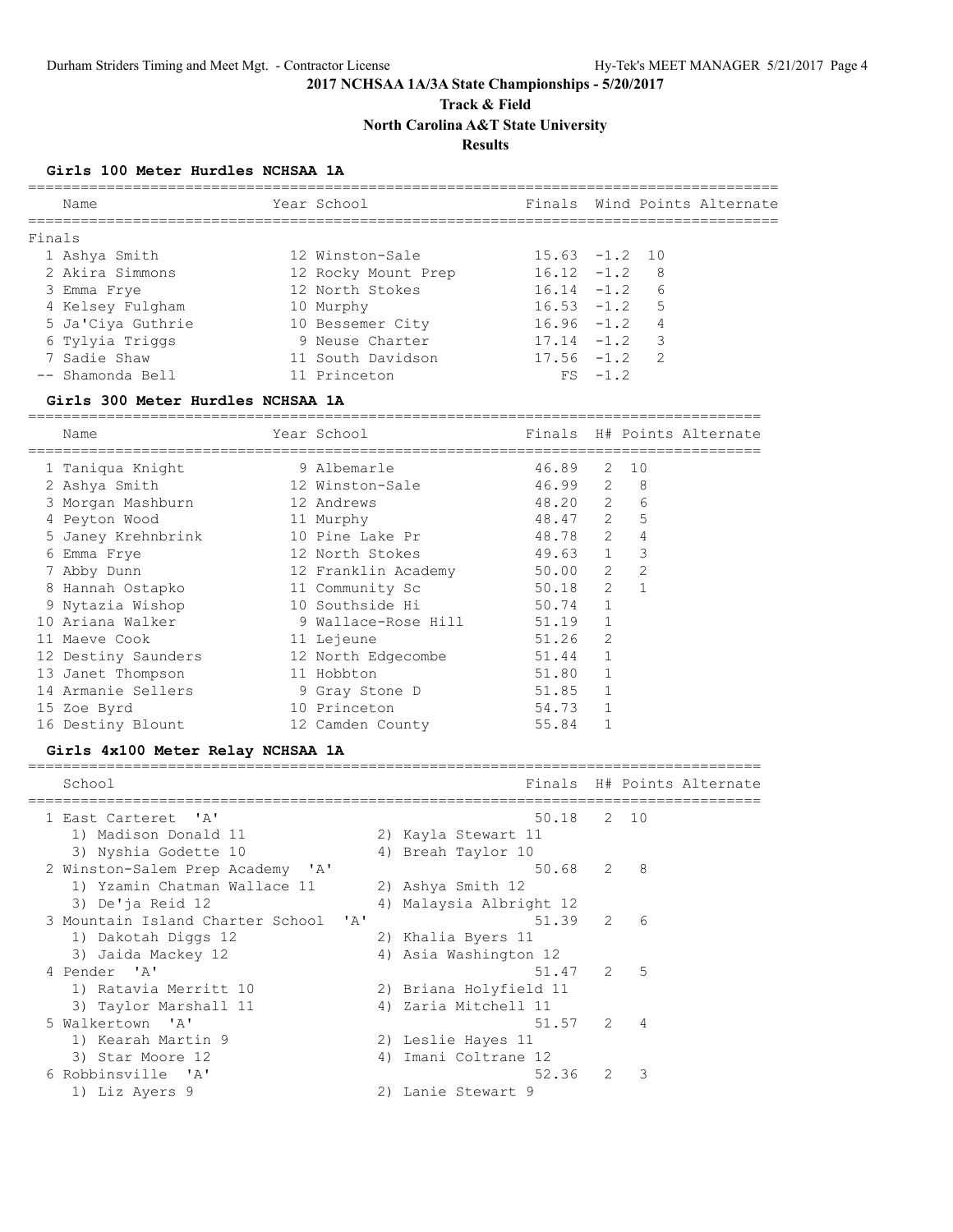## **Track & Field North Carolina A&T State University**

## **Results**

### **....Girls 4x100 Meter Relay NCHSAA 1A**

| 3) Meghan Myler 12                                |    | 4) Harleigh Lane 11       |              |   |
|---------------------------------------------------|----|---------------------------|--------------|---|
| 7 Oueens Grant 'A'                                |    | 52.69                     | 2            | 2 |
| 1) Deja Malone 10                                 |    | 2) Kumba Gumaneh 10       |              |   |
| 3) Adrienne Dobbins 11                            |    | 4) Mckenzie Scott 12      |              |   |
| 8 Northwest Halifax<br>$^{\prime}$ A $^{\prime}$  |    | 53.01                     | 2            | 1 |
| 1) Jalen Mills 11                                 |    | 2) Jiona Mills 12         |              |   |
| 3) TaKiyah Boques 12                              |    | 4) Sierra Davis 11        |              |   |
| 9 Plymouth 'A'                                    |    | 53.04                     | $\mathbf{1}$ |   |
| 1) maucrica Wrighton 9                            |    | 2) Keymiya Norman 11      |              |   |
| 3) Charneck Arnold 9                              |    | 4) Shakeymah Mays 12      |              |   |
| 10 Andrews<br>$\mathsf{I} \wedge \mathsf{I}$      |    | 53.78                     | 1            |   |
| 1) Paige Lindley 10                               |    | 2) Abby Hedden 9          |              |   |
| 3) Morgan Mashburn 12                             |    | 4) Tiffany Holloway 12    |              |   |
| 11 East Columbus<br>$\mathsf{A}$                  |    | 53.85                     | $\mathbf{1}$ |   |
| 1) Antaneia Robinson 12                           |    | 2) Cierra Owens 10        |              |   |
| 3) Ti'ana Pyatt 12                                |    | 4) Hope Freeman 11        |              |   |
| 12 Swain County 'A'                               |    | 53.87                     | 1            |   |
| 1) Maggie Burns 12                                |    | 2) Alyssa Schofield 10    |              |   |
| 3) Kyndall Cochran 10                             |    | 4) Ayianna West 10        |              |   |
| 13 Weldon 'A'                                     |    | 54.03                     | $\mathbf{1}$ |   |
| 1) Kenayz'shia Curry 10                           |    | 2) Karisma Battle 11      |              |   |
| 3) Nia Pace 9                                     |    | 4) Ken'Dreall Copeland 12 |              |   |
| 14 Wallace-Rose Hill<br>$^{\prime}$ A $^{\prime}$ |    | 54.41                     | 1            |   |
| 1) Kenya Pickett                                  |    | 2) Sara Coston 11         |              |   |
| 3) Sierra Satchell 10                             |    | 4) Brianna Lewis 10       |              |   |
| 15 Union Academy 'A'                              |    | 54.51                     | 1            |   |
| 1) Alex Soto 12                                   |    | 2) Lauryn Boyd 11         |              |   |
| 3) Tori Thompson 11                               |    | 4) Kiley Heim 10          |              |   |
| 16 Whiteville<br>$\mathsf{A}$                     |    | 55.12                     | $\mathbf{1}$ |   |
| 1) Marquasia Smith 10                             |    | 2) Shanekera Faulk 9      |              |   |
| 3) Kourtney Taylor 10                             | 4) | Natascha King 10          |              |   |

### **Girls 4x200 Meter Relay NCHSAA 1A**

==================================================================================== School **Finals H# Points Alternate** ==================================================================================== 1 Bessemer City 'A' 1:46.30 2 10 1) Ja'Ciya Guthrie 10 2) Kiazyia Degree 9 3) Brianne Davis 10 (4) Summer Meeks 12 2 East Carteret 'A' 1:46.78 2 8 1) Madison Donald 11 2) Kayla Stewart 11 3) Nyshia Godette 10 <a>
4) Breah Taylor 10 3 Southside High School 'A' 1:48.70 1 6 1) Na'keya Johnson 11 2) Kinyara Daniels 12 3) Eminey Redmond 11 (4) Jacquline Wood 10 4 Mountain Island Charter School 'A' 1:48.77 2 5 1) Dakotah Diggs 12 2) Asia Washington 12 3) Khalia Byers 11 4) Jaida Mackey 12 5 Pender 'A' 1:49.66 2 4 1) Ratavia Merritt 10 2) Briana Holyfield 11 3) Taylor Marshall 11  $\hskip1cm$  4) Zaria Mitchell 11 6 Winston-Salem Prep Academy 'A' 1:49.98 2 3 1) Kourtney Tolliver 9 2) Ma'Kayla Terry 12 3) Yzamin Chatman Wallace 11  $\hskip10mm$  4) Ashya Smith 12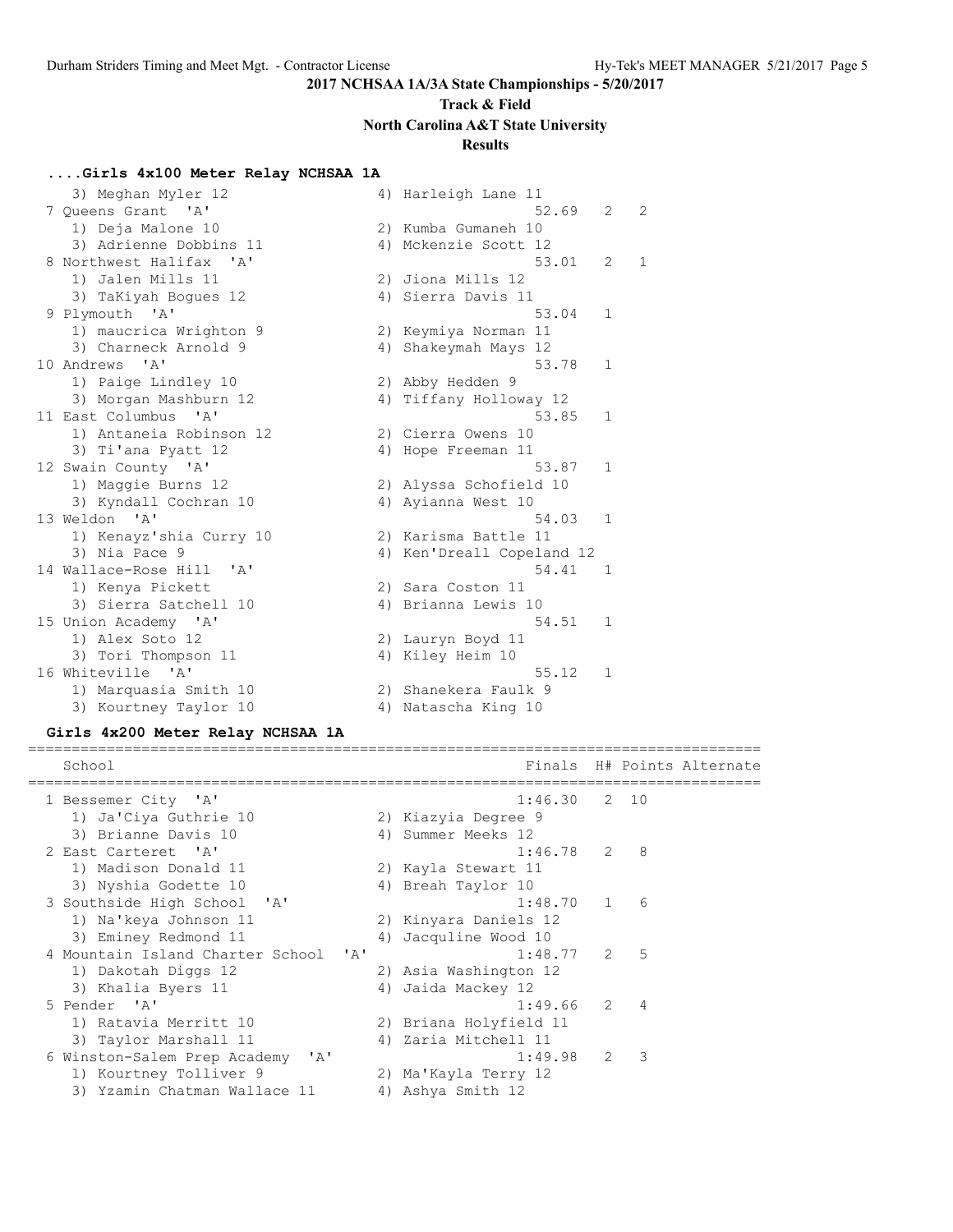## **Track & Field North Carolina A&T State University**

## **Results**

====================================================================================

## **....Girls 4x200 Meter Relay NCHSAA 1A**

| Northwest Halifax<br>$\mathsf{I} \wedge \mathsf{I}$ | 1:50.60                  | 1              | 2 |                     |  |
|-----------------------------------------------------|--------------------------|----------------|---|---------------------|--|
| 1) Jalen Mills 11                                   | 2) Jiona Mills 12        |                |   |                     |  |
| 3) TaKiyah Boques 12                                | 4) Sierra Davis 11       |                |   |                     |  |
| 8 Oueens Grant 'A'                                  | 1:51.19                  | $\overline{2}$ | 1 |                     |  |
| 1) Deja Malone 10                                   | 2) Kumba Gumaneh 10      |                |   |                     |  |
| 3) Adrienne Dobbins 11                              | 4) Mckenzie Scott 12     |                |   |                     |  |
| 9 Swain County 'A'                                  | 1:51.32                  | $\mathbf{1}$   |   |                     |  |
| 1) Maggie Burns 12                                  | 2) Lynsey Hicks 11       |                |   |                     |  |
| 3) Grace Cabe                                       | 4) Ayianna West 10       |                |   |                     |  |
| 10 Camden County 'A'                                | 1:51.69                  | 2              |   |                     |  |
| 1) Brookelyn Johnson 10                             | 2) Nyasia Hill 9         |                |   |                     |  |
| 3) Destiny Blount 12                                | 4) Carolyn Harris 12     |                |   |                     |  |
| 11 Andrews 'A'                                      | 1:52.58                  | $\mathbf{1}$   |   |                     |  |
| 1) Paige Lindley 10                                 | 2) Abby Hedden 9         |                |   |                     |  |
| 3) Tiffany Holloway 12                              | 4) Morgan Mashburn 12    |                |   |                     |  |
| 12 Walkertown<br>$^{\prime}$ A $^{\prime}$          | 1:52.61                  | 2              |   |                     |  |
| 1) Kearah Martin 9                                  | 2) Leslie Hayes 11       |                |   |                     |  |
| 3) Star Moore 12                                    | 4) Imani Coltrane 12     |                |   |                     |  |
| 13 Gray Stone Day School<br>' A '                   | $1:54.11$ 1              |                |   |                     |  |
| 1) Armanie Sellers 9                                | 2) Ivy Overcash 11       |                |   |                     |  |
| 3) Katelyn Parah 11                                 | 4) Katherine Leckonby 10 |                |   |                     |  |
| 14 Whiteville 'A'                                   | 1:58.70                  | $\mathbf{1}$   |   |                     |  |
| 1) Marquasia Smith 10                               | 2) Shanekera Faulk 9     |                |   |                     |  |
| 3) Imani Graham                                     | 4) Natascha King 10      |                |   |                     |  |
| 15 Wallace-Rose Hill 'A'                            | 1:59.22                  | <sup>1</sup>   |   |                     |  |
| 1) Aliah Chasten 12                                 | 2) Ariana Walker 9       |                |   |                     |  |
| 3) Kenya Pickett                                    | 4) Jennifer Contreras 11 |                |   |                     |  |
| -- Rosewood<br>$\overline{A}$                       | DQ.                      | $\mathbf{1}$   |   | Exch zone violation |  |
| 1) Summer Fulghum 10                                | 2) Hannah Rhodes 9       |                |   |                     |  |
| 3) Ada Rivera 12                                    | 4) Aquia Davis 12        |                |   |                     |  |

### **Girls 4x400 Meter Relay NCHSAA 1A**

| School                      |    |                        |   |                          | Finals H# Points Alternate |
|-----------------------------|----|------------------------|---|--------------------------|----------------------------|
| 1 Swain County 'A'          |    | $4:13.10$ 2 10         |   |                          |                            |
| 1) Maggie Burns 12          |    | 2) Mallerie Clampitt 9 |   |                          |                            |
| 3) Emma Pindur 11           |    | 4) Lynsey Hicks 11     |   |                          |                            |
| 2 Robbinsville 'A'          |    | 4:14.82 2              |   | - 8                      |                            |
| 1) Ashlyn Waldroup 12       |    | 2) Harleigh Lane 11    |   |                          |                            |
| 3) Zoie Lambert 10          |    | 4) Meghan Myler 12     |   |                          |                            |
| 3 Hobbton 'A'               |    | $4:16.61$ 2 6          |   |                          |                            |
| 1) India Alston 9           |    | 2) Janet Thompson 11   |   |                          |                            |
| 3) Adriana Montes 10        |    | 4) Lakelyn Bass 10     |   |                          |                            |
| 4 Murphy 'A'                |    | $4:17.57$ 2 5          |   |                          |                            |
| 1) Emily Reid 12            |    | 2) Peyton Wood 11      |   |                          |                            |
| 3) Cameron Rice 11          |    | 4) Katlyn Stiles 12    |   |                          |                            |
| 5 Southside High School 'A' |    | 4:25.34                | 2 | $\overline{4}$           |                            |
| 1) Na'keya Johnson 11       |    | 2) Kinyara Daniels 12  |   |                          |                            |
| 3) Nytazia Wishop 10        | 4) | Jacquline Wood 10      |   |                          |                            |
| 6 Mitchell 'A'              |    | 4:25.38                | 2 | $\overline{\phantom{a}}$ |                            |
| 1) Hannah McMahan 9         |    | 2) Adeline Phillips 10 |   |                          |                            |
| 3) Emma Duncan 11           | 4) | Eden Phillips 11       |   |                          |                            |
| 7 Bishop McGuinness 'A'     |    | 4:28.87                | 2 | 2                        |                            |
|                             |    |                        |   |                          |                            |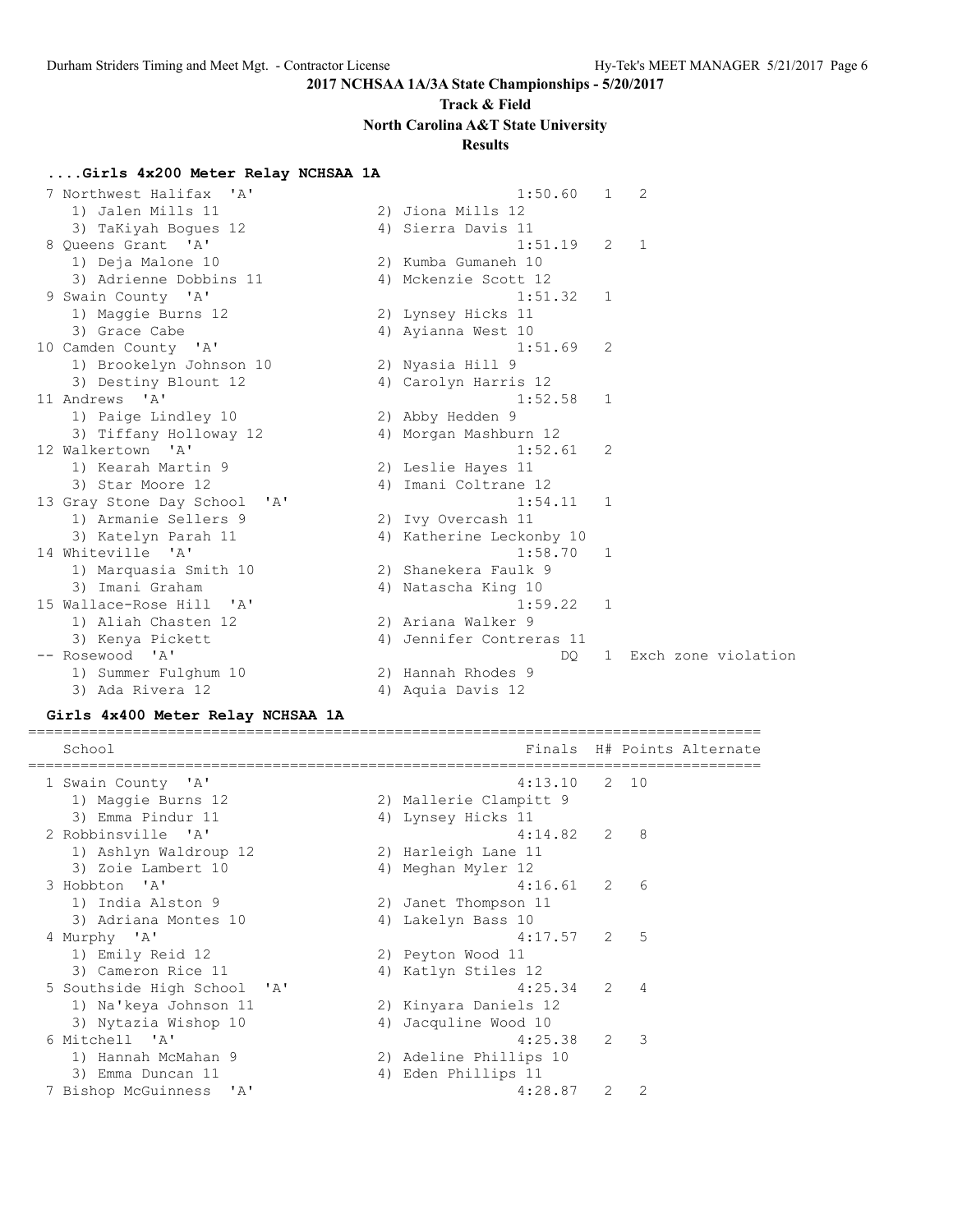## **Track & Field North Carolina A&T State University**

## **Results**

### **....Girls 4x400 Meter Relay NCHSAA 1A**

| 1) Beth Caress 10                        | 2) McKenzie King 9      |              |              |
|------------------------------------------|-------------------------|--------------|--------------|
| 3) Marion Sloyan 9                       | 4) Jeanette Pfeiffer 12 |              |              |
| 8 Kipp Pride HS 'A'                      | 4:29.13                 | 1            | $\mathbf{1}$ |
| 1) Keyyana Womack 10                     | 2) Tamar Jeter 9        |              |              |
| 3) Diamond Scott 12                      | 4) Destiny Rooks 12     |              |              |
| 9 Atkins 'A'                             | 4:30.51                 | $\mathbf{1}$ |              |
| 1) Aniah McManus 10                      | 2) Area Leslie 9        |              |              |
| 3) Adrianna Odom 10                      | 4) Marissa Todmann 9    |              |              |
| $\mathsf{A}$<br>10 Gray Stone Day School | 4:31.79                 | $\mathbf{1}$ |              |
| 1) Isabel McLeod 11                      | 2) Ivy Overcash 11      |              |              |
| 3) Chloe Nicola 11                       | 4) Katelyn Parah 11     |              |              |
| 11 Franklin Academy 'A'                  | 4:34.28                 | $\mathbf{1}$ |              |
| 1) Kianna Cook 12                        | 2) Abby Wade            |              |              |
| 3) Karrington Garland 10                 | 4) Leah Given 9         |              |              |
| 12 Pender 'A'                            | 4:35.88                 | $\mathbf{1}$ |              |
| 1) Faith Lana 9                          | 2) Mya Fisher 10        |              |              |
| 3) Kyra Corcoran 11                      | 4) Sadie Parrish 9      |              |              |
| 13 North Stokes 'A'                      | 4:36.00                 | 2            |              |
| 1) Logan Smith 12                        | 2) Lauren Collins 10    |              |              |
| 3) Brandy Bolens 11                      | 4) Karley Jessup 11     |              |              |
| 14 Lejeune 'A'                           | 4:44.93                 | $\mathbf{1}$ |              |
| 1) Taj'Gae Ferquson 12                   | 2) Kaylee Kline 10      |              |              |
| 3) Ann Horton 9                          | 4) Maeve Cook 11        |              |              |
| 15 Whiteville 'A'                        | 4:55.43                 | $\mathbf{1}$ |              |
| 1) Marquasia Smith 10                    | 2) Shanekera Faulk 9    |              |              |
| 3) Imani Graham                          | 4) Natascha King 10     |              |              |
| 16 Camden County 'A'                     | 5:01.42                 | $\mathbf{1}$ |              |
| 1) Autumn Healy 9                        | 2) Leigna Boggs 9       |              |              |
| 3) Carolyn Harris 12                     | 4) Brookelyn Johnson 10 |              |              |

### **Girls 4x800 Meter Relay NCHSAA 1A**

================================================================================= School School **Finals** Points Alternate ================================================================================= 1 Swain County 'A' 10:10.14 10 1) Rebecca Duncan 9 2) Lynsey Hicks 11 3) Lily Richards 10 4) Emma Pindur 11 2 Murphy 'A' 10:15.43 8 1) Cameron Rice 11 2) Grace Hill 9 3) Peyton Wood 11 4) Katlyn Stiles 12 3 Franklin Academy 'A' 10:16.63 6 1) Hannah Franklin 11 2) Anna Schulz 10 3) Caitlyn Burkett 10 <a>
4) Leah Given 9 4 North Stokes 'A' 10:21.21 5 1) Brandy Bolens 11 2) Lauren Collins 10 3) Abigail Hemric 9 (4) Karley Jessup 11 5 Lincoln Charter 'A' 10:37.36 4 1) Caity Born 10 2) Emma Lasarsky 9 3) Maggie Hoey 11 4) Michaela Gammon 10 6 Hobbton 'A' 10:58.58 3 1) India Alston 9 2) Yocelyn Rivera 11 3) Adriana Montes 10 4) Ashley Hinterleiter 12 7 Gray Stone Day School 'A' 11:14.75 2 1) Anna Lewis 11 2) Isabel McLeod 11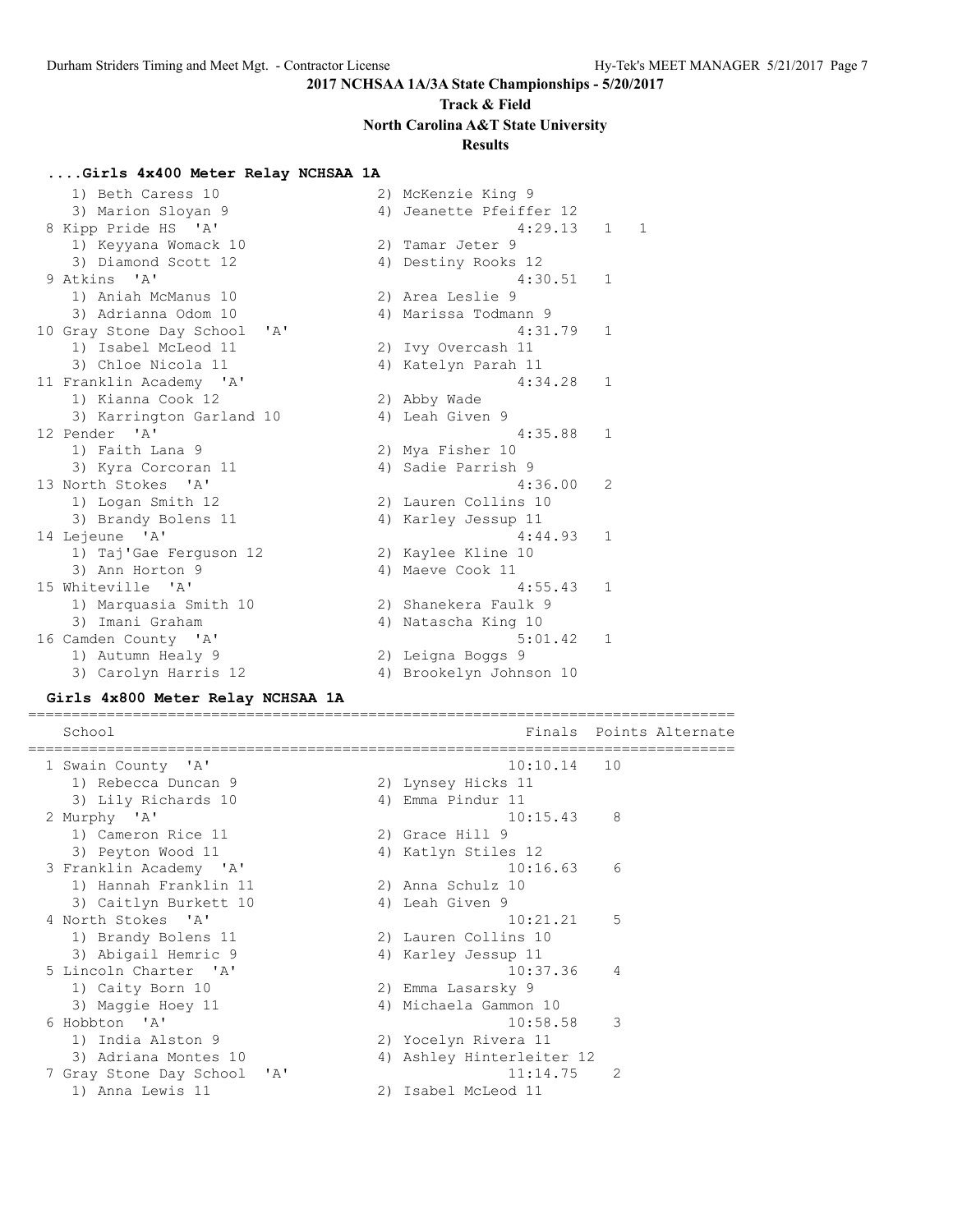## **Track & Field North Carolina A&T State University Results**

## **....Girls 4x800 Meter Relay NCHSAA 1A**

| 3) Emily Griffin 10          |    | 4) Annie Habeeb 12       |              |
|------------------------------|----|--------------------------|--------------|
| 8 Granville Central 'A'      |    | 11:20.01                 | $\mathbf{1}$ |
| 1) Destiny Vanegas Perez 10  |    | 2) Alaris Estes 12       |              |
| 3) Jennifer Cortez           |    | 4) Kathleen Burroughs 11 |              |
| 9 Lejeune 'A'                |    | 11:21.30                 |              |
| 1) Shyanne Tallman 12        |    | 2) Allyssa Ocampo 9      |              |
| 3) Emma Feeks                |    | 4) Taylor Pound 9        |              |
| 10 Camden County 'A'         |    | 11:26.20                 |              |
| 1) McKenzie Douglas 9        |    | 2) Autumn Healy 9        |              |
| 3) Lillian Cartwright 10     |    | 4) Brookelyn Johnson 10  |              |
| 11 Pender 'A'                |    | 11:26.89                 |              |
| 1) Sadie Parrish 9           |    | 2) Mya Fisher 10         |              |
| 3) Kaitlyn Hubschmitt 12     |    | 4) Nicole Parrish 9      |              |
| 12 Union Academy 'A'         |    | 11:29.99                 |              |
| 1) Helen Wallace 10          |    | 2) Rebekah Sumrell 10    |              |
| 3) Jessica Trush 9           |    | 4) Katherine Sumrell 10  |              |
| 13 North Stanly 'A'          |    | 11:36.26                 |              |
| 1) Makenzie Wallace 12       |    | 2) Emma Loflin 12        |              |
| 3) Kate White 10             |    | 4) Anne Marie Mullis 11  |              |
| 14 North Duplin 'A'          |    | 11:39.62                 |              |
| 1) Kendy Rangel 10           |    | 2) Aquala Wallace 11     |              |
| 3) Melissa Orellana 12       | 4) | Joanna Flores 10         |              |
| 15 Pine Lake Preparatory 'A' |    | 11:55.43                 |              |
| 1) Alex Bagg                 |    | 2) Emily Lambert 10      |              |
| 3) Mackenzie Maddox 12       |    | 4) Nicole Aswell         |              |
| 16 Riverside (1a) 'A'        |    | 12:05.08                 |              |
| 1) Cassie Taylor 11          |    | 2) Morgan Taylor 11      |              |
| 3) Jean Miller 10            |    | 4) Julia Ward 10         |              |

### **Girls High Jump NCHSAA 1A**

|    | Name                 | Year School       |              |                | Finals Points Alternate |
|----|----------------------|-------------------|--------------|----------------|-------------------------|
|    | 1 Mckenzie Scott     | 12 Queens Grant   | $5 - 04.00$  | 10             |                         |
|    | 2 Tierra Bedners     | 10 East Carteret  | 5-02.00      | 8              |                         |
|    | 3 Montana Mcelroy    | 12 Highlands      | J5-02.00     | 6              |                         |
|    | 4 Sydney Austin      | 12 Ocracoke Hiq   | $5 - 00.00$  | 5              |                         |
|    | 5 Emma Stroup        | 12 Murphy         | $4 - 10.00$  | 4              |                         |
|    | 6 Lanie Stewart      | 9 Robbinsville    | J4-10.00     | 3              |                         |
|    | 7 Ja'elle Ross Brown | 11 Highland Tech  | 4-08.00      | $\overline{2}$ |                         |
|    | 8 Leigna Boggs       | 9 Camden County   | J4-08.00     | 0.50           |                         |
|    | 8 Madeline Mayfield  | 11 Mount Airy     | J4-08.00     | 0.50           |                         |
| 9. | Imani Coltrane       | 12 Walkertown     | J4-06.00     |                |                         |
|    | 9 Adeline Howell     | 11 Riverside (1a) | J4-06.00     |                |                         |
|    | 9 Lakirah Forney     | 12 Pender         | J4-06.00     |                |                         |
|    | 9 Lakelyn Bass       | 10 Hobbton        | J4-06.00     |                |                         |
|    | 9 Faith Lana         | 9 Pender          | $J4 - 06.00$ |                |                         |
|    | -- Abigail Keesling  | 9 Alleghany       | ΝH           |                |                         |
|    | -- Yocelyn Rivera    | 11 Hobbton        | ΝH           |                |                         |
|    |                      |                   |              |                |                         |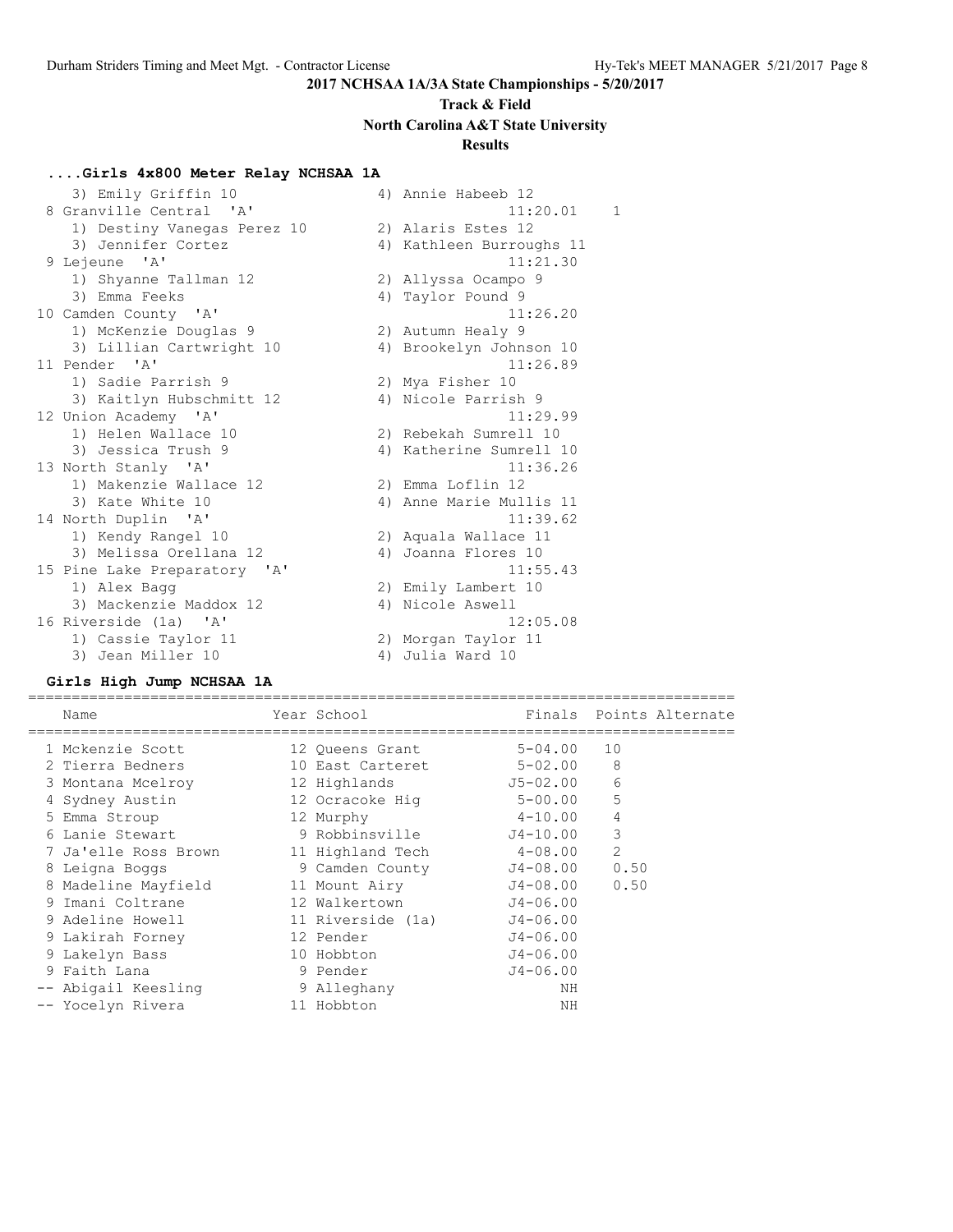## **Track & Field North Carolina A&T State University**

## **Results**

### **Girls Pole Vault NCHSAA 1A**

| Name                                  | ---------------------------<br>Year School |                          |              | Finals Points Alternate |
|---------------------------------------|--------------------------------------------|--------------------------|--------------|-------------------------|
| 1 Hailey Sheppard                     | 11 North Stokes                            | $9 - 00.00$              | 10           |                         |
| 2 Brylee Parham                       | 11 Robbinsville                            | $J9 - 00.00$             | 8            |                         |
| 3 Lindsey Dotson                      | 11 Pine Lake Pr                            | $J9 - 00.00$             | 6            |                         |
| 4 Hallah Panther                      | 9 Cherokee                                 | J9-00.00                 | 5            |                         |
| 5 Logan Smith                         | 12 North Stokes                            | $8 - 06.00$              | 4            |                         |
| 6 Ally Richardson                     | 9 Pine Lake Pr                             | J8-06.00                 | 3            |                         |
| 7 Tessa Sprinkle                      | 9 North Stokes                             | 7-06.00                  | $\mathbf{2}$ |                         |
| 8 Gracie Whitley                      | 11 Princeton                               | $J7 - 06.00$             | $\mathbf{1}$ |                         |
| 9 Haylee Ehrlich                      | 11 Lejeune                                 | $7 - 00.00$              |              |                         |
| -- Kimberlin Jones                    | 10 Rosewood                                | ΝH                       |              |                         |
| -- Sara Nicks                         | 9 Gray Stone D                             | NH                       |              |                         |
| -- Janet Thompson                     | 11 Hobbton                                 | NH                       |              |                         |
| -- Allyssa Ocampo                     | 9 Lejeune                                  | ΝH                       |              |                         |
| -- Sophia Harding                     | 9 Lejeune                                  | ΝH                       |              |                         |
| Girls Long Jump NCHSAA 1A             |                                            |                          |              |                         |
|                                       |                                            |                          |              |                         |
| Name                                  | Year School                                | Finals                   |              | Wind Points Alternate   |
|                                       | 11 Southside Hi                            | $17 - 06.00$ 1.0         |              | 10                      |
| 1 Eminey Redmond                      | 12 Winston-Sale                            | $17 - 03.50 + 0.0$       |              | 8                       |
| 2 De'ja Reid                          | 10 East Carteret                           | $17 - 03.00 - 3.0$       |              | 6                       |
| 3 Breah Taylor                        | 12 North Stokes                            | $17 - 00.25 + 0.0$       |              | 5                       |
| 4 Emma Frye                           | 12 Mountain Isl                            | $16 - 09.50 - 2.0$       |              | $\overline{4}$          |
| 5 Asia Washington                     | 10 Hobbton                                 | $16 - 06.75$ 0.7         |              | $\mathbf{3}$            |
| 6 Lakelyn Bass<br>7 Clarke Alexander  |                                            | $16 - 06.00$ 0.5         |              | $\overline{2}$          |
|                                       | 11 Community Sc<br>11 Pender               | $16 - 04.75 + 0.0$       |              | $\mathbf{1}$            |
| 8 Taylor Marshall<br>9 Claire Hendrix |                                            | $15 - 08.50$ 0.6         |              |                         |
|                                       | 10 Hayesville                              | $15 - 04.50$ 1.0         |              |                         |
| 10 Kiley Heim<br>11 Brianne Davis     | 10 Union Academy<br>10 Bessemer City       | $15 - 03.50$             | 0.7          |                         |
|                                       | 12 Pender                                  |                          | 1.3          |                         |
| 12 Lakirah Forney                     |                                            | $14 - 11.50$             |              |                         |
| 13 Carolyn Harris<br>14 Sierra Davis  | 12 Camden County<br>11 Northwest Halifax   | 14-10.00                 | 0.7<br>0.2   |                         |
| 15 Tori Thompson                      | 11 Union Academy                           | 14-09.00<br>$14 - 08.50$ | 0.8          |                         |

## **Girls Triple Jump NCHSAA 1A**

| Name                                  | Year School                           |                                      |        |        | Finals Wind Points Alternate |
|---------------------------------------|---------------------------------------|--------------------------------------|--------|--------|------------------------------|
| 1 Breah Taylor<br>2 Emma Frye         | 10 East Carteret<br>12 North Stokes   | $37 - 05.50$<br>$36 - 01.00 + 0.0$   | 1.3 10 | - 8    |                              |
| 3 Mckenzie Scott                      | 12 Oueens Grant                       | $36 - 00.00$ $0.1$                   |        | 6      |                              |
| 4 Sierra Davis<br>5 Emma Stroup       | 11 Northwest Halifax<br>12 Murphy     | $34 - 10.00$ 0.9<br>$34 - 00.50$ 0.4 |        | 5<br>4 |                              |
| 6 Morgan Mashburn                     | 12 Andrews                            | $33 - 04.00$ 0.4 3                   |        |        |                              |
| 7 Adrienne Dobbins<br>8 Jala Hinson   | 11 Oueens Grant<br>11 East Montgomery | $33 - 02.00 + 0.0$ 2<br>$32 - 04.00$ | $+0.0$ |        |                              |
| 9 Claire Hendrix<br>10 Lakirah Forney | 10 Hayesville<br>12 Pender            | $31 - 10.50$<br>$31 - 08.50 + 0.0$   | $+0.0$ |        |                              |
| 11 Lakelyn Bass                       | 10 Hobbton                            | $31 - 06.50$ 0.6                     |        |        |                              |
| 12 Katlyn Stiles                      | 12 Murphy                             | $31 - 03.00$ 1.2                     |        |        |                              |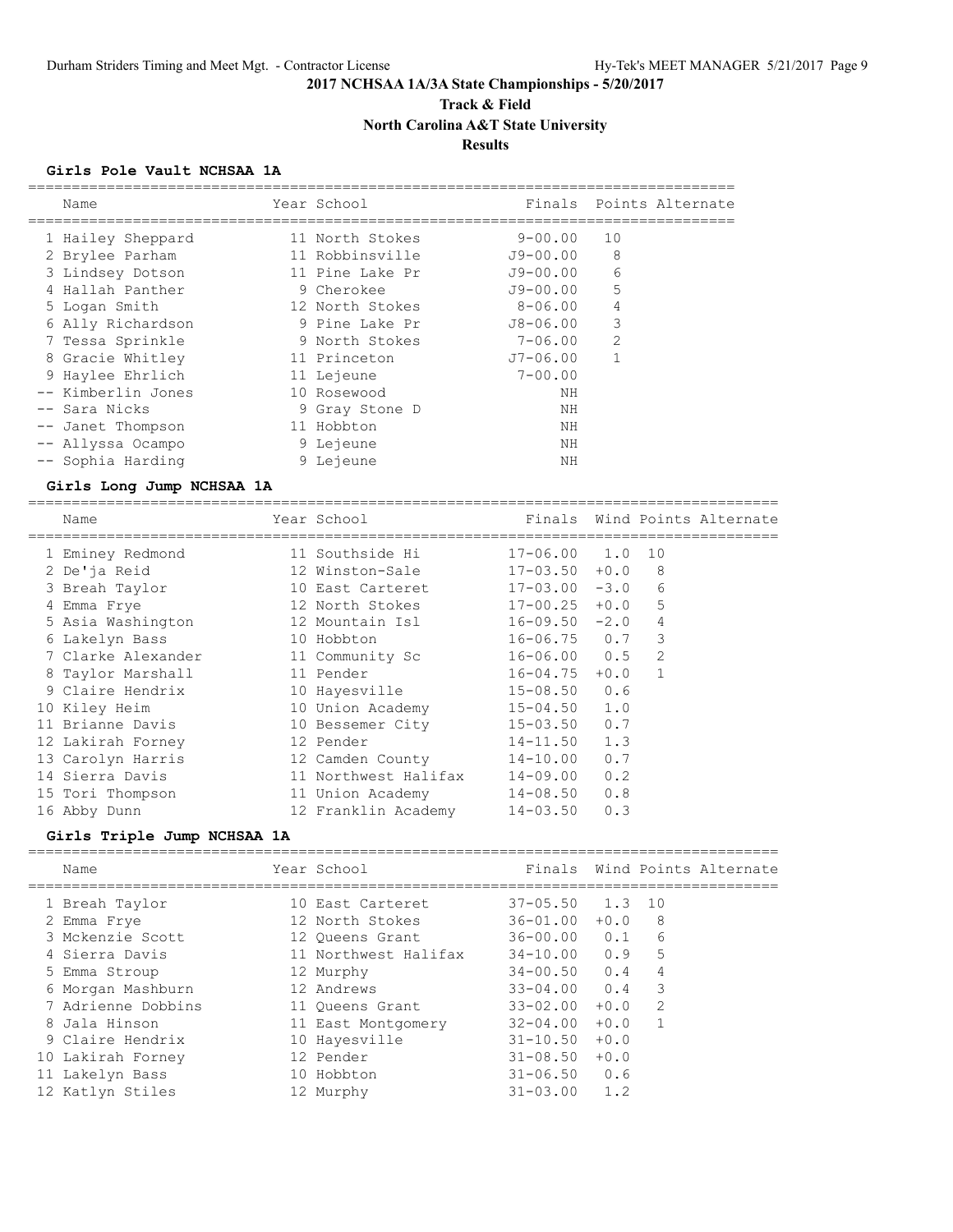## **Track & Field North Carolina A&T State University**

## **Results**

### **....Girls Triple Jump NCHSAA 1A**

| 13 Bryonna Woofter | 10 Northampton County | 31-00.00 1.8       |  |
|--------------------|-----------------------|--------------------|--|
| 14 Zoe Byrd        | 10 Princeton          | $30 - 08.50 + 0.0$ |  |
| 15 Marquasia Smith | 10 Whiteville         | 28-02.00 0.3       |  |

### **Girls Shot Put NCHSAA 1A**

#### =================================================================================

| Name                 | Year School          | Finals       | Points Alternate |
|----------------------|----------------------|--------------|------------------|
| 1 Tiffany Holloway   | 12 Andrews           | $41 - 02.00$ | 10               |
| 2 Carly Hopkins      | 11 Murphy            | 39-00.50     | 8                |
| 3 Tanazsa Simpson    | 12 Pender            | 37-07.25     | 6                |
| 4 Kimonta Lloyd      | 11 Hayesville        | J37-07.25    | 5                |
| 5 Nina Devone        | 12 Hobbton           | 36-10.50     | 4                |
| 6 Laken Brown        | 12 Elkin             | 36-01.25     | 3                |
| 7 Avianna Hopkins    | 12 Queens Grant      | 35-08.50     | 2                |
| 8 Cyerra Cruise      | 11 Atkins            | 34-11.00     | $\mathbf{1}$     |
| 9 Hydia Davis        | 11 Pamlico County    | $34 - 03.50$ |                  |
| 10 Shawnteirra Horne | 12 Pamlico County    | $33 - 09.50$ |                  |
| 11 Lexi Pardue       | 11 East Wilkes       | $33 - 01.00$ |                  |
| 12 Natalie Smith     | 12 Princeton         | $32 - 02.75$ |                  |
| 13 Summer Lewis      | 11 Robbinsville      | $31 - 03.00$ |                  |
| 14 Andrea Waters     | 12 Southside Hi      | $30 - 10.25$ |                  |
| 15 Candace Swepson   | 11 Research Triangle | $30 - 01.00$ |                  |
| 16 Adeline Howell    | 11 Riverside (1a)    | $28 - 03.50$ |                  |

### **Girls Shot Put Wheelchair NCHSAA 1A**

| Name           | Year School     |               | Finals Points Alternate |
|----------------|-----------------|---------------|-------------------------|
| 1 Alyssa Lynch | 9 Neuse Charter | $J14 - 05.75$ |                         |

## **Girls Discus Throw NCHSAA 1A**

| Name                | Year School          | Seed       |            |                | Finals Points Alternate |
|---------------------|----------------------|------------|------------|----------------|-------------------------|
| Finals              |                      |            |            |                |                         |
| 1 Tiffany Holloway  | 12 Andrews           | $121 - 06$ | $128 - 02$ | 10             |                         |
| 2 Kathryn Brown     | 12 Swain County      | $106 - 11$ | $124 - 06$ | 8              |                         |
| 3 Nina Devone       | 12 Hobbton           | $127 - 08$ | $122 - 04$ | 6              |                         |
| 4 Avianna Hopkins   | 12 Queens Grant      | $124 - 06$ | $119 - 10$ | 5              |                         |
| 5 Carly Hopkins     | 11 Murphy            | $102 - 05$ | $116 - 05$ | 4              |                         |
| 6 Bayle Wood        | 12 Elkin             | $113 - 10$ | $112 - 02$ | 3              |                         |
| 7 Adeline Howell    | 11 Riverside (1a)    | $94 - 01$  | $108 - 06$ | $\overline{2}$ |                         |
| 8 Shawnteirra Horne | 12 Pamlico County    | $95 - 01$  | $100 - 09$ | $\mathbf{1}$   |                         |
| 9 Alyssa Key        | 11 Cherryville       | $100 - 04$ | $100 - 04$ |                |                         |
| 10 Hailey Sheppard  | 11 North Stokes      | $99 - 11$  | $95 - 05$  |                |                         |
| 11 Kasey Waller     | 12 East Carteret     | $100 - 10$ | $92 - 10$  |                |                         |
| 12 Hydia Davis      | 11 Pamlico County    | $93 - 03$  | $90 - 05$  |                |                         |
| 13 Candace Swepson  | 11 Research Triangle | $95 - 02$  | $89 - 08$  |                |                         |
| 14 Cyerra Cruise    | 11 Atkins            | $99 - 00$  | $88 - 08$  |                |                         |
| 15 Audrey West      | 12 Kestrel Heights   | $95 - 07$  | $85 - 08$  |                |                         |
| 16 Daedra Pollard   | 11 Whiteville        | $84 - 02$  | $78 - 10$  |                |                         |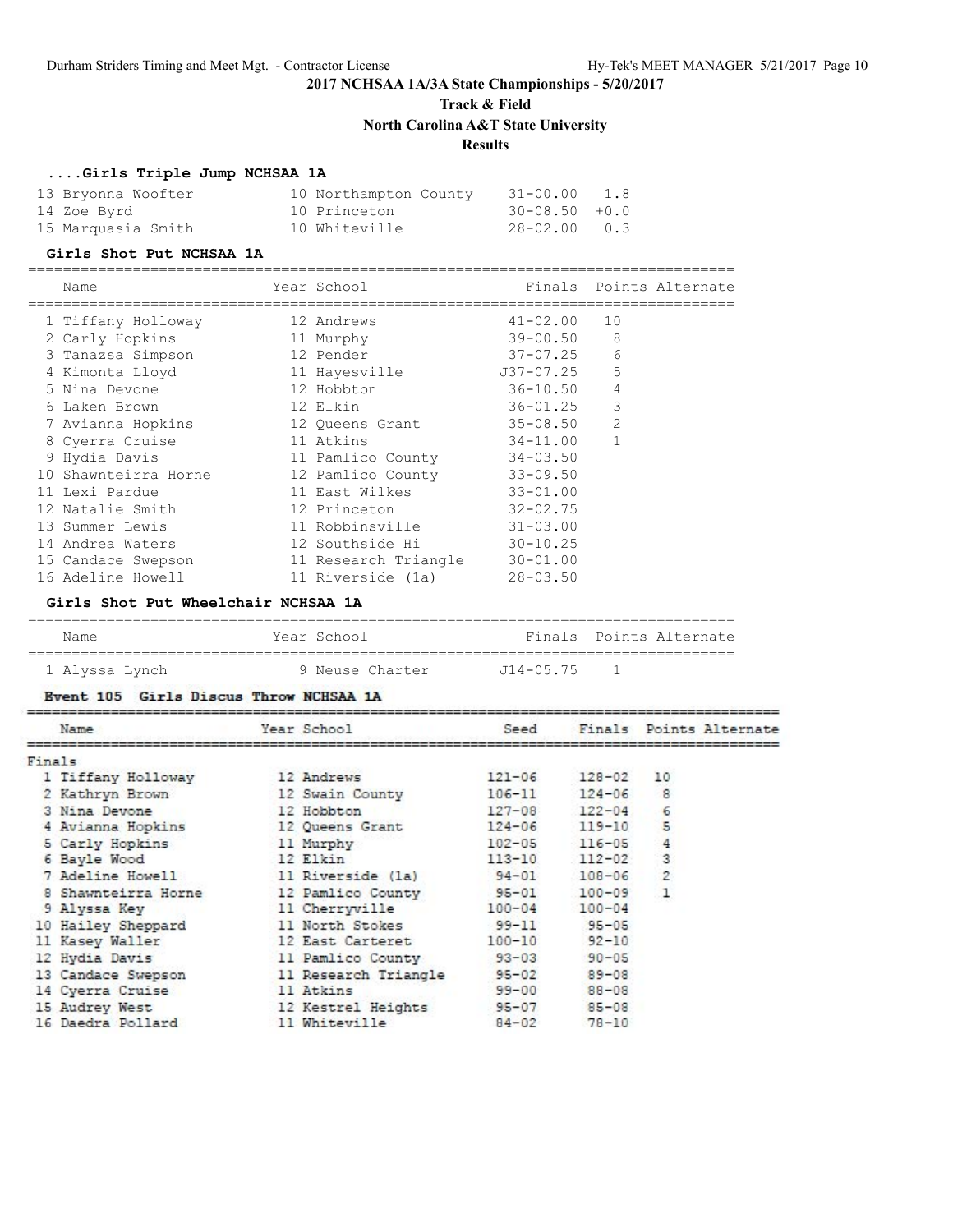## **Track & Field**

**North Carolina A&T State University**

### **Results**

### **Girls 100 Meter Dash NCHSAA 3A**

**8 Advance: Top 2 Each Heat plus Next 4 Best Times**

| Name                                                 | Year School                        |                  |             | Prelims Wind H# Alternate    |
|------------------------------------------------------|------------------------------------|------------------|-------------|------------------------------|
| Preliminaries                                        |                                    |                  |             |                              |
| 1 Mya Daye                                           | 12 Northern Vance 12.040 0.7 1     |                  |             |                              |
| 2 Alyson Davis                                       | 10 Northern Guilford               | $12.280 - 1.2$ 2 |             |                              |
| 3 Rhyan Madden                                       | 12 Williams, Walter M 12.18Q 0.7 1 |                  |             |                              |
| 4 Naelee Stone                                       | 10 Cleveland Hi 12.50Q -1.2 2      |                  |             |                              |
| 5 Imani Williams                                     | 12 Cleveland Hi                    | $12.24q$ 0.7 1   |             |                              |
|                                                      |                                    | $12.46q$ 0.7 1   |             |                              |
| 7 Michaela Nelms                                     | 12 Nash Central $12.55q -1.2$ 2    |                  |             |                              |
| 8 Dy'air Mccormick 11 South Point                    |                                    | $12.59q - 1.2$ 2 |             |                              |
| 9 Melena Robinson                                    | 12 West Henderson 12.64 0.7 1      |                  |             |                              |
| 10 Mckenzie Gadson                                   | 10 Carson, Jesse C 12.67 0.7 1     |                  |             |                              |
| 11 Victoria Borum 11 Erwin, Clyde A. 12.80 0.7 1     |                                    |                  |             |                              |
| 12 Christiana Reynolds                               | 12 South Iredell 12.81 -1.2 2      |                  |             |                              |
| 13 Callie Rhea                                       | 12 North Buncombe 12.94 -1.2 2     |                  |             |                              |
| 14 Summer Connor                                     |                                    |                  |             |                              |
| -- Tracey Maniqault                                  | 10 Cox Mill                        |                  | $FS -1.2 2$ |                              |
| Girls 100 Meter Dash Wheelchair Wheelchair NCHSAA 3A |                                    |                  |             |                              |
| Name                                                 | Year School                        |                  |             | Finals Wind Points Alternate |

| Finals             |                 |           |  |
|--------------------|-----------------|-----------|--|
| 1 Elizabeth Becker | 11 Weddington H | .T2048 02 |  |

### **Girls 100 Meter Dash NCHSAA 3A**

====================================================================================== Name The Year School Team Points Alternate ====================================================================================== 1 Mya Daye 12 Northern Vance 11.96 0.7 10 2 Rhyan Madden 12 Williams, Walter M 12.11 0.7 8 3 Alyson Davis 10 Northern Guilford 12.18 0.7 6 4 Imani Williams 12 Cleveland Hi 12.36 0.7 5 5 Naelee Stone 10 Cleveland Hi 12.42 0.7 4 6 Michaela Nelms 12 Nash Central 12.45 0.7 3 7 Dy'air Mccormick 11 South Point 12.48 0.7 2 8 Nyesha Patillo 12 Havelock 12.66 0.7 1

### **Girls 200 Meter Dash NCHSAA 3A**

| Name                  | Year School          |                 |        |                | Finals Wind H# Points Alternate |
|-----------------------|----------------------|-----------------|--------|----------------|---------------------------------|
| 1 Mya Daye            | 12 Northern Vance    | $24.69 - 0.2$ 2 |        | 10             |                                 |
| 2 Imani Williams      | 12 Cleveland Hi      | $24.85 - 0.2$ 2 |        | - 8            |                                 |
| 3 Naelee Stone        | 10 Cleveland Hi      | $25.33 - 0.2$ 2 |        | -6             |                                 |
| 4 Alyson Davis        | 10 Northern Guilford | $25.52 - 0.2$ 2 |        | $-5$           |                                 |
| 5 Mckenzie Gadson     | 10 Carson, Jesse C   | $25.54 - 0.2$ 2 |        | $\overline{4}$ |                                 |
| 6 Melena Robinson     | 12 West Henderson    | $25.63 + 0.0 1$ |        | $\mathcal{R}$  |                                 |
| 7 Cemere Petty        | 12 Eastern Guil      | $25.79 + 0.0$   |        | -2             |                                 |
| 8 Samara Gibson       | 12 Corinth Holders   | $25.80 - 0.2$ 2 |        |                |                                 |
| 9 Christiana Reynolds | 12 South Iredell     | 25.88           | $+0.0$ |                |                                 |
| 10 Daviyana Byrd      | 11 Central Cabarrus  | 25.91           | $+0.0$ |                |                                 |
|                       |                      |                 |        |                |                                 |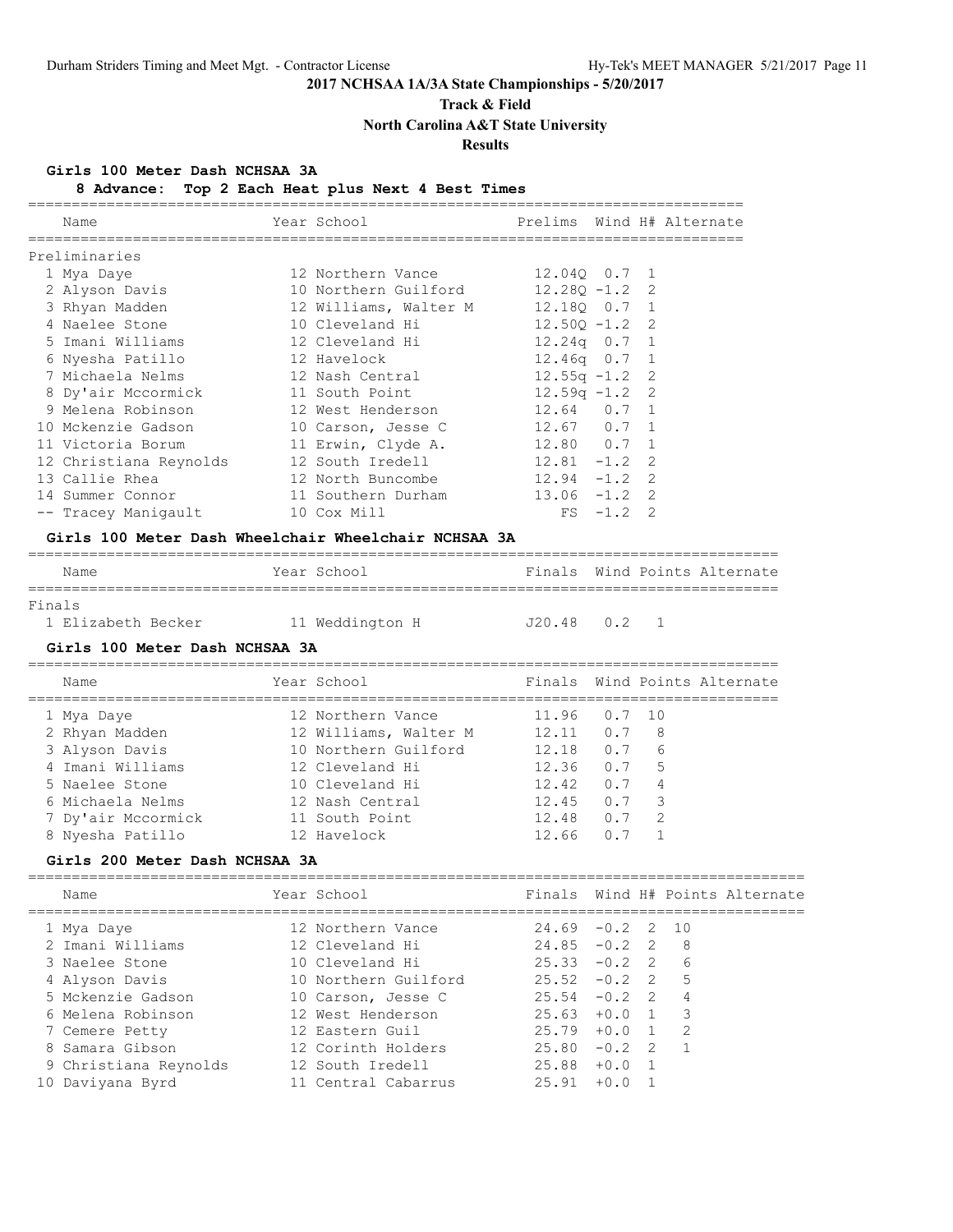**Track & Field**

**North Carolina A&T State University**

## **Results**

### **....Girls 200 Meter Dash NCHSAA 3A**

| 11 Dy'air Mccormick | 11 South Point     | $25.96 - 0.2$ 2 |            |  |
|---------------------|--------------------|-----------------|------------|--|
| 12 Odyssey Gaines   | 10 North Henderson | $26.46 + 0.0 1$ |            |  |
| 13 Ashanti Cobb     | 9 Asheville        | $26.58 + 0.0 1$ |            |  |
| 14 Summer Connor    | 11 Southern Durham | $26.68 + 0.0 1$ |            |  |
| -- Cambria Shuford  | 12 Statesville     |                 | DNF +0.0 1 |  |

### **Girls 200 Meter Dash Wheelchair Wheelchair NCHSAA 3A**

| Name               | Year School     |                 |  | Finals Wind Points Alternate |
|--------------------|-----------------|-----------------|--|------------------------------|
| 1 Elizabeth Becker | 11 Weddington H | $J36.82 -0.3$ 1 |  |                              |

### **Girls 400 Meter Dash NCHSAA 3A**

| Name                | Year School          |             |              |                | Finals H# Points Alternate |
|---------------------|----------------------|-------------|--------------|----------------|----------------------------|
| 1 Michaela Nelms    | 12 Nash Central      | 55.80       | 2            | 10             |                            |
| 2 Cemere Petty      | 12 Eastern Guil      | $56.29$ 2   |              | 8 <sup>8</sup> |                            |
| 3 Marissa Blakely   | 11 Central Cabarrus  | $57.67$ 2 6 |              |                |                            |
| 4 Samara Gibson     | 12 Corinth Holders   | 58.28 2 5   |              |                |                            |
| 5 Hannah Watson     | 11 Cox Mill          | 59.03 1     |              | 4              |                            |
| 6 Alexia Heath      | 10 Gray's Creek      | 59.48 1     |              | 3              |                            |
| 7 Brittany Beckford | 12 Rocky Mount       | 59.57 1 2   |              |                |                            |
| 8 Jelonnie Smith    | 11 South Brunswick   | 59.64 2     |              |                |                            |
| 9 Ta'shia Wade      | 10 Ashbrook          | 59.87       | $\mathbf{1}$ |                |                            |
| 10 Aubrie Farwell   | 11 Cuthbertson       | 1:00.28     | $\mathbf{1}$ |                |                            |
| 11 Taylor Meadows   | 11 West Henderson    | 1:00.70     | 2            |                |                            |
| 12 Kiara Bethune    | 12 Ashbrook          | $1:00.84$ 2 |              |                |                            |
| 13 Jessica Walker   | 11 Western Alamance  | 1:01.90 1   |              |                |                            |
| 14 Amayiah Moyer    | 11 Rockingham County | 1:02.52     |              |                |                            |
| 15 Shylee Stocks    | 10 West Henderson    | 1:04.99     |              |                |                            |

### **Girls 400 Meter Dash Wheelchair Wheelchair NCHSAA 3A**

| Name               | Year School     |          | Finals Points Alternate |
|--------------------|-----------------|----------|-------------------------|
|                    |                 |          |                         |
| 1 Elizabeth Becker | 11 Weddington H | J1:12.08 |                         |

### **Girls 800 Meter Run NCHSAA 3A**

| Name                                                           | Year School                                             |                               | Finals Points Alternate |
|----------------------------------------------------------------|---------------------------------------------------------|-------------------------------|-------------------------|
| 1 Emme Fisher<br>2 Colbie Williamson<br>3 Megan Marvin         | 12 West Carteret<br>12 Pisgah<br>9 Chapel Hill          | 2:15.69<br>2:16.80<br>2:17.37 | 10<br>8<br>6            |
| 4 Sarah Bechtel<br>5 Katie Verrill                             | 10 Weddington H<br>10 Piedmont                          | 2:17.94<br>2:20.34            | 5<br>$\overline{4}$     |
| 6 Katie Ropers<br>7 Adalyn Fleming                             | 11 Marvin Ridge<br>12 Orange                            | 2:20.74<br>2:22.80            | 3<br>$\overline{2}$     |
| 8 Carisha Leonard<br>9 Jasmine Cullins<br>10 Lilly Blankenship | 12 Nash Central<br>11 Cleveland Hi<br>12 East Henderson | 2:23.96<br>2:24.24<br>2:25.06 |                         |
| 11 Madi Marvin<br>12 Virginia Baumgarten                       | 11 Chapel Hill<br>10 Swansboro                          | 2:25.73<br>2:27.04            |                         |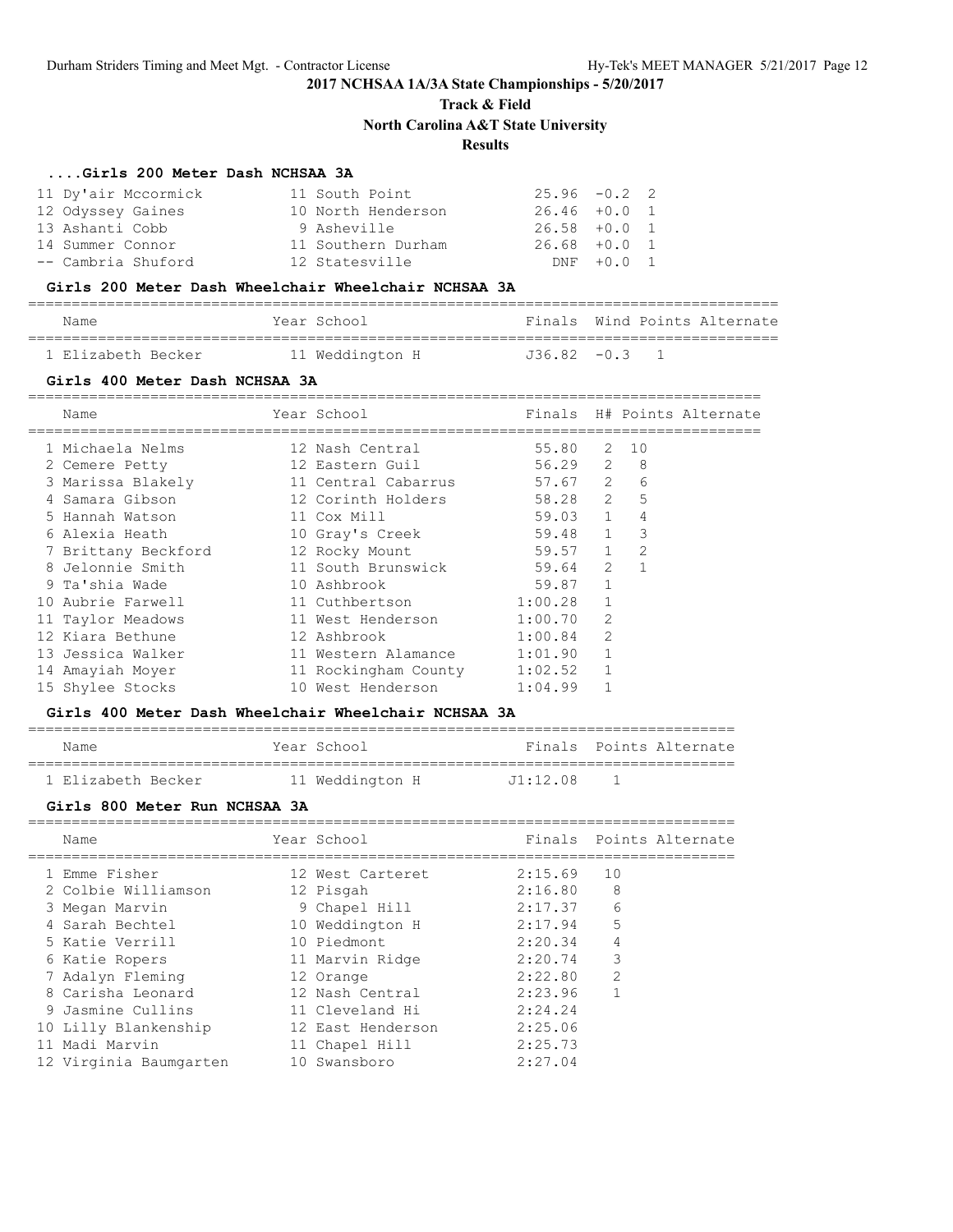**Track & Field**

**North Carolina A&T State University**

## **Results**

### **....Girls 800 Meter Run NCHSAA 3A**

| 13 Jennae Jacob  | 12 Marvin Ridge   | 2:29.32 |
|------------------|-------------------|---------|
| 14 Anna Stouffer | 11 Chapel Hill    | 2:30.40 |
| 15 Ashley Rhodes | 9 North Henderson | 2:30.79 |
| 16 Corey McVay   | 11 A.C. Reynolds  | 2:31.96 |

### **Girls 800 Meter Run Wheelchair Wheelchair NCHSAA 3A**

=================================================================================

| Name               | Year School     |          | Finals Points Alternate |
|--------------------|-----------------|----------|-------------------------|
| 1 Elizabeth Becker | 11 Weddington H | J2:37.65 |                         |

### **Girls 1600 Meter Run NCHSAA 3A**

| Name                   | Year School      |         |                | Finals Points Alternate |
|------------------------|------------------|---------|----------------|-------------------------|
| 1 Sarah LaTour         | 11 Cuthbertson   | 5:03.03 | 10             |                         |
| 2 Emme Fisher          | 12 West Carteret | 5:05.18 | 8              |                         |
| 3 Sarah Bechtel        | 10 Weddington H  | 5:06.77 | 6              |                         |
| 4 Katherine Dokholyan  | 11 Chapel Hill   | 5:09.83 | 5              |                         |
| 5 Gabriella Castro     | 9 Cuthbertson    | 5:14.17 | 4              |                         |
| 6 Jenna Reiter         | 9 West Carteret  | 5:17.68 | 3              |                         |
| 7 Elizabeth Zarzar     | 12 Cedar Ridge   | 5:22.06 | $\overline{2}$ |                         |
| 8 Chandler Mccaslin    | 11 North Lincoln | 5:23.93 |                |                         |
| 9 Maeve Gualtieri-Reed | 12 Chapel Hill   | 5:30.97 |                |                         |
| 10 Faith Younts        | 9 Patton         | 5:33.63 |                |                         |
| 11 Lillian Sharpe      | 10 Fred T. Foard | 5:34.48 |                |                         |
| 12 Laila Aljanabi      | 10 White Oak     | 5:36.52 |                |                         |
| 13 Julie Averette      | 12 Cedar Ridge   | 5:42.26 |                |                         |
| 14 Ashley Ramirez      | 11 St. Stephens  | 5:52.11 |                |                         |
| 15 Madeline Duchesne   | 9 West Henderson | 5:52.68 |                |                         |
| -- Jessica Cullins     | 11 Cleveland Hi  | DNF     |                |                         |

### **Girls 3200 Meter Run NCHSAA 3A**

| Name                    | Year School             |          |                | Finals Points Alternate |
|-------------------------|-------------------------|----------|----------------|-------------------------|
| 1 Sarah LaTour          | 11 Cuthbertson          | 11:22.35 | 10             |                         |
| 2 Sydney Burke          | 10 Weddington H         | 11:31.56 | 8              |                         |
| 3 Jenna Reiter          | 9 West Carteret         | 11:32.49 | 6              |                         |
| 4 Jonna Strange         | 9 West Iredell 11:34.11 |          | 5              |                         |
| 5 Jaeden Phelix         | 11 Piedmont             | 11:38.33 | 4              |                         |
| 6 Emme Fisher           | 12 West Carteret        | 11:43.53 | 3              |                         |
| 7 Elizabeth Zarzar      | 12 Cedar Ridge          | 11:52.79 | $\overline{2}$ |                         |
| 8 Lilly Crook           | 10 Chapel Hill          | 12:07.32 |                |                         |
| 9 Grace Tate            | 11 Chapel Hill          | 12:19.14 |                |                         |
| 10 Jessica Cullins      | 11 Cleveland Hi         | 12:23.35 |                |                         |
| 11 Laila Aljanabi       | 10 White Oak            | 12:25.44 |                |                         |
| 12 Maeve Gualtieri-Reed | 12 Chapel Hill          | 12:36.72 |                |                         |
| 13 Madeline Duchesne    | 9 West Henderson        | 12:38.32 |                |                         |
| 14 Ambria Duncan        | 11 St. Stephens         | 12:53.43 |                |                         |
| 15 Sophie Pruett        | 12 A.C. Reynolds        | 13:01.05 |                |                         |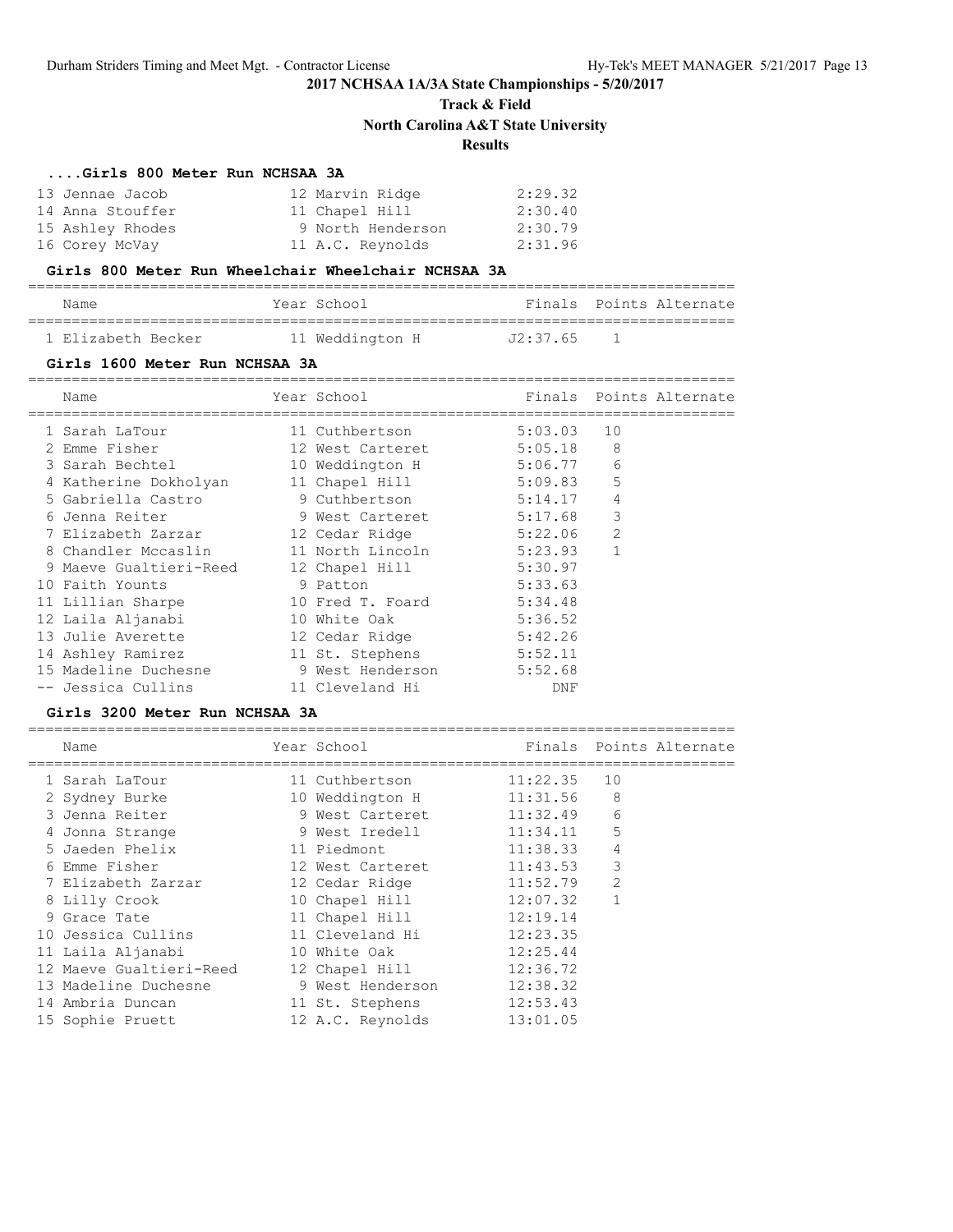## **Track & Field**

**North Carolina A&T State University**

## **Results**

### **Girls 100 Meter Hurdles NCHSAA 3A**

**8 Advance: Top 2 Each Heat plus Next 4 Best Times**

| Name                              | Year School                     |                  |   | Prelims Wind H# Alternate |
|-----------------------------------|---------------------------------|------------------|---|---------------------------|
| Preliminaries                     |                                 |                  |   |                           |
| 1 Alion Belvin                    | 11 Asheville                    | 15.080 1.4 2     |   |                           |
| 2 Mackenzie Whitaker              | 12 West Carteret                | 15.370 1.0 1     |   |                           |
| 3 Randi Yeomans                   | 11 West Carteret                | 15.130 1.4 2     |   |                           |
| 4 Jaelyn Warren                   | 12 Cuthbertson                  | 15.380 1.0 1     |   |                           |
| 5 Christiana Reynolds             | 12 South Iredell                | $15.63q$ $1.0$ 1 |   |                           |
| 6 Olivia Cooney 11 South Iredell  |                                 | $15.69q$ 1.4 2   |   |                           |
| 7 Joy Jackson                     | 10 Cox Mill                     | $16.28q$ $1.4$ 2 |   |                           |
| 8 Arlanda Faulkner                | 11 Aycock, Charles B            | $16.42q$ 1.4 2   |   |                           |
| 9 Myka Hedgepeth                  | 10 Nash Central                 | $16.45$ $1.0$ 1  |   |                           |
| 10 Anu Frempong                   | 12 A.C. Reynolds 16.64 1.0 1    |                  |   |                           |
| 11 Gracie Tate                    | 12 West Henderson               | 16.97 1.4 2      |   |                           |
| 12 Jesika Richmond                | 11 Orange                       | 17.03 1.0 1      |   |                           |
| 13 Makinze Scotton                | 12 Westover                     | 17.18 1.0 1      |   |                           |
| 14 Amaya English                  | 9 Northern Guilford 17.21 1.0 1 |                  |   |                           |
| 15 Samantha Ward                  | 12 East Henderson               | 17.49 1.4 2      |   |                           |
| 16 May Maung                      | 9 Chapel Hill                   | 18.08 1.4        | 2 |                           |
| Girls 100 Meter Hurdles NCHSAA 3A |                                 |                  |   |                           |
|                                   |                                 |                  |   |                           |

| Name                  | Year School          |                  |        | Finals Wind Points Alternate |
|-----------------------|----------------------|------------------|--------|------------------------------|
| Finals                |                      |                  |        |                              |
| 1 Alion Belvin        | 11 Asheville         | $15.00 - 0.7 10$ |        |                              |
| 2 Mackenzie Whitaker  | 12 West Carteret     | $15.27 - 0.7$    |        | 8                            |
| 3 Randi Yeomans       | 11 West Carteret     | $15.36 - 0.7$    |        | 6                            |
| 4 Olivia Cooney       | 11 South Iredell     | $15.64 - 0.7$    |        | .5                           |
| 5 Jaelyn Warren       | 12 Cuthbertson       | $15.66 - 0.7$    |        | 4                            |
| 6 Joy Jackson         | 10 Cox Mill          | $16.03 - 0.7$    |        | $\overline{\mathbf{3}}$      |
| 7 Arlanda Faulkner    | 11 Aycock, Charles B | $16.51 - 0.7$    |        | - 2                          |
| 8 Christiana Reynolds | 12 South Iredell     | 17.01            | $-0.7$ |                              |

### **Girls 300 Meter Hurdles NCHSAA 3A**

| Name                  | Year School         |         |         |                | Finals H# Points Alternate |
|-----------------------|---------------------|---------|---------|----------------|----------------------------|
| 1 Jorja Medders       | 11 Marvin Ridge     | 44.36   | 2       | 10             |                            |
| 2 Jordan Kiser        | 10 Anson            | 45.34 2 |         | 8              |                            |
| 3 Alion Belvin        | 11 Asheville        | 45.39 2 |         | 6              |                            |
| 4 Olivia Cooney       | 11 South Iredell    | 46.76 2 |         | 5              |                            |
| 5 Kiara Dukes         | 12 Western Guilford | 47.57 2 |         | 4              |                            |
| 6 Guyah Love          | 9 Ashbrook          | 47.93 2 |         | 3              |                            |
| 7 Danayah Cantoral    | 12 Swansboro        | 48.30 1 |         | $\overline{2}$ |                            |
| 8 Jaelyn Autman       | 11 Gray's Creek     | 48.35   | $2^{1}$ | $\mathbf{1}$   |                            |
| 9 Gracie Tate         | 12 West Henderson   | 48.74   |         |                |                            |
| 10 Jesika Richmond    | 11 Orange           | 49.20   |         |                |                            |
| 11 Rylee Williamson   | 11 Pisgah           | 49.48   |         |                |                            |
| 12 Cassidy Pennington | 11 Southern Nash    | 49.60   | 2       |                |                            |
| 13 Kate Burgess       | 10 Orange           | 49.89   |         |                |                            |
| 14 Makinze Scotton    | 12 Westover         | 50.03   |         |                |                            |
| 15 Olivia Kinsey      | 12 Havelock         | 50.72   |         |                |                            |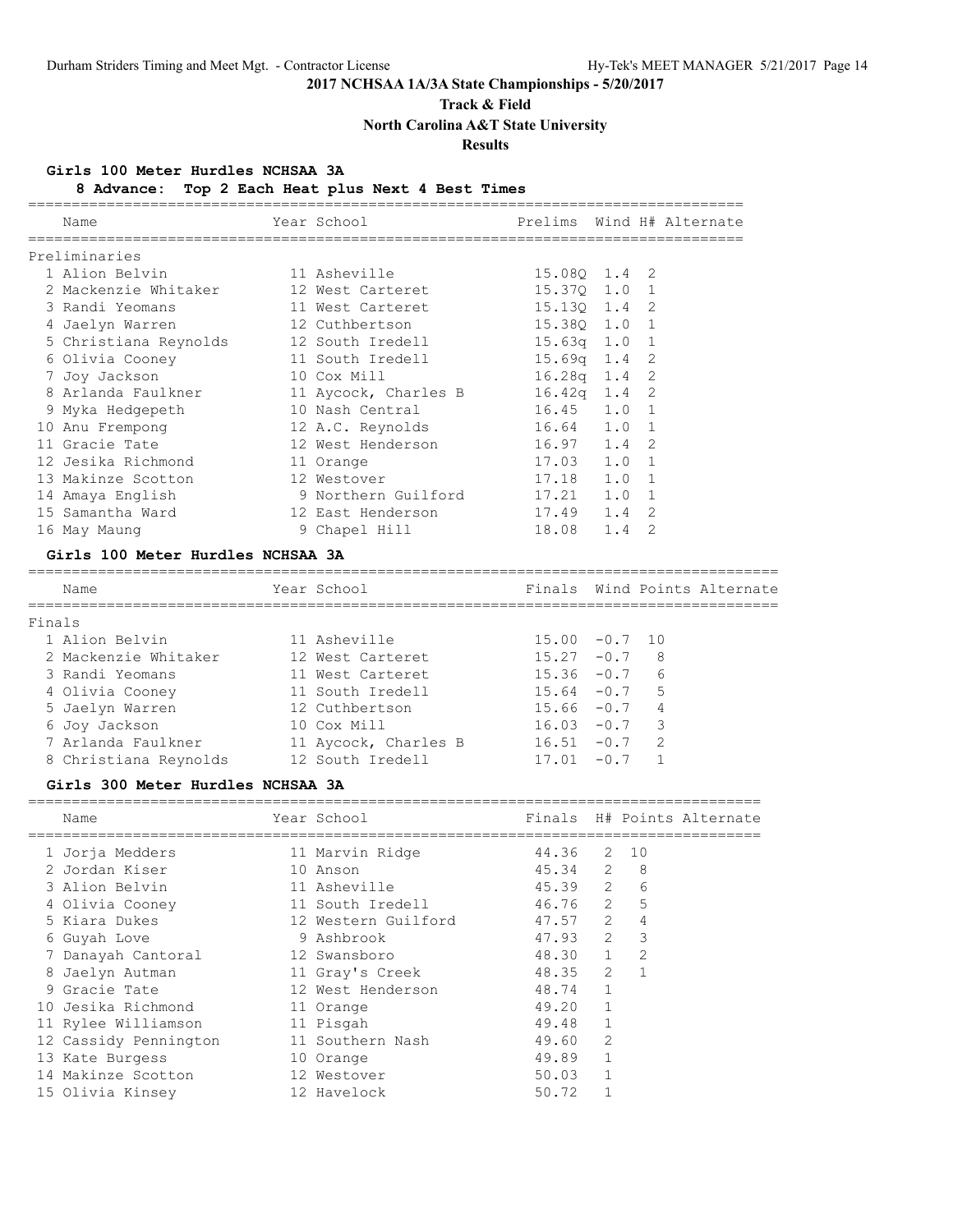**Track & Field**

**North Carolina A&T State University**

**Results**

## **....Girls 300 Meter Hurdles NCHSAA 3A**

16 Arlanda Faulkner 11 Aycock, Charles B 52.09 1

## **Girls 4x100 Meter Relay NCHSAA 3A**

| School                          |                           |       | Finals                         |   |    | H# Points Alternate |
|---------------------------------|---------------------------|-------|--------------------------------|---|----|---------------------|
| 1 Erwin, Clyde A. 'A'           |                           |       | 48.32                          | 2 | 10 |                     |
| 1) Sha'Jaia Grant 12            |                           |       | 2) Jaylyn Stevens 10           |   |    |                     |
| 3) Shakayla Allen 11            |                           |       | 4) Victoria Borum 11           |   |    |                     |
| 2 Cleveland High School         | 'A'                       |       | 48.66                          | 2 | 8  |                     |
| 1) Julia McKissick 9            |                           |       | 2) Naelee Stone 10             |   |    |                     |
| 3) Hannah Shepard 9             |                           |       | 4) Imani Williams 12           |   |    |                     |
| 3 Central Cabarrus 'A'          |                           |       | 49.26                          | 2 | 6  |                     |
| 1) Kayla Smith 12               |                           |       | 2) Dymon Smith 9               |   |    |                     |
| 3) Martazjah Farris 11          |                           |       | 4) Daviyana Byrd 11            |   |    |                     |
| 4 South Iredell                 | $\mathsf{A}$              |       | 49.30                          | 2 | 5  |                     |
| 1) Christiana Reynolds 12       |                           |       | 2) Ashley Buck 11              |   |    |                     |
| 3) Olivia Cooney 11             |                           |       | 4) Lizzie Thompson 11          |   |    |                     |
| 5 Southern Wayne 'A'            |                           |       | 49.41                          | 2 | 4  |                     |
| 1) Erykah Baldwin 10            |                           |       | 2) Kiara Wallace 12            |   |    |                     |
| 3) Machiah Moore 11             |                           |       | 4) Takeitha Glaspie 11         |   |    |                     |
| 6 White Oak 'A'                 |                           |       | 49.82                          | 1 | 3  |                     |
| 1) Kiki Jones                   |                           |       |                                |   |    |                     |
|                                 |                           |       | 2) Kerri Jackson               |   |    |                     |
| 3) Kennedy Vanderpool           |                           |       | 4) RaShara Gilbert 11<br>49.92 | 2 | 2  |                     |
| 7 Marvin Ridge 'A'              |                           |       |                                |   |    |                     |
| 1) Taylor Moore 12              |                           |       | 2) Emma Lugibihl 12            |   |    |                     |
| 3) Lauren Araya 10              |                           |       | 4) Elizabeth Reidy 12<br>50.11 |   |    |                     |
| 8 Cuthbertson High School       | 'A'                       |       |                                | 1 | 1  |                     |
| 1) Autumn Blackwood 12          |                           |       | 2) Kailyn Hayes 10             |   |    |                     |
| 3) Courtney Walker 12           |                           |       | 4) Tasia Black 12              |   |    |                     |
| 9 Westover 'A'                  |                           |       | 50.17                          | 1 |    |                     |
| 1) Yahaira Leak 11              |                           |       | 2) Kylee Holt 10               |   |    |                     |
| 3) Sincere Perkins 9            |                           |       | 4) Ashaela Gilmore 12          |   |    |                     |
| 10 North Henderson 'A'          |                           |       | 50.54                          | 2 |    |                     |
| 1) Lauren Francis 12            |                           |       | 2) Bailey Malloy 9             |   |    |                     |
| 3) Emily Bowles 10              |                           |       | 4) Odyssey Gaines 10           |   |    |                     |
| 11 Eastern Wayne 'A'            |                           |       | 50.59                          | 1 |    |                     |
| 1) Taniyah Oates 10             |                           |       | 2) Tiayana Barnes 11           |   |    |                     |
| 3) Samiya Blount                |                           |       | 4) Kianna Haywood 10           |   |    |                     |
| 12 Eastern Guilford High School |                           | ' A ' | 50.60                          | 1 |    |                     |
| 1) Zynaja Stokley 9             |                           |       | 2) Asanti Neal-platt 9         |   |    |                     |
| 3) Sydney Mark 10               |                           |       | 4) Mignon Smith                |   |    |                     |
| 13 West Henderson               | $^{\prime}$ A $^{\prime}$ |       | 50.76                          | 1 |    |                     |
| 1) Moriah Fender                |                           |       | 2) Gracie Tate 12              |   |    |                     |
| 3) Jaia Wilson                  |                           |       | 4) Melena Robinson 12          |   |    |                     |
| 14 Northeast Guilford           | ' A'                      |       | 51.49                          | 1 |    |                     |
| 1) Jalayah Jackson 9            |                           |       | 2) Fraeyja Kone 12             |   |    |                     |
| 3) Kyriel Wall                  |                           |       | 4) Jazzmyne Barnes 10          |   |    |                     |
| 15 Crest 'A'                    |                           |       | 52.18                          | 1 |    |                     |
| 1) Tarsha Fewell 9              |                           |       | 2) Phoenix Norris 10           |   |    |                     |
| 3) Keondria Williamson 10       |                           |       | 4) Ykeilah Surratt 10          |   |    |                     |
| 16 Northern Guilford            | $^{\prime}$ A $^{\prime}$ |       | 57.42                          | 2 |    |                     |
| 1) Meagan Wilkins 9             |                           |       | 2) Alyson Davis 10             |   |    |                     |
| 3) Timia Bryant 11              |                           |       | 4) Miracle Scott 10            |   |    |                     |
|                                 |                           |       |                                |   |    |                     |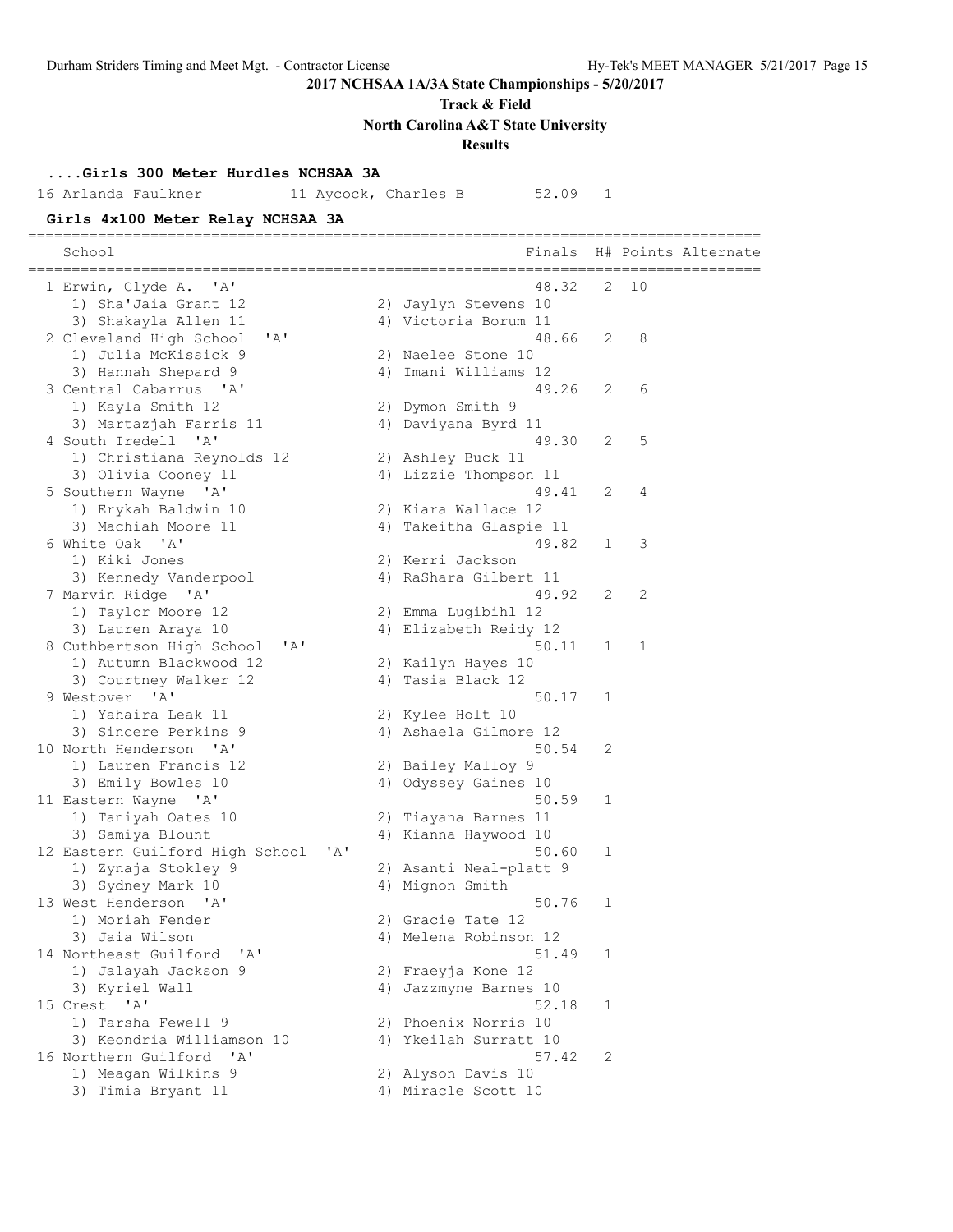## **Track & Field**

**North Carolina A&T State University**

## **Results**

## **Girls 4x200 Meter Relay NCHSAA 3A**

| School                          | Finals                   |   | __________________ | H# Points Alternate |
|---------------------------------|--------------------------|---|--------------------|---------------------|
| 1 Northern Guilford 'A'         | 1:42.69                  | 2 | 10                 |                     |
| 1) Meagan Wilkins 9             | 2) Miracle Scott 10      |   |                    |                     |
| 3) Timia Bryant 11              | 4) Alyson Davis 10       |   |                    |                     |
| 2 Cleveland High School<br>' A' | 1:43.79                  | 2 | 8                  |                     |
| 1) Lamya Quarles 11             | 2) Kimberli Boschee 9    |   |                    |                     |
| 3) Naelee Stone 10              | 4) Imani Williams 12     |   |                    |                     |
| 3 Central Cabarrus 'A'          | 1:43.89                  | 2 | 6                  |                     |
| 1) Daviyana Byrd 11             | 2) Elanna Peay 12        |   |                    |                     |
| 3) Kayla Smith 12               | 4) Marissa Blakely 11    |   |                    |                     |
| 4 Nash Central 'A'              | 1:44.55                  | 2 | 5                  |                     |
| 1) Michaela Nelms 12            | 2) Teona Hill 12         |   |                    |                     |
| 3) Naudica Howard 10            | 4) T'Keyah Macklin 12    |   |                    |                     |
| 5 Swansboro 'A'                 | 1:46.17                  | 2 | 4                  |                     |
| 1) Kaylee Vannoy 11             | 2) Danayah Cantoral 12   |   |                    |                     |
| 3) Makenzie Laureano 11         | 4) Paige Hogan           |   |                    |                     |
| 6 Marvin Ridge 'A'              | 1:46.34                  | 2 | 3                  |                     |
| 1) Elizabeth Reidy 12           | 2) Katie Ropers 11       |   |                    |                     |
| 3) Emma Lugibihl 12             | 4) Jorja Medders 11      |   |                    |                     |
| 7 Northeast Guilford 'A'        | 1:46.68                  | 1 | 2                  |                     |
| 1) Jazzmyne Barnes 10           | 2) Fraeyja Kone 12       |   |                    |                     |
| 3) Jalayah Jackson 9            | 4) Kyriel Wall           |   |                    |                     |
| 8 Cox Mill 'A'                  | 1:46.83                  | 2 | 1                  |                     |
| 1) Chiara Carpenter 12          | 2) Hannah Watson 11      |   |                    |                     |
| 3) Joy Jackson 10               | 4) Tracey Manigault 10   |   |                    |                     |
| 9 Crest 'A'                     | 1:48.11                  | 1 |                    |                     |
| 1) Keondria Williamson 10       | 2) Dejii Norris 11       |   |                    |                     |
| 3) Niyya Green 10               | 4) Phoenix Norris 10     |   |                    |                     |
| 10 Southern Durham 'A'          | 1:48.72                  | 1 |                    |                     |
| 1) Sumre Freshwater 11          | 2) Ldeyah Daniel 11      |   |                    |                     |
| 3) Saidah Muhammad 9            | 4) Summer Connor 11      |   |                    |                     |
| 11 Orange 'A'                   | 1:49.16                  | 1 |                    |                     |
| 1) Sydney Liner 12              | 2) Kate Burgess 10       |   |                    |                     |
| 3) Kenzi Patrick 10             | 4) Alyssa Peckman 11     |   |                    |                     |
| 12 North Henderson 'A'          | 1:50.82                  | 1 |                    |                     |
| 1) Lauren Francis 12            | 2) Shelly Banz 12        |   |                    |                     |
| 3) Emily Bowles 10              | 4) Bailey Malloy 9       |   |                    |                     |
| 13 Kings Mountain 'A'           | 1:51.00                  | 1 |                    |                     |
| 1) Shelena Mauldin 12           | 2) Hannah Clark 10       |   |                    |                     |
| 3) Ka'Myiah Pressley 12         | 4) Ja'myiah Pressley 12  |   |                    |                     |
| 14 Weddington High School 'A'   | 1:51.66                  | 1 |                    |                     |
| 1) Bethanie Dixon 12            | 2) Princess Ejindu 12    |   |                    |                     |
| 3) Sarah Margaret Sandlin 10    | 4) Erika Newman 10       |   |                    |                     |
| 15 North Buncombe 'A'           | 1:54.15                  | 1 |                    |                     |
| 1) Bre Myers 11                 | 2) Emily Flowers 11      |   |                    |                     |
| 3) Devyn Arroyo 9               | 4) Maria Alamo-Worley 11 |   |                    |                     |
| 16 Havelock 'A'                 | 1:58.31                  | 2 |                    |                     |
| 1) Michelle Prichard 9          | 2) Olivia Kinsey 12      |   |                    |                     |
| 3) Alera Jackson 10             | 4) Nyesha Patillo 12     |   |                    |                     |
|                                 |                          |   |                    |                     |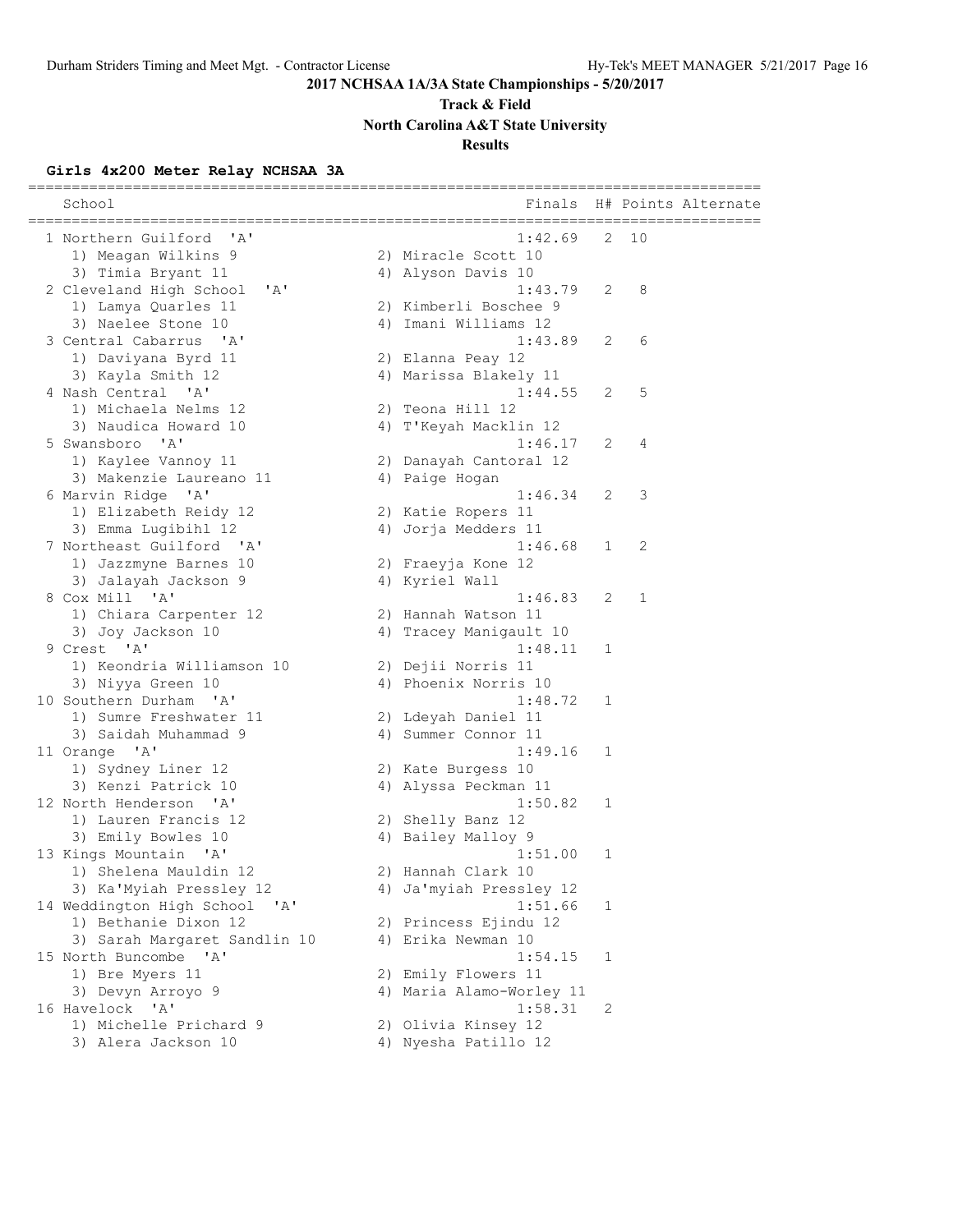## **Track & Field**

**North Carolina A&T State University**

## **Results**

## **Girls 4x400 Meter Relay NCHSAA 3A**

| School                                                 |                              |    |    | Finals H# Points Alternate<br>_____________________ |
|--------------------------------------------------------|------------------------------|----|----|-----------------------------------------------------|
| 1 Nash Central<br>'A'                                  | 3:59.03                      | 2  | 10 |                                                     |
| 1) Michaela Nelms 12                                   | 2) Carisha Leonard 12        |    |    |                                                     |
| 3) T'Keyah Macklin 12                                  | 4) Teona Hill 12             |    |    |                                                     |
| 2 Cuthbertson High School<br>'A'                       | 4:01.11                      | 2  | 8  |                                                     |
| 1) Aubrie Farwell 11                                   | 2) Florah Henry 10           |    |    |                                                     |
| 3) Mackenzie Townsend 9                                | 4) Dahlia Cutler 10          |    |    |                                                     |
| $^{\prime}$ A $^{\prime}$<br>3 Marvin Ridge            | 4:05.59                      | 2  | 6  |                                                     |
| 1) Katie Ropers 11                                     | 2) Elizabeth Reidy 12        |    |    |                                                     |
| 3) Lily Savage 9                                       | 4) Jorja Medders 11          |    |    |                                                     |
| 4 Chapel Hill 'A'                                      | 4:06.70                      | 2  | 5  |                                                     |
| 1) Madi Marvin 11                                      | 2) Katherine Dokholyan 11    |    |    |                                                     |
| 3) Grace Dodge 10                                      | 4) Megan Marvin 9            |    |    |                                                     |
| 5 Weddington High School<br>'A'                        | 4:09.29                      | 2  | 4  |                                                     |
| 1) Sarah Bechtel 10                                    | 2) Sarah Margaret Sandlin 10 |    |    |                                                     |
| 3) Caroline Horne 12                                   | 4) Erika Newman 10           |    |    |                                                     |
| 6 Eastern Guilford High School<br>$\mathsf{A}$         | 4:09.56                      | 1  | 3  |                                                     |
| 1) Manassa Patel 12                                    | 2) Caira Burton 10           |    |    |                                                     |
| 3) K'Lynn Ware 10                                      | 4) Cemere Petty 12           |    |    |                                                     |
| 7 South Iredell 'A'                                    | 4:09.67                      | 2  | 2  |                                                     |
| 1) Emily Dumont 11                                     | 2) Giavanna Sirianni 11      |    |    |                                                     |
| 3) Sloan Edemann 11                                    | 4) Olivia Cooney 11          |    |    |                                                     |
| 8 West Carteret 'A'                                    | 4:10.26                      | 2  | 1  |                                                     |
| 1) Kendra Beyer 10                                     | 2) Jenna Reiter 9            |    |    |                                                     |
| 3) Emme Fisher 12                                      | 4) Mackenzie Whitaker 12     |    |    |                                                     |
| 9 West Henderson<br>' A'                               | 4:10.74                      | 1  |    |                                                     |
| 1) Maggie Campbell 9                                   | 2) Melena Robinson 12        |    |    |                                                     |
| 3) Shylee Stocks 10                                    | 4) Taylor Meadows 11         |    |    |                                                     |
| 10 White Oak<br>' A'                                   | 4:10.79                      | 2  |    |                                                     |
| 1) Sabrina Herritt 10                                  | 2) Edwina Gilman 11          |    |    |                                                     |
| 3) Kerri Jackson                                       | 4) Edlane Gilman 11          |    |    |                                                     |
| 11 Swansboro 'A'                                       | 4:12.10                      | 1  |    |                                                     |
| 1) Virginia Baumgarten 10                              | 2) Maggie Bamber 12          |    |    |                                                     |
| 3) Danayah Cantoral 12                                 | 4) Kaylee Vannoy 11          |    |    |                                                     |
| 12 North Henderson<br>$\mathsf{A}$                     | 4:13.65                      | 1  |    |                                                     |
| 1) Lauren Francis 12                                   | 2) Ashley Rhodes 9           |    |    |                                                     |
| 3) Emily Bowles 10                                     | 4) Odyssey Gaines 10         |    |    |                                                     |
| 13 Rockingham County 'A'                               | 4:15.07                      | 1  |    |                                                     |
| 1) Tori Martin 12                                      | 2) Hannah Lowe 11            |    |    |                                                     |
| 3) Amber Johnson 10                                    | 4) Amayiah Moyer 11          |    |    |                                                     |
| 14 Fred T. Foard<br>$^{\prime}$ A $^{\prime}$          | 4:24.52                      | 1  |    |                                                     |
| 1) Lillian Sharpe 10                                   | 2) Madison Drumheller 11     |    |    |                                                     |
| 3) Mallory Wilfong 11                                  | 4) Cierra McClough 9         |    |    |                                                     |
| 15 North Buncombe<br>' A'                              | 4:24.98                      | 1  |    |                                                     |
| 1) Olivia Miller 10                                    | 2) Emily Flowers 11          |    |    |                                                     |
| 3) Callie Rhea 12                                      | 4) Maria Alamo-Worley 11     |    |    |                                                     |
| Girls 4x800 Meter Relay NCHSAA 3A                      |                              |    |    |                                                     |
| =========<br>School<br>------------------------------- | Finals                       |    |    | Points Alternate<br>======================          |
| 1 Chapel Hill 'A'                                      | 9:26.90                      | 10 |    |                                                     |
| 1) Anna Stouffer 11                                    | 2) Megan Marvin 9            |    |    |                                                     |
|                                                        |                              |    |    |                                                     |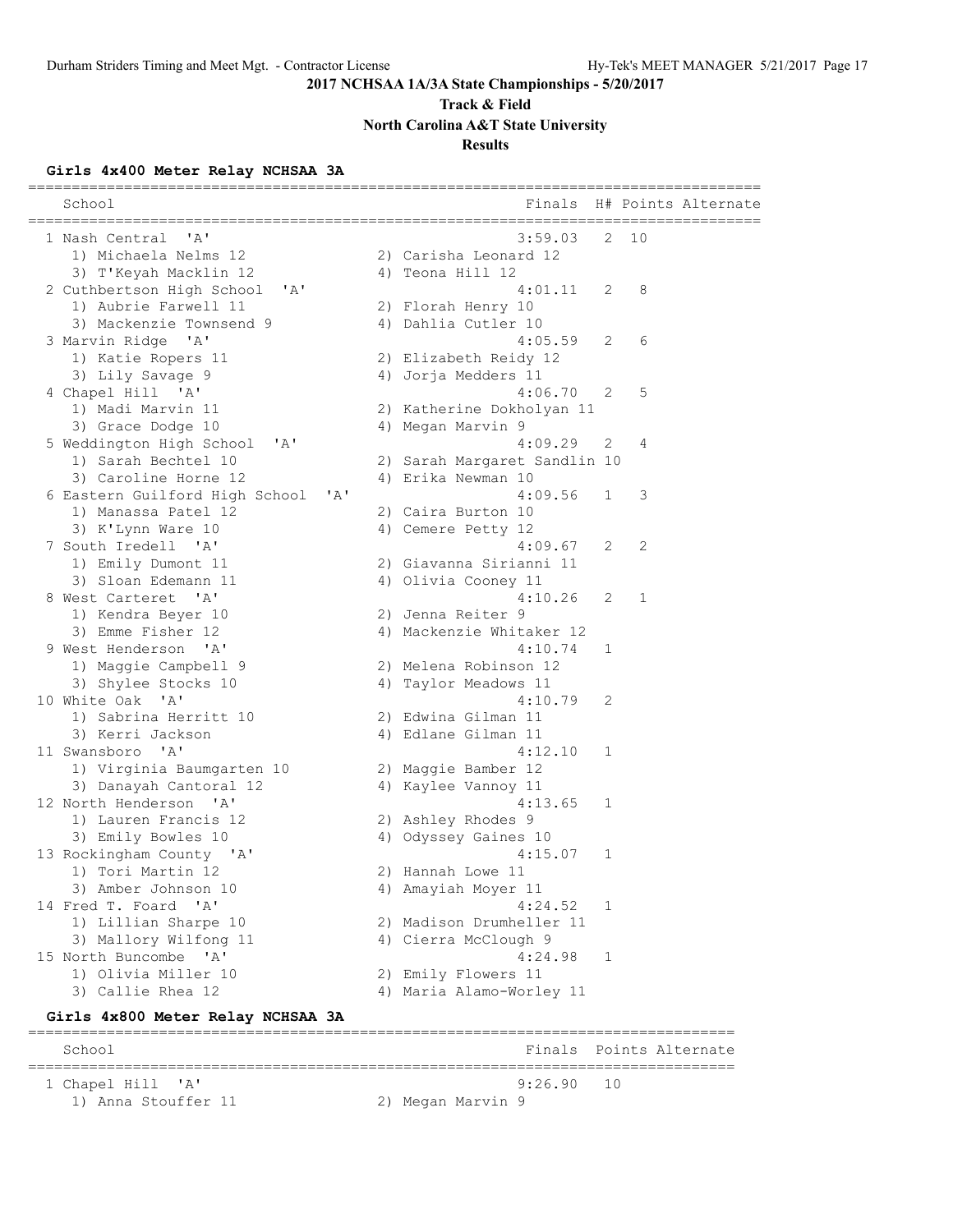## **Track & Field North Carolina A&T State University Results**

### **....Girls 4x800 Meter Relay NCHSAA 3A**

3) Madi Marvin 11 4) Katherine Dokholyan 11 2 Cuthbertson High School 1) Gabriella Castro 9 3) Samantha Hirsch 11 3 Weddington High School 'A 1) Caroline Horne 12 3) Sydney Burke 10 4 Marvin Ridge 'A' 1) Elyse Wood 10 3) Katie Ropers 11 5 White Oak 'A' 1) Edlane Gilman 11 3) Laila Aljanabi 10 6 Northern Guilford 'A' 1) Amber Gale 12 3) Emma Fredericks 9 7 Piedmont 'A' 1) Kaitlyn Szymanski 11 3) Carly Szymanski 11 8 West Carteret 'A' 1) Kerryanne Litzenberg 1 3) Morgan McCain 11 9 Union Pines 'A' 1) Brianna Spencer 11 3) Wilson Schaper 10 10 Cleveland High School 'A 1) Megan Parrish 10 3) Jessica Cullins 11 11 Nash Central 'A' 1) Carisha Leonard 12 3) Kenoah Evans 9 12 West Henderson 'A' 1) Addison Hichman 9 3) Madeline Duchesne 9 13 A.C. Reynolds 'A' 1) Snejana Spinache 10 3) Olivia Pistor 12 14 Cedar Ridge 'A' 1) Allison Musty 9 3) Abby Averette 10 15 St. Stephens 'A' 1) Ashley Ramirez 11 3) Madeline Stafford 9 16 Enka 'A' 1) McKenna Winterflood 9 3) Ava Rose 9 4) Sadie Carter

|       |    | a) varmerine povnoršan ir |   |
|-------|----|---------------------------|---|
| ' A ' |    | 9:33.49                   | 8 |
|       |    | 2) Charlotte Sperry 11    |   |
|       |    | 4) Sarah LaTour 11        |   |
| ı,    |    | 9:38.04                   | 6 |
|       |    | 2) Sarah Bechtel 10       |   |
|       |    |                           |   |
|       | 4) | Erika Newman 10           |   |
|       |    | 9:46.54                   | 5 |
|       | 2) | Lily Savage 9             |   |
|       |    | 4) Jennae Jacob 12        |   |
|       |    | 9:50.99                   | 4 |
|       |    | 2) Edwina Gilman 11       |   |
|       |    | 4) Sabrina Herritt 10     |   |
|       |    | 10:03.21                  | 3 |
|       |    | 2) Marissa Lenze 11       |   |
|       |    | 4) Olivia Bene 11         |   |
|       |    | 10:05.18                  | 2 |
|       |    |                           |   |
|       |    | 2) Katie Verrill 10       |   |
|       |    | 4) Jaeden Phelix 11       |   |
|       |    | 10:06.44                  | 1 |
| 11    |    | 2) Samantha Decker 11     |   |
|       |    | 4) Jenna Reiter 9         |   |
|       |    | 10:07.97                  |   |
|       |    | 2) Madison Petersen 11    |   |
|       |    | 4) Kelsey Begley 11       |   |
|       |    | 10:08.50                  |   |
|       |    | 2) Leilauni Joyner 10     |   |
|       |    | 4) Jasmine Cullins 11     |   |
|       |    | 10:10.30                  |   |
|       |    |                           |   |
|       |    | 2) Montana Williams 12    |   |
|       | 4) | Teona Hill 12             |   |
|       |    | 10:22.55                  |   |
|       |    | 2) Riley Hill 9           |   |
|       |    | 4) Maggie Campbell 9      |   |
|       |    | 10:28.46                  |   |
|       |    | 2) Sophie Pruett 12       |   |
|       | 4) | Corey McVay 11            |   |
|       |    | 10:29.84                  |   |
|       | 2) | Ella Nissler              |   |
|       |    | 4) Julie Averette 12      |   |
|       |    | 10:45.40                  |   |
|       |    | 2) Ambria Duncan 11       |   |
|       |    |                           |   |
|       |    | 4) Allison Bolling 12     |   |
|       |    | 11:22.55                  |   |
|       |    | 2) Meredith Anderson      |   |
|       |    | 1) Sadio Cartor           |   |

#### **Girls High Jump NCHSAA 3A**

================================================================================= Name The Year School The School Finals Points Alternate ================================================================================= 1 Jaelyn Warren 12 Cuthbertson 5-04.00 10 2 Ciara Robinson 10 Cleveland Hi 5-02.00 8 3 Maggie Bamber 12 Swansboro J5-02.00 6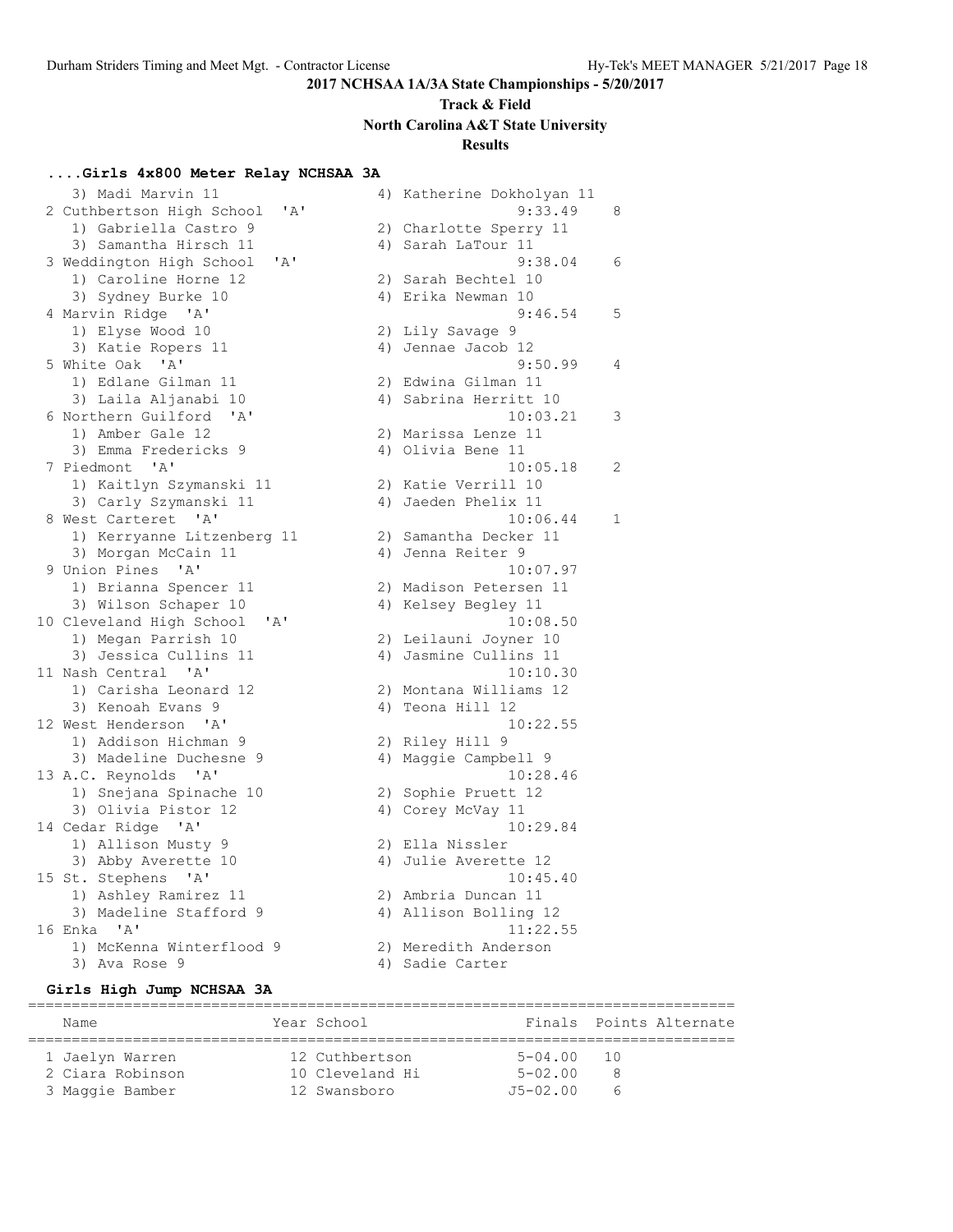## **Track & Field North Carolina A&T State University**

## **Results**

## **....Girls High Jump NCHSAA 3A**

| 4 Tori Martin          | 12 Rockingham County | $5 - 00.00$  | 4.50 |
|------------------------|----------------------|--------------|------|
| 4 Myia Spivey          | 12 Nash Central      | $5 - 00.00$  | 4.50 |
| 6 Madison Conner       | 11 West Henderson    | $J5 - 00.00$ | 2.50 |
| 6 Brittany Beckford    | 12 Rocky Mount       | J5-00.00     | 2.50 |
| 8 Destiny Gayton       | 11 Anson             | $J5 - 00.00$ | 1    |
| 9 Maci Bunting         | 12 Asheboro          | $J5 - 00.00$ |      |
| 10 MaKena Phillips     | 9 Enka               | $4 - 10.00$  |      |
| 10 Isabella Hendershot | 9 Tuscola            | $4 - 10.00$  |      |
| 12 Abby Jackson        | 10 West Henderson    | $J4 - 10.00$ |      |
| 13 Megan Rose          | 10 Statesville       | $4 - 08.00$  |      |
| 13 Cemere Petty        | 12 Eastern Guil      | $4 - 08.00$  |      |
| 13 Asanti Neal-platt   | 9 Eastern Guil       | $4 - 08.00$  |      |
| 13 K'Lynn Ware         | 10 Eastern Guil      | $4 - 08.00$  |      |

### **Girls Pole Vault NCHSAA 3A**

=================================================================================

| Name                    | Year School          | Finals       |                | Points Alternate |
|-------------------------|----------------------|--------------|----------------|------------------|
| 1 Tessa Sheets          | 12 Northwood         | $12 - 06.00$ | 10             |                  |
| 2 Maria Alamo-Worley    | 11 North Buncombe    | $11 - 00.00$ | 8              |                  |
| 3 Tori Martin           | 12 Rockingham County | $10 - 06.00$ | 6              |                  |
| 4 Isabel Crandall       | 9 Marvin Ridge       | $10 - 00.00$ | 5              |                  |
| 5 Sami Eberhard         | 10 Weddington H      | J10-00.00    | $\overline{4}$ |                  |
| 6 Delaney Taylor        | 12 North Buncombe    | $9 - 06.00$  | 2.50           |                  |
| 6 Isabella Ochsner      | 10 Marvin Ridge      | $9 - 06.00$  | 2.50           |                  |
| 8 Ryleigh Burns         | 12 Marvin Ridge      | J9-06.00     | $\mathbf{1}$   |                  |
| 9 Rylee Williamson      | 11 Pisgah            | $9 - 00.00$  |                |                  |
| 10 Alexis Browning      | 11 Kings Mountain    | $J9 - 00.00$ |                |                  |
| 11 Ariana Wolkerstorfer | 9 West Carteret      | $8 - 06.00$  |                |                  |
| 12 Makenzie Laureano    | 11 Swansboro         | $8 - 00.00$  |                |                  |
| 13 Sophia Smith         | 10 Northwood         | $J8 - 00.00$ |                |                  |
| -- Olivia Bargoil       | 11 Corinth Holders   | NΗ           |                |                  |
| -- Myka Hedgepeth       | 10 Nash Central      | NΗ           |                |                  |
| -- Roxanne Fortney      | 11 Chapel Hill       | NΗ           |                |                  |

## **Girls Long Jump NCHSAA 3A**

| Name                                   | Year School                           |                     |  | Finals Wind Points Alternate |
|----------------------------------------|---------------------------------------|---------------------|--|------------------------------|
| 1 Mackenzie Whitaker                   | 12 West Carteret                      | $18 - 07.50$ 0.2 10 |  |                              |
| 2 Indya Hill                           | 10 Jacksonville 17-10.00 1.0 8        |                     |  |                              |
| 3 London Green                         | 11 Rocky Mount 17-04.50 0.2 6         |                     |  |                              |
| 4 Mekayla White                        | 11 Williams, Walter M 17-04.00 -1.0 5 |                     |  |                              |
| 5 Zinzili Kelley                       | 11 Douglas Byrd 16-11.50 0.7 4        |                     |  |                              |
| 6 Cyerra Carter                        | 12 Aycock, Charles B 16-10.00 -0.8 3  |                     |  |                              |
| 7 Hassani Burris<br>11 Ashbrook        |                                       | $16 - 04.75$ 1.0 2  |  |                              |
| 8 Birdie Burton                        | 11 Northwest Cabarrus 16-01.00 0.8 1  |                     |  |                              |
| 9 Rylee Williamson                     | 11 Pisgah                             | $15 - 08.50$ 0.7    |  |                              |
| 10 Derica Currie                       | 9 Williams, Walter M 15-07.00 -0.1    |                     |  |                              |
| 11 Marissa Schalk II                   | 10 St. Stephens 14-10.75 0.2          |                     |  |                              |
| 12 Jazmyne Davis                       | 12 Williams, Walter M $14-09.00 -0.1$ |                     |  |                              |
| 13 Jada Alston                         | 11 South Point                        | $14 - 06.75$ 0.3    |  |                              |
| -- Shakalya Robertson 11 South Iredell |                                       | FOUL                |  |                              |
| -- Kalynn Mcnair                       | 11 Asheboro                           | FOUL                |  |                              |
|                                        |                                       |                     |  |                              |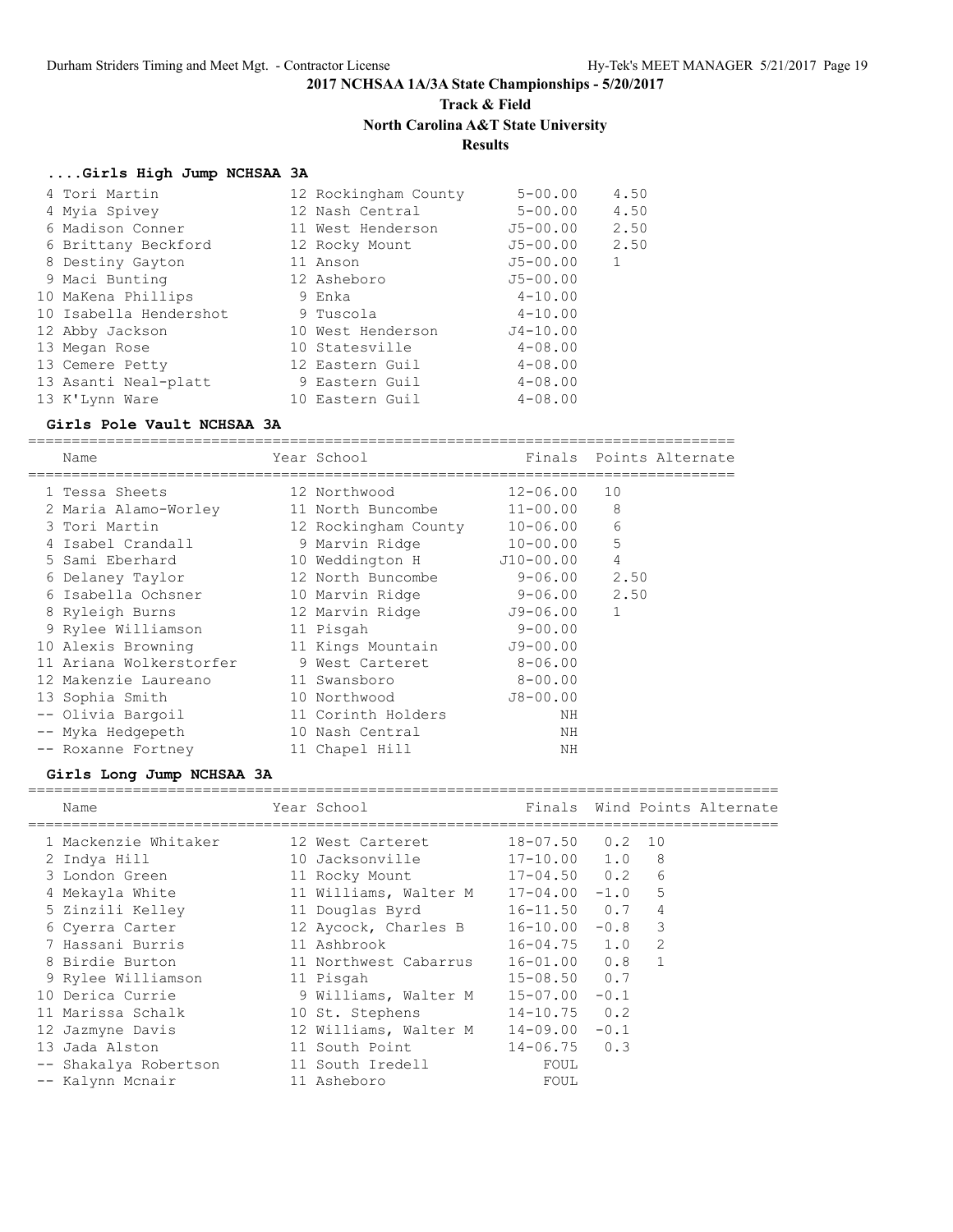**Track & Field**

**North Carolina A&T State University**

## **Results**

**....Girls Long Jump NCHSAA 3A**

-- Cambria Shuford 12 Statesville FOUL

### **Girls Triple Jump NCHSAA 3A**

| Name                 | Year School           | Finals           |        |    | Wind Points Alternate |
|----------------------|-----------------------|------------------|--------|----|-----------------------|
| 1 Kalynn Mcnair      | 11 Asheboro           | $38 - 10.75$     | $+0.0$ | 10 |                       |
| 2 Indya Hill         | 10 Jacksonville       | $38 - 03.00$     | $+0.0$ | 8  |                       |
| 3 Mackenzie Whitaker | 12 West Carteret      | $37 - 01.50$     | $+0.0$ | 6  |                       |
| 4 Jayde Hunter       | 9 Jacksonville        | $36 - 11.00$     | $+0.0$ | -5 |                       |
| 5 Lila Schutt        | 11 South Iredell      | $35 - 04.00 0.7$ |        | 4  |                       |
| 6 Jaelyn Autman      | 11 Gray's Creek       | $35 - 02.00$     | 0.6    | 3  |                       |
| 7 Jazmyne Davis      | 12 Williams, Walter M | $34 - 10.25$     | $+0.0$ | 2  |                       |
| 8 Shakalya Robertson | 11 South Iredell      | $34 - 09.25$     | $-2.2$ |    |                       |
| 9 Ashanti Cobb       | 9 Asheville           | $34 - 09.00$     | $+0.0$ |    |                       |
| 10 Jordan Kiser      | 10 Anson              | $34 - 05.00$     | 1.3    |    |                       |
| 11 Alexis Guerrero   | 12 Pisgah             | $33 - 08.00$     | $+0.0$ |    |                       |
| 12 Cyerra Carter     | 12 Aycock, Charles B  | $33 - 05.25$     | $-1.0$ |    |                       |

### **Girls Shot Put NCHSAA 3A**

| Name                               | Year School                 |               |                | Finals Points Alternate |
|------------------------------------|-----------------------------|---------------|----------------|-------------------------|
| 1 Kamryn Henderson 11 Marvin Ridge |                             | 40-03.00      | 10             |                         |
| 2 Patience Marshall                | 11 Anson                    | $40 - 00.00$  | 8              |                         |
| 3 Mia Terry                        | 12 Webb, J. F.              | $39 - 02.50$  | 6              |                         |
| 4 Keyanna Spivey                   | 12 Rocky Mount              | $39 - 01, 75$ | 5              |                         |
| 5 Makayla Watkins                  | 9 Western Guilford 37-11.50 |               | $\overline{4}$ |                         |
| 6 Princess Lea'e                   | 11 Jacksonville             | $37 - 05.00$  | 3              |                         |
| 7 Amari Brigman                    | 12 Eastern Wayne 37-02.25   |               | $\overline{2}$ |                         |
| 8 Samantha Ennis                   | 10 Northwood                | $37 - 00.75$  | $\mathbf{1}$   |                         |
| 9 Shydell Brown                    | 10 Williams, Walter M       | $36 - 05.50$  |                |                         |
| 10 Arianna Turner                  | 12 Havelock                 | $34 - 04.75$  |                |                         |
| 11 Grace Garcia                    | 11 Marvin Ridge             | $33 - 05.00$  |                |                         |
| 12 Ne'ja Ervin                     | 12 East Gaston              | 33-01.75      |                |                         |
| 13 MaKayla Moore                   | 9 Freedom                   | $32 - 01.00$  |                |                         |
| 14 Marissa Bumgarner               | 12 St. Stephens             | $32 - 00.75$  |                |                         |
| 15 D'Kyiah Byers-Henderson         | 10 Forestview               | $30 - 00.50$  |                |                         |
| 16 Kashayia Coltrane               | 10 Eastern Guil             | $30 - 00.25$  |                |                         |
|                                    |                             |               |                |                         |

### **Girls Discus Throw NCHSAA 3A**

|  | Name                 | Year School         |               | Finals Points Alternate |
|--|----------------------|---------------------|---------------|-------------------------|
|  | 1 Ne'ja Ervin        | 12 East Gaston      | 122-08.75     | 10                      |
|  | 2 Lauryn Carlton     | 10 Western Alamance | $117 - 11$    | 8                       |
|  | 3 Eulanda Blue       | 12 Union Pines      | $116 - 05.25$ | 6                       |
|  | 4 Princess Lea'e     | 11 Jacksonville     | $115 - 11$    | 5                       |
|  | 5 Mia Terry          | 12 Webb, J. F.      | $112 - 02$    | 4                       |
|  | 6 Keyanna Spivey     | 12 Rocky Mount      | $111 - 05$    | 3                       |
|  | 7 Yolanda Simpson    | 11 Cedar Ridge      | $106 - 11$    | $\mathfrak{D}$          |
|  | 8 Amari Brigman      | 12 Eastern Wayne    | $106 - 05$    |                         |
|  | 9 Destanee Hunsucker | 12 Cox Mill         | $105 - 06.75$ |                         |
|  | 10 Somer Schloss     | 10 Ashbrook         | $93 - 11.50$  |                         |
|  |                      |                     |               |                         |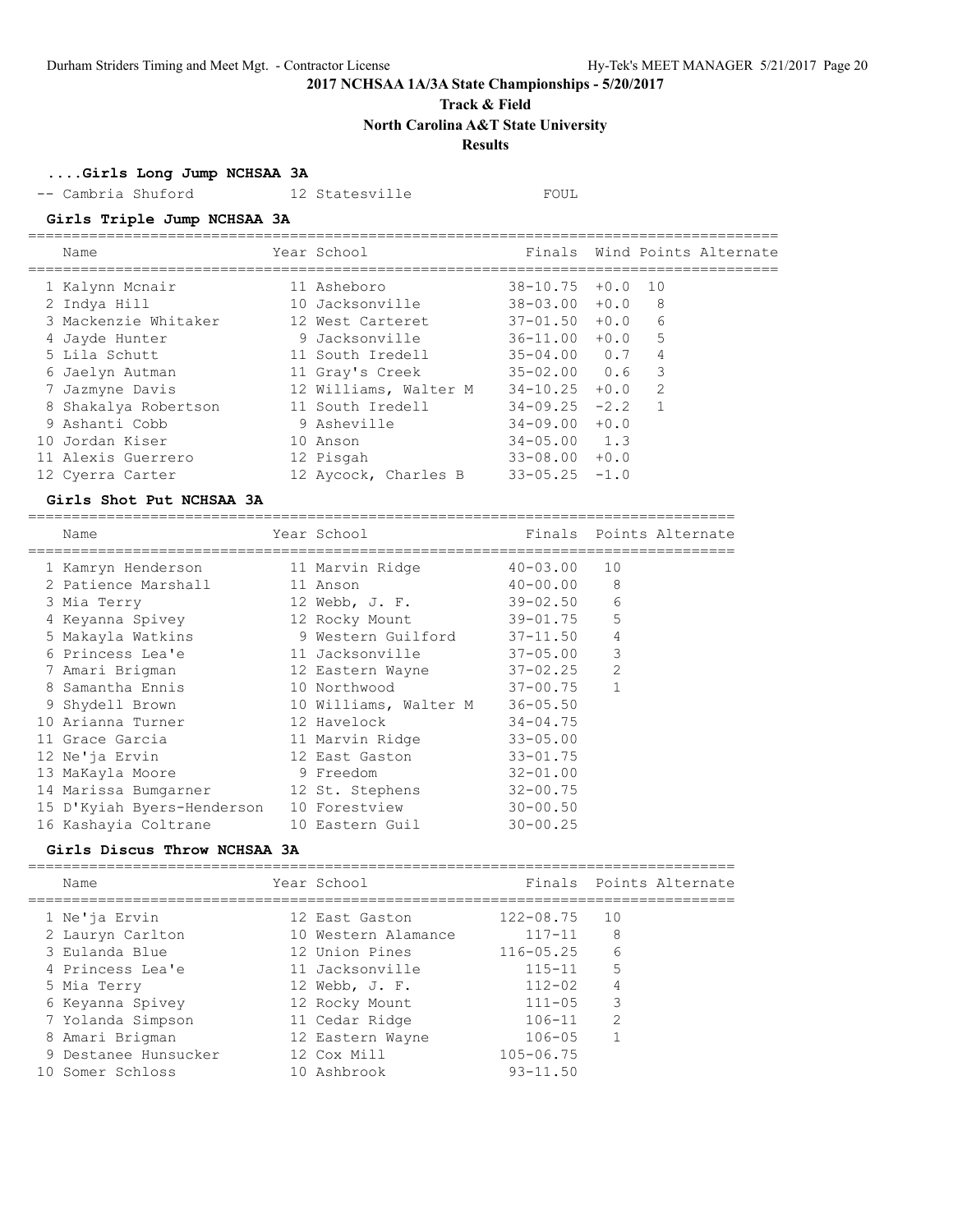## **Track & Field North Carolina A&T State University Results**

### **....Girls Discus Throw NCHSAA 3A**

| 11 MaKayla Moore     | 9 Freedom          | $91 - 11.50$ |
|----------------------|--------------------|--------------|
| 12 Makayla Watkins   | 9 Western Guilford | $91 - 06$    |
| 13 Payton Little     | 10 Topsail         | $89 - 09.50$ |
| 14 Kimora Garvin     | 12 Burns           | $88 - 01$    |
| -- Patience Marshall | 11 Anson           | FOUL         |
| -- Jamie Collier     | 11 Weddington H    | FOUL         |

### **Boys 100 Meter Dash NCHSAA 1A**

### **8 Advance: Top 2 Each Heat plus Next 4 Best Times**

==================================================================================

|        | Name                          | Year School                                          | Prelims         |          |                | Wind H# Alternate               |
|--------|-------------------------------|------------------------------------------------------|-----------------|----------|----------------|---------------------------------|
|        | Preliminaries                 |                                                      |                 |          |                |                                 |
|        | 1 Josh Polk                   | 11 Hobbton                                           | 10.990 1.0      |          | 1              |                                 |
|        | 2 Montrel Williams            | 12 Union                                             | 11.000 1.4      |          | 2              |                                 |
|        | 3 Courtney McKinney           | 11 East Montgomery                                   | 11.06Q 1.4      |          | 2              |                                 |
|        | 4 Dorien Brown                | 11 Heide Trask                                       | 11.160 1.0      |          | $\mathbf{1}$   |                                 |
|        | 5 Isaiah Cole                 | 12 Bessemer City                                     | $11.08q$ 1.4    |          | $\mathbf{2}$   |                                 |
|        | 6 Cashawn Hamilton            | 10 James Kenan                                       | $11.22q$ 1.4    |          | 2              |                                 |
|        | 7 Rodney Grant                | 12 Northampton County                                | $11.27q$ 1.4    |          | 2              |                                 |
|        | 8 Marcus McMurray             | 11 Queens Grant                                      | $11.29q$ $1.0$  |          |                | 1 11.282                        |
|        | 9 jonathan Smith              | 9 Mount Airy                                         | 11.29           | 1.0      |                | 1 11.284                        |
|        | 10 Malik Frost                | 12 Mount Airy                                        | 11.31           | 1.4      | 2              |                                 |
|        | 11 Tyler Carr                 | 12 Riverside (1a)                                    | 11.37 1.4       |          | 2              |                                 |
|        | 12 Will Shehane               | 12 Pine Lake Pr                                      | $11.41$ $1.0$   |          | $\mathbf{1}$   |                                 |
|        | 13 Mahlik Francis             | 11 Lejeune                                           | 11.42           | 1.0      | 1              |                                 |
|        | 14 Jack O'Neal                | 10 South Creek                                       | $11.51$ $1.0$ 1 |          |                |                                 |
|        | 15 Brian Smith                | 11 Hayesville                                        | 11.66 1.4       |          | 2              |                                 |
|        | Boys 100 Meter Dash NCHSAA 1A |                                                      |                 |          |                |                                 |
|        | Name                          | Year School                                          |                 |          |                | Finals Wind Points Alternate    |
| Finals |                               |                                                      |                 |          |                |                                 |
|        | 1 Josh Polk                   | 11 Hobbton<br>11 East Montgomery<br>12 Bessemer City | $10.92 -1.7$    |          | 10             |                                 |
|        | 2 Courtney McKinney           |                                                      | $11.08 -1.7$ 8  |          |                |                                 |
|        | 3 Isaiah Cole                 |                                                      | $11.13 -1.7$ 6  |          |                |                                 |
|        | 4 Montrel Williams            | 12 Union                                             | $11.20 -1.7$ 5  |          |                |                                 |
|        | 5 Dorien Brown                | 11 Heide Trask                                       | $11.23 - 1.7$ 4 |          |                |                                 |
|        | 6 Cashawn Hamilton            | 10 James Kenan                                       | $11.31 -1.7$ 3  |          |                |                                 |
|        | 7 Marcus McMurray             | 11 Queens Grant                                      | $11.45 - 1.7$ 2 |          |                |                                 |
|        | 8 Rodney Grant                | 12 Northampton County 11.48 -1.7                     |                 |          | $\mathbf{1}$   |                                 |
|        | Boys 200 Meter Dash NCHSAA 1A |                                                      |                 |          |                |                                 |
|        | Name                          | Year School                                          |                 |          |                | Finals Wind H# Points Alternate |
|        | 1 Josh Polk                   | 11 Hobbton                                           | 21.76 0.6       |          | 2              | 10                              |
|        | 2 Isaiah Cole                 | 12 Bessemer City                                     | 22.13 0.6 2     |          |                | 8                               |
|        | 3 Mahlik Francis 11 Lejeune   |                                                      | 22.51           | $-0.1$ 1 |                | 6                               |
|        | 4 Tyreek Riddick-Reynolds     | 12 North Moore                                       | 22.60           | 0.6      | $\overline{2}$ | 5                               |

 5 Frederic Norman 12 Perquimans County 22.63 -0.1 1 4 6 Donovan Greene 10 Mount Airy 22.80 0.6 2 3 7 Marquise Evans 12 South Robeson 22.85 -0.1 1 2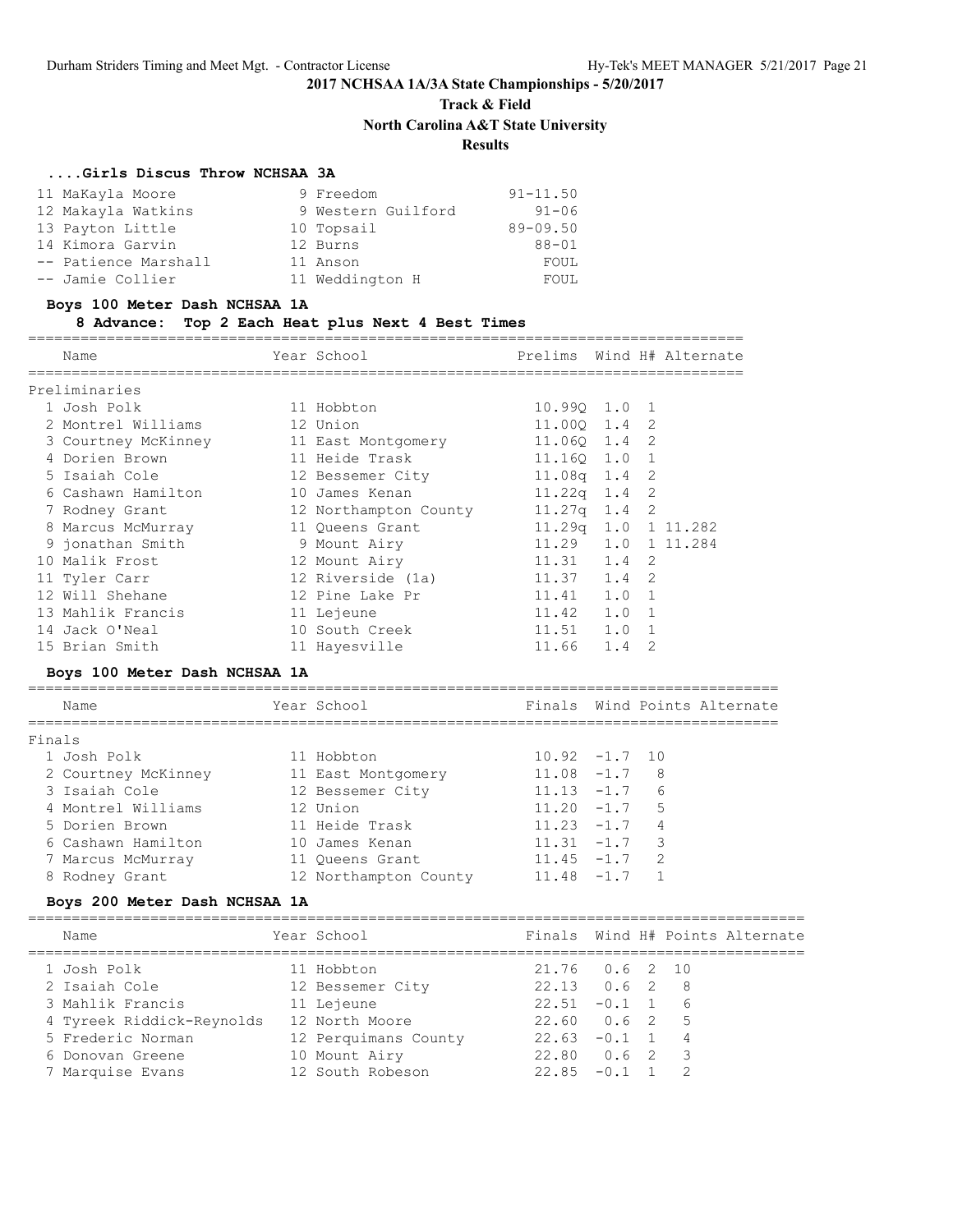## **Track & Field**

**North Carolina A&T State University**

### **Results**

### **....Boys 200 Meter Dash NCHSAA 1A**

| 8 Jaivius Morrison   | 12 West Montgomery    | $23.14$ 0.6 2   |               | $\sqrt{1}$ |
|----------------------|-----------------------|-----------------|---------------|------------|
| 9 Elijah McKoy       | 11 Union              | $23.22 -0.1$ 1  |               |            |
| 10 Brody Smith       | 11 Mitchell           | $23.24 -0.1$ 1  |               |            |
| 11 Clifton Joyner    | 10 Tarboro            | $23.26 -0.1 1$  |               |            |
| 12 Courtney McKinney | 11 East Montgomery    | $23.41$ 0.6 2   |               |            |
| 13 Rodney Grant      | 12 Northampton County | $23.66 - 0.1 1$ |               |            |
| 14 Jamaal Davis      | 12 Spring Creek       | $23.70$ 0.6 2   |               |            |
| 15 Brian Smith       | 11 Hayesville         | 23.84           | $-0.1$ 1      |            |
| -- Grant Lindsay     | 12 Murphy             | DNF             | $0.6 \quad 2$ |            |
|                      |                       |                 |               |            |

### **Boys 400 Meter Dash NCHSAA 1A**

====================================================================================

| Name                                                            | ======================== | Year School      | Finals                                               |              | H# Points Alternate |
|-----------------------------------------------------------------|--------------------------|------------------|------------------------------------------------------|--------------|---------------------|
| 1 Brody Smith                                                   | 11 Mitchell              |                  | $50.20$ 2 10                                         |              |                     |
| 2 Montonio Wheeler 12 Rosewood                                  |                          |                  | 50.23 2 8                                            |              |                     |
| 3 Grayson Corbin 11 Mount Airy                                  |                          |                  | $50.37$ 2 6                                          |              |                     |
| 4 Mahlik Francis                                                |                          | 11 Lejeune       | $50.66$ 2 5                                          |              |                     |
| 5 Austin Tumbarello 10 Mount Airy                               |                          |                  | $51.57$ 2 4                                          |              |                     |
| 6 Jaylin Pierce 12 Kipp Pride HS 51.74 1 3                      |                          |                  |                                                      |              |                     |
| 7 Cole Krehnbrink 9 Pine Lake Pr 51.95 1 2                      |                          |                  |                                                      |              |                     |
| 8 Stephen Elliott 10 Franklin Academy 51.97 2 1                 |                          |                  |                                                      |              |                     |
| 9 Raekwon Bryant                                                | 12 Hobbton               |                  | 52.11                                                | 2            |                     |
| 10 Joshua McQuinn 10 North Stokes                               |                          |                  | $52.46$ 1                                            |              |                     |
| 11 Jordan Knox                                                  |                          | 12 North Stanly  | $52.52$ 1                                            |              |                     |
| 12 Jonathan Wheaton 11 Murphy                                   |                          |                  | 53.07 2                                              |              |                     |
| 13 Zander Bell                                                  |                          | 11 Thomas Jeffe  | 53.08 1                                              |              |                     |
| 14 Kevontae Leary 10 Gates County                               |                          |                  | 53.83 1                                              |              |                     |
| -- Dashawn Johnson                                              |                          | 12 East Carteret | DNF                                                  | $\mathbf{1}$ |                     |
| Boys 800 Meter Run NCHSAA 1A                                    |                          |                  |                                                      |              |                     |
| Name                                                            | Year School              |                  | Finals Points Alternate                              |              |                     |
| =================================<br>1 Jeremy Kankula 11 Atkins |                          |                  | ====================================<br>$2:00.48$ 10 |              |                     |
| 2 Ethan Murray                                                  | 12 Murphy                |                  | 2:01.58                                              | 8            |                     |
|                                                                 |                          |                  | 2:02.34                                              | 6            |                     |

 4 Brent Surratt 10 South Davidson 2:03.17 5 5 Chris Lomax 10 Elkin 2:03.21 4 6 Ian Ovenden 12 Voyager Academy 2:04.78 3 7 Kevin Pineda 10 Wallace-Rose Hill 2:05.74 2 8 Darius Lambert 10 Cherokee 2:05.99 1 9 Brian Morrill 12 West Montgomery 2:06.03 10 Aidan Hall 12 Murphy 2:06.16 11 Triston Gogol 11 Lejeune 2:07.92 12 Jonquil Haywood 10 Southside Hi 2:08.21 13 Elijah Carmack 11 Plymouth 2:08.32 14 Gabe Stohlman 12 Riverside (1a) 2:08.41 15 Victor Aguirre 12 Hobbton 2:09.09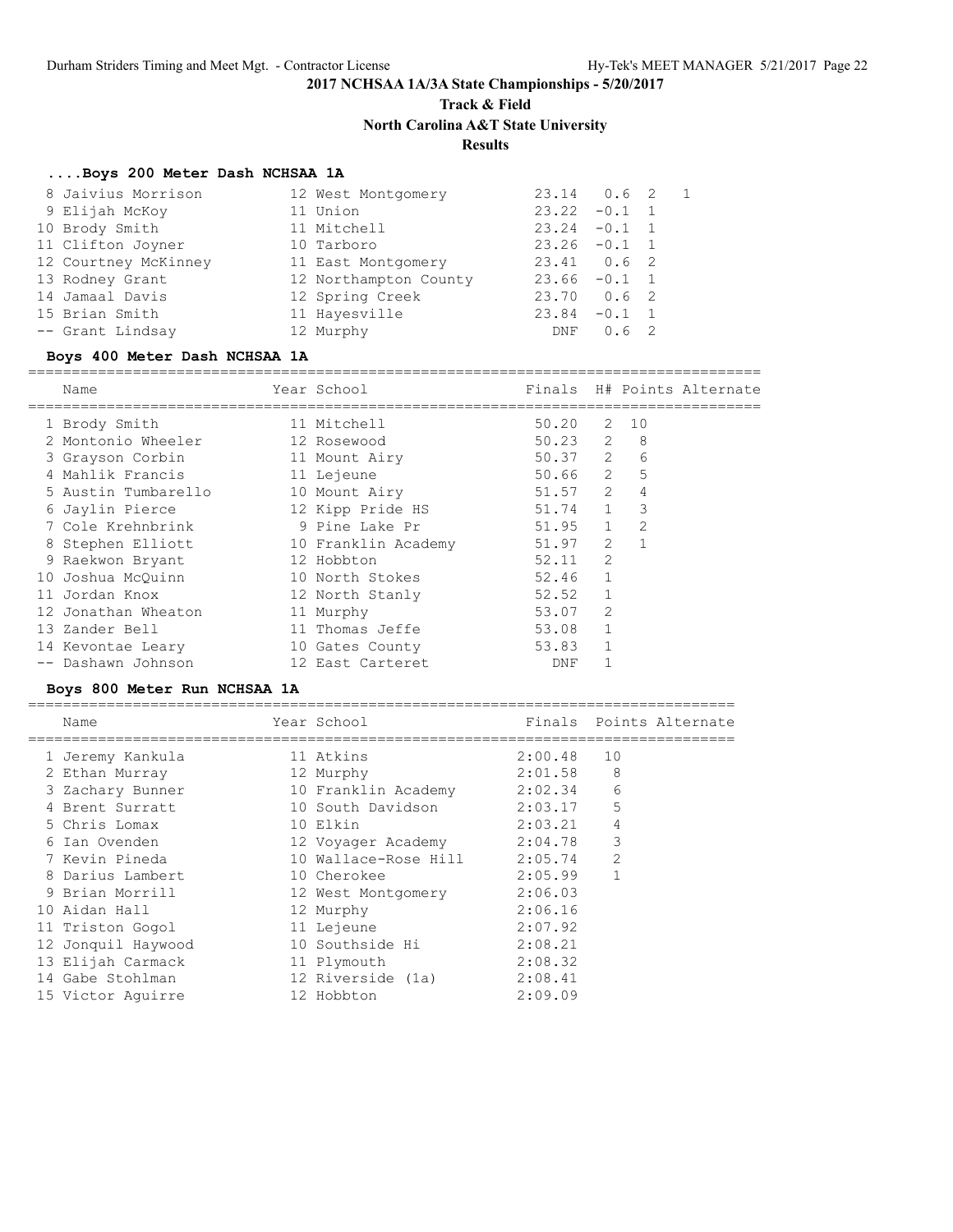## **Track & Field North Carolina A&T State University Results**

## **Boys 1600 Meter Run NCHSAA 1A**

|    | Name                       | Year School        | Finals  |                | Points Alternate |
|----|----------------------------|--------------------|---------|----------------|------------------|
|    | 1 Luke Bennett             | 12 Voyager Academy | 4:30.11 | 10             |                  |
|    | 2 Brian Morrill            | 12 West Montgomery | 4:31.42 | 8              |                  |
|    | 3 Brent Surratt            | 10 South Davidson  | 4:33.22 | 6              |                  |
|    | 4 Darius Lambert           | 10 Cherokee        | 4:36.87 | 5              |                  |
|    | 5 Holden Newman            | 12 Northside (1a)  | 4:39.82 | 4              |                  |
| 6  | Ian Ovenden                | 12 Voyager Academy | 4:43.17 | 3              |                  |
|    | 7 Dominic Brooks           | 11 Camden County   | 4:44.21 | $\overline{2}$ | 4:44.203         |
|    | 8 Andrew Zink              | 9 Lincoln Charter  | 4:44.21 | $\mathbf{1}$   | 4:44.205         |
|    | 9 Logan Carter             | 11 Walkertown      | 4:46.56 |                |                  |
|    | 10 Conrad Phillips         | 11 Pine Lake Pr    | 4:53.61 |                |                  |
|    | 11 Brent Hurst             | 12 Princeton       | 4:56.60 |                |                  |
|    | 12 Triston Gogol           | 11 Lejeune         | 4:58.52 |                |                  |
|    | 13 James Brock Christensen | 12 Voyager Academy | 5:01.84 |                |                  |
| 14 | James Warren               | 11 Walkertown      | 5:02.93 |                |                  |
|    | Ethan Murray               | 12 Murphy          | DNF     |                |                  |
|    | -- Gabe Stohlman           | 12 Riverside (1a)  | DNF     |                |                  |

### **Boys 3200 Meter Run NCHSAA 1A**

| Name                    | Year School        |          | Finals Points Alternate |
|-------------------------|--------------------|----------|-------------------------|
| 1 Luke Bennett          | 12 Voyager Academy | 9:48.92  | 10                      |
| 2 Austin Sullivan       | 12 Princeton       | 9:54.43  | 8                       |
| 3 Kyle Rhodes           | 12 East Wilkes     | 10:02.67 | 6                       |
| 4 Jake Baugher          | 10 Community Sc    | 10:03.90 | 5                       |
| 5 Hayden Alexander      | 12 Thomas Jeffe    | 10:11.09 | 4                       |
| 6 Ben Armentrout        | 9 Atkins           | 10:20.66 | 3                       |
| 7 Andrew Zink           | 9 Lincoln Charter  | 10:23.42 | $\overline{2}$          |
| 8 Jacob Gallant         | 9 Walkertown       | 10:26.62 |                         |
| 9 Lucas Brown           | 10 Queens Grant    | 10:31.42 |                         |
| 10 Timmy O'Neill        | Raleigh Charter    | 10:41.28 |                         |
| 11 Dominic Brooks       | 11 Camden County   | 10:48.16 |                         |
| 12 Conrad Phillips      | 11 Pine Lake Pr    | 10:49.71 |                         |
| 13 Holden Newman        | 12 Northside (1a)  | 10:57.26 |                         |
| 14 Luis Hernandez Perez | 9 Heide Trask      | 11:32.03 |                         |
| 15 Anthony Schwend      | 11 Lejeune         | 11:45.40 |                         |
| 16 Caleb Harding        | 12 Lejeune         | 11:51.15 |                         |

### **Boys 110 Meter Hurdles NCHSAA 1A**

### **8 Advance: Top 2 Each Heat plus Next 4 Best Times**

| Name              | Year School           |                |  | Prelims Wind H# Alternate |
|-------------------|-----------------------|----------------|--|---------------------------|
| Preliminaries     |                       |                |  |                           |
| 1 Enoch Cheung    | 11 Raleigh Charter    | 15.110 0.5 2   |  |                           |
| 2 Isidro Johnson  | 12 East Carteret      | 15.450 1.7 1   |  |                           |
| 3 Qwayvon Flowers | 12 East Montgomery    | 15.830 1.7 1   |  |                           |
| 4 Tony Grimes     | 11 Whiteville         | 16.030 0.5 2   |  |                           |
| 5 Naijuan Kennedy | 10 Northampton County | $16.02q$ 1.7 1 |  |                           |
| 6 Jaylyn Johnson  | 10 North Moore        | $16.06q$ 1.7 1 |  |                           |
| 7 Michael Walker  | 10 Heide Trask        | $16.08q$ 1.7 1 |  |                           |
| 8 Aliza Carter    | 12 Wallace-Rose Hill  | $16.21q$ 0.5 2 |  |                           |
|                   |                       |                |  |                           |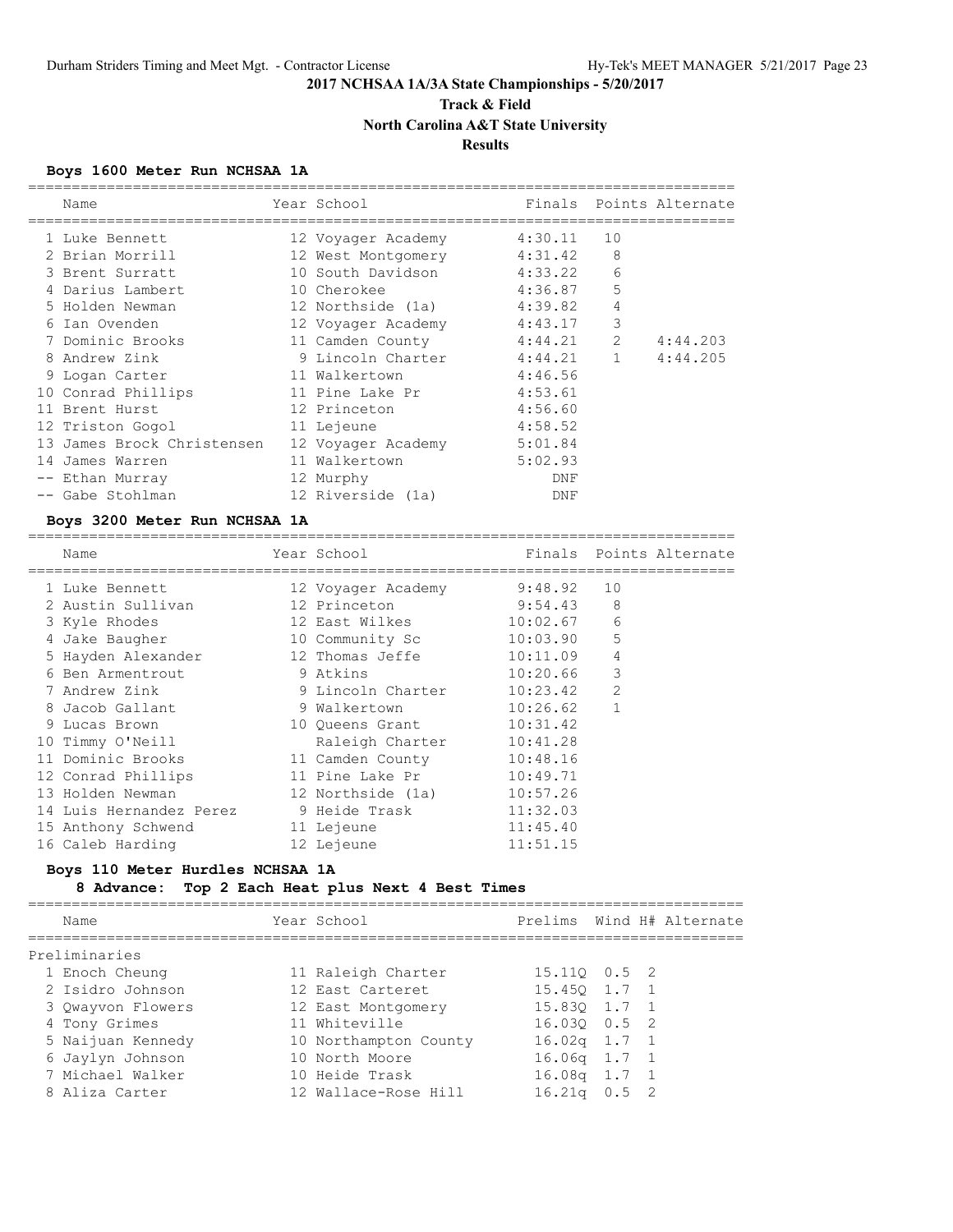# **Track & Field**

**North Carolina A&T State University**

## **Results**

### **....Boys 110 Meter Hurdles NCHSAA 1A**

| 9 Ronald Dennis      | 11 Southside Hi  | 16.46 | $0.5$ 2       |  |
|----------------------|------------------|-------|---------------|--|
| 10 Timothy Ridenhour | 11 Albemarle     | 16.47 | $1.7 \quad 1$ |  |
| 11 Devin Boykin      | 11 Hayesville    | 16.50 | $1.7 \quad 1$ |  |
| 12 Joe Burgess       | 11 Walkertown    | 16.53 | $0.5 \quad 2$ |  |
| 13 DeAndre Jackson   | 11 Murphy        | 16.57 | $0.5 \quad 2$ |  |
| 14 Andres Dominquez  | 12 Avery County  | 16.65 | $0.5 \quad 2$ |  |
| 15 Tucker Aldridge   | 12 Pine Lake Pr  | 16.90 | $0.5 \quad 2$ |  |
| 16 Anthony Cordy     | 11 Camden County | 19.44 | $1.7 \quad 1$ |  |

### **Boys 110 Meter Hurdles NCHSAA 1A**

| Name              | Year School           |                  | Finals Wind Points Alternate |
|-------------------|-----------------------|------------------|------------------------------|
| Finals            |                       |                  |                              |
| 1 Enoch Cheung    | 11 Raleigh Charter    | $15.06 - 0.8 10$ |                              |
| 2 Isidro Johnson  | 12 East Carteret      | $15.39 - 0.8$    | 8                            |
| 3 Qwayvon Flowers | 12 East Montgomery    | $15.74 - 0.8$    | 6                            |
| 4 Jaylyn Johnson  | 10 North Moore        | $15.96 -0.8$ 5   |                              |
| 5 Aliza Carter    | 12 Wallace-Rose Hill  | $15.97 - 0.8$    | 4                            |
| 6 Michael Walker  | 10 Heide Trask        | $16.16 - 0.8$    | 3                            |
| 7 Naijuan Kennedy | 10 Northampton County | $16.23 - 0.8$    | $\overline{2}$               |
| 8 Tony Grimes     | 11 Whiteville         | $16.86 - 0.8$    |                              |
|                   |                       |                  |                              |

### **Boys 300 Meter Hurdles NCHSAA 1A**

| Name               | Year School           |             |                |                | Finals H# Points Alternate |
|--------------------|-----------------------|-------------|----------------|----------------|----------------------------|
|                    |                       |             |                |                |                            |
| 1 Enoch Cheung     | 11 Raleigh Charter    | 39.94       | 2              | 10             |                            |
| 2 Grant Lindsay    | 12 Murphy             | $40.10$ 2   |                | 8              |                            |
| 3 Naijuan Kennedy  | 10 Northampton County | 40.75 1     |                | 6              |                            |
| 4 Tony Grimes      | 11 Whiteville         | $40.87$ 1   |                | 5              |                            |
| 5 Isidro Johnson   | 12 East Carteret      | 41.99 2     |                | $\overline{4}$ |                            |
| 6 Melvin Baity     | 11 Winston-Sale       | $42.21$ 2   |                | 3              |                            |
| 7 Alex Godwin      | 12 Rosewood           | $42.22 \t1$ |                | 2              |                            |
| 8 Jaylyn Johnson   | 10 North Moore        | 42.24       | $\mathbf{1}$   | $\mathbf{1}$   |                            |
| 9 DeAndre Jackson  | 11 Murphy             | 42.26       | $\mathbf{1}$   |                |                            |
| 10 Tucker Aldridge | 12 Pine Lake Pr       | 42.51       | $\mathfrak{D}$ |                |                            |
| 11 Qwayvon Flowers | 12 East Montgomery    | 42.67       | 2              |                |                            |
| 12 Kyle Hill       | 11 Southside Hi       | 42.69       | $\mathfrak{D}$ |                |                            |
| 13 Ahmad Lyons     | 12 North Edgecombe    | 44.08       | $\mathbf{1}$   |                |                            |
| 14 Sumarayon Smith | 12 Wallace-Rose Hill  | 44.57       | $\mathbf{1}$   |                |                            |
| 15 Zach Chesnet    | 10 North Stokes       | 45.43       | 2              |                |                            |
| Devin Boykin       | 11 Hayesville         | DNF         |                |                |                            |
|                    |                       |             |                |                |                            |

### **Boys 4x100 Meter Relay NCHSAA 1A**

| School                  |                        |  | Finals H# Points Alternate |
|-------------------------|------------------------|--|----------------------------|
| 1 Wallace-Rose Hill 'A' | 43.08 2 10             |  |                            |
| 1) Daylen Wilson 12     | 2) Wilmer Ortiz 12     |  |                            |
| 3) Javonte Williams     | 4) Jaylen Pollock      |  |                            |
| 2 Walkertown 'A'        | 43.47 2 8              |  | 43.461                     |
| 1) Malik Rosario 10     | 2) Haji Mcdaniels 12   |  |                            |
| 3) Teryan Cherry 10     | 4) Jonathan Hudgins 10 |  |                            |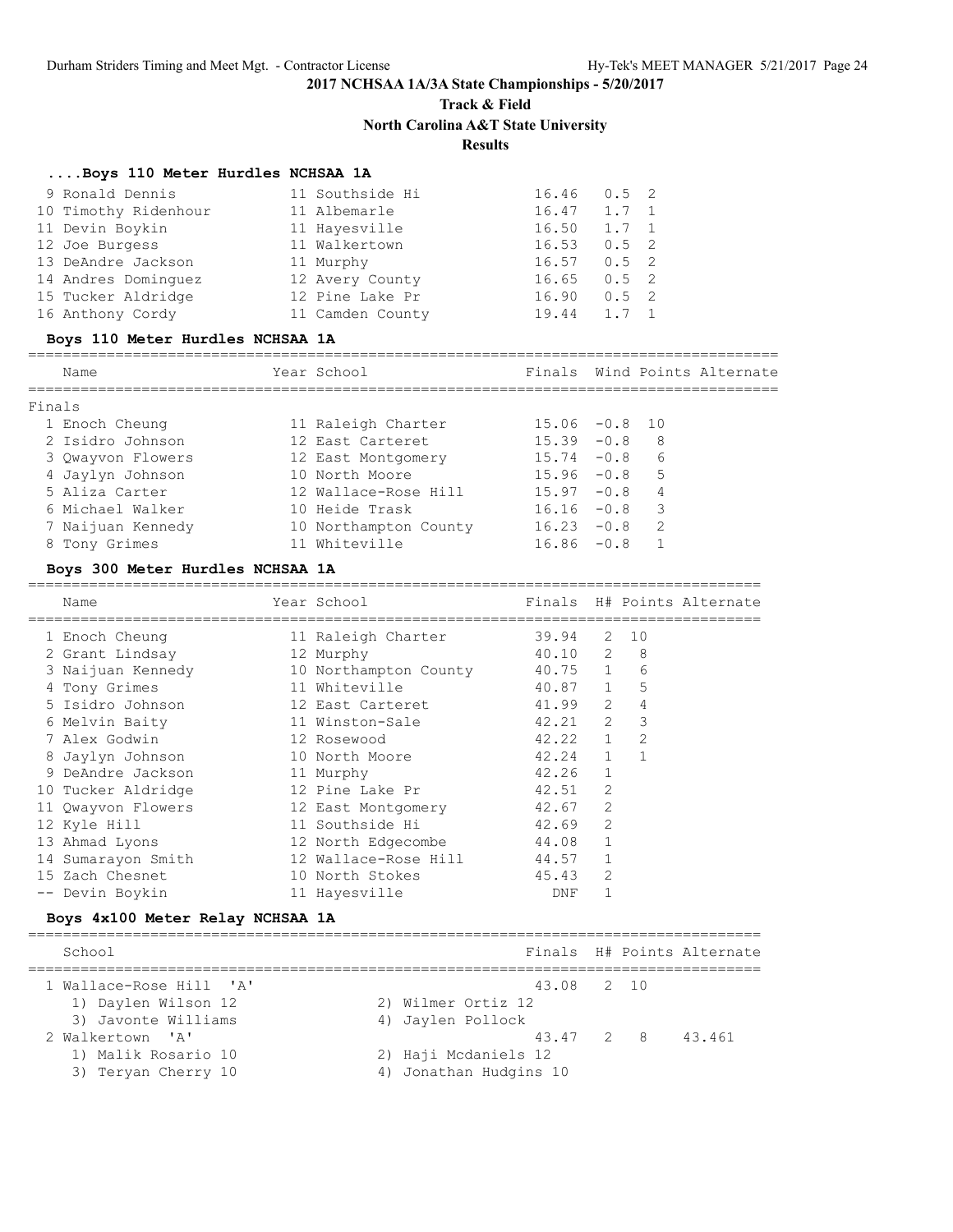## **Track & Field**

**North Carolina A&T State University**

## **Results**

### **....Boys 4x100 Meter Relay NCHSAA 1A**

| 3 Mountain Island Charter School | ' A ' | 43.47                     | 2            | 6 | 43.464 |
|----------------------------------|-------|---------------------------|--------------|---|--------|
| 1) Tikwan Johnson 12             |       | 2) Aapri Washington 12    |              |   |        |
| 3) Anthony Phillips 9            |       | 4) Cj Stephens 11         |              |   |        |
| 4 East Carteret 'A'              |       | 43.65                     | 2            | 5 |        |
| 1) Maceo Donald 11               |       | 2) J Simmons 12           |              |   |        |
| 3) Tony Sharpe 12                |       | 4) Darius Collins 12      |              |   |        |
| 5 Atkins 'A'                     |       | 43.70                     | $\mathbf{1}$ | 4 |        |
| 1) Kaleb Ingram 11               |       | 2) Garrett Whitaker 12    |              |   |        |
| 3) Cameron Attucks 9             |       | 4) Maiz Lawson 11         |              |   |        |
| 6 Union 'A'                      |       | 44.01                     | 2            | 3 |        |
| 1) Bennie Frederick 11           |       | 2) Montrel Williams 12    |              |   |        |
| 3) Deontre Gary 12               |       | 4) Elijah McKoy 11        |              |   |        |
| 7 Southside High School<br>'A'   |       | 44.03                     | 1            | 2 |        |
| 1) Xavier Simmons 9              |       | 2) Joe Myers 12           |              |   |        |
| 3) Jamison Bennett               |       | 4) Zikayah Crawford 12    |              |   |        |
| 8 James Kenan 'A'                |       | 44.06                     | 1            | 1 |        |
| 1) Kameron Donaldson 12          |       | 2) Teshawn Savage 11      |              |   |        |
| 3) Tuqwan Henry 10               |       | 4) Cashawn Hamilton 10    |              |   |        |
| 9 Pender 'A'                     |       | 44.09                     | $\mathbf 1$  |   |        |
| 1) Justin Hooper 12              |       | 2) Decorey Colvin 12      |              |   |        |
| 3) Mikell Henry                  |       | 4) Anthony Trell Brown 11 |              |   |        |
| 10 Queens Grant 'A'              |       | 44.31                     | 2            |   |        |
| 1) Tylek Hamilton 12             |       | 2) Levaris Monroe 10      |              |   |        |
| 3) Toris Saifele 11              |       | 4) Marcus McMurray 11     |              |   |        |
| 11 Mount Airy 'A'                |       | 44.47                     | 2            |   |        |
| 1) jonathan Smith 9              |       | 2) Jeremiah Rosser 10     |              |   |        |
| 3) Chris Cogdill                 |       | 4) Malik Frost 12         |              |   |        |
| 12 Riverside (1a) 'A'            |       | 44.59                     | 1            |   |        |
| 1) Montez Dickens 12             |       | 2) Tre Whitehurst 12      |              |   |        |
| 3) Jadakis Bonds 12              |       | 4) Tyler Carr 12          |              |   |        |
| 13 Bessemer City 'A'             |       | 44.96                     | 2            |   |        |
| 1) Ladameion Butler 10           |       | 2) Jay Sadler 11          |              |   |        |
| 3) Trel Mclean 12                |       | 4) Isaiah Cole 12         |              |   |        |
| 14 Hayesville 'A'                |       | 46.04                     | 1            |   |        |
| 1) Colton Thomas 11              |       | 2) Alan Gillis 10         |              |   |        |
| 3) Devin Boykin 11               |       | 4) Brian Smith 11         |              |   |        |
| 15 Andrews 'A'                   |       | 46.07                     | 1            |   |        |
| 1) Taylor Parker 12              |       | 2) Cody Smith 11          |              |   |        |
| 3) Mitchell Mcgaha 11            |       | 4) Jonathan Ogilvie 11    |              |   |        |
| 16 South Creek 'A'               |       | 46.72                     | 1            |   |        |
| 1) Darrion Greene 9              |       | 2) Jaylen Short 10        |              |   |        |
| 3) Tyrese Purvis 11              |       | 4) Jack O'Neal 10         |              |   |        |
|                                  |       |                           |              |   |        |

### **Boys 4x400 Meter Relay NCHSAA 1A**

==================================================================================== School **Finals H# Points Alternate** ====================================================================================  $3:28.87$  2 10 1) Cameron Attucks 9 2) Maiz Lawson 11 3) Adrian Pearson 12 1988 (4) Jeremy Kankula 11 2 Hobbton 'A' 3:30.12 2 8 1) Victor Aguirre 12 2) Josh Polk 11 3) Montrell Parker 11 1988 (4) Raekwon Bryant 12 3 Murphy 'A' 3:31.13 2 6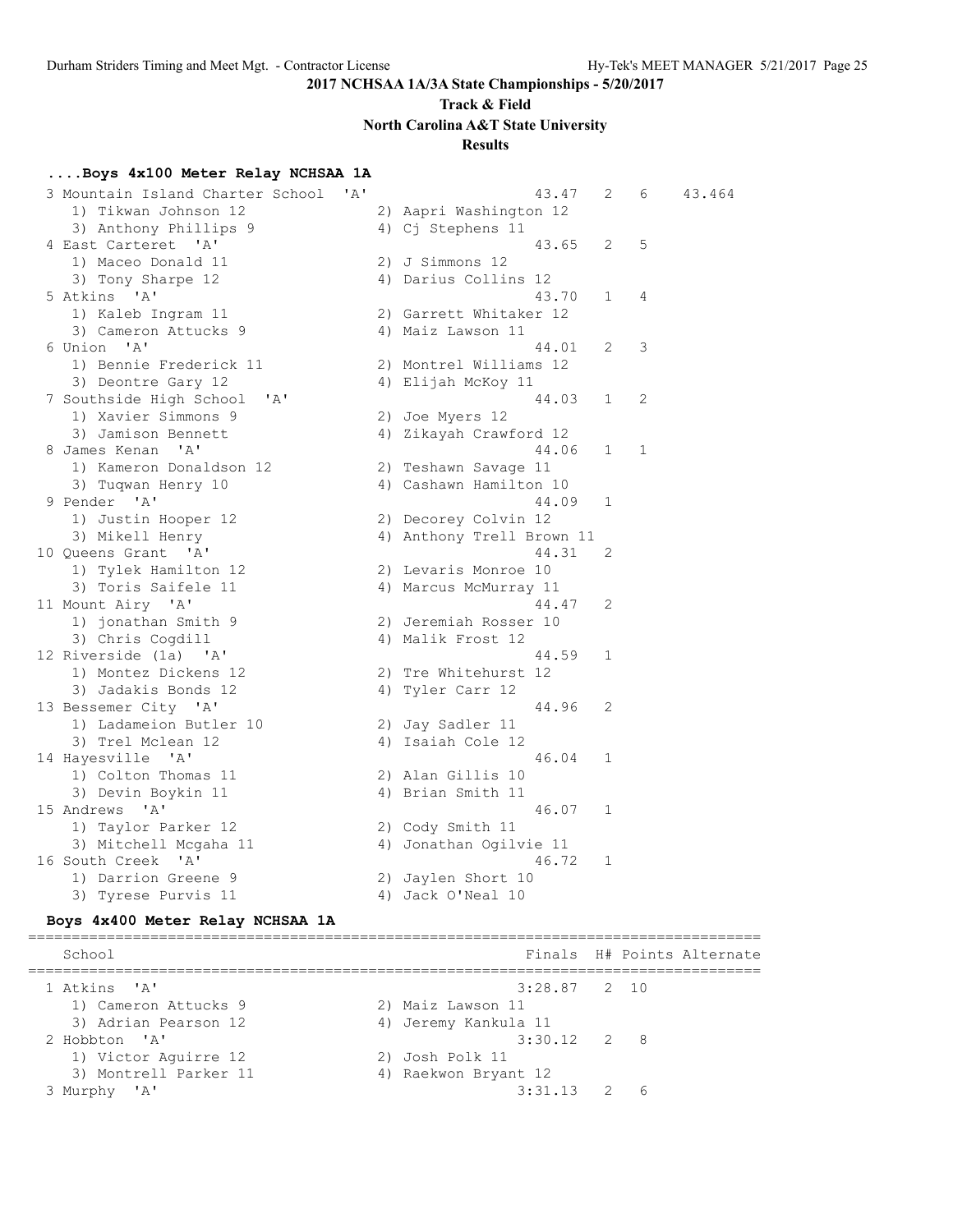## **Track & Field North Carolina A&T State University**

### **Results**

### **....Boys 4x400 Meter Relay NCHSAA 1A**

| 1) Jonathan Wheaton 11                      |  | 2) Aidan Hall 12                   |              |              |
|---------------------------------------------|--|------------------------------------|--------------|--------------|
| 3) Grant Lindsay 12                         |  | 4) Ethan Murray 12                 |              |              |
| 4 Mountain Island Charter School 'A'        |  | 3:33.08                            | 2            | 5            |
| 1) Tikwan Johnson 12                        |  | 2) Anthony Phillips 9              |              |              |
| 3) Carter Venancio 12                       |  | 4) Carson Pledger 12               |              |              |
| 5 Heide Trask 'A'                           |  | 3:34.88                            | 1            | 4            |
| 1) Steven Jordan 12                         |  | 2) Kywaun Warner 9                 |              |              |
| 3) Ray Barnett 11                           |  | 4) Jacob S. Johnson 10             |              |              |
| 6 Avery County 'A'                          |  | 3:34.91                            | $\mathbf{1}$ | 3            |
| 1) Van McCollum 11                          |  | 2) Sam McCollum 10                 |              |              |
| 3) Jordan Smith 11                          |  | 4) Steven Sanchez 11               |              |              |
| 7 Albemarle<br>$^{\prime}$ A                |  | 3:35.88                            | 2            | 2            |
| 1) Josh Megson 10                           |  | 2) Isaiah Harrison 9               |              |              |
| 3) Julius Smith 9                           |  | 4) Josh Smith 9                    |              |              |
| 8 Gates County 'A'                          |  | 3:36.40                            | 1            | $\mathbf{1}$ |
| 1) Jamal Williams 12                        |  | 2) Robert Walker 12                |              |              |
| 3) Cameron Holley 11                        |  | 4) Kevontae Leary 10               |              |              |
| 9 Rosewood 'A'                              |  | 3:36.80                            | 2            |              |
| 1) Jaikel Coley 11                          |  | 2) Alex Godwin 12                  |              |              |
| 3) Devonte Phillips 10                      |  | 4) Montonio Wheeler 12             |              |              |
| 10 Bessemer City 'A'                        |  | 3:37.60                            | 1            |              |
| 1) Ja'hari Guthrie 12                       |  | 2) Nathaniel Summey 10             |              |              |
| 3) Jay Sadler 11                            |  | 4) Ladameion Butler 10             |              |              |
| 11 Southside High School<br>"A"             |  | 3:37.74                            | 1            |              |
| 1) Yahkeil White 10                         |  | 2) Joe Myers 12                    |              |              |
| 3) Jonquil Haywood 10                       |  | 4) Zikayah Crawford 12             |              |              |
| 12 Mount Airy 'A'                           |  | 3:38.07                            | 2            |              |
| 1) Grayson Corbin 11                        |  | 2) Jackson Tumbarello 9            |              |              |
| 3) Harrison Joyce 12<br>'A'                 |  | 4) Austin Tumbarello 10<br>3:38.68 | $\mathbf{1}$ |              |
| 13 Gray Stone Day School                    |  | 2) Marshall Overcash 9             |              |              |
| 1) Kenan Hartung 11<br>3) Charles Almond 12 |  | 4) Francis Rivell 12               |              |              |
| 14 East Carteret 'A'                        |  | 3:38.82                            | 2            |              |
| 1) Dashawn Johnson 12                       |  | 2) Darius Collins 12               |              |              |
| 3) Isidro Johnson 12                        |  | 4) Marshon Simmons 12              |              |              |
| 15 Tarboro 'A'                              |  | 3:41.61                            | 1            |              |
| 1) Jacob Sessoms 11                         |  | 2) Devonta Davis                   |              |              |
| 3) Kendarius Jenkins                        |  | 4) Romello Pippin 12               |              |              |
| 16 Pender 'A'                               |  | 3:43.04                            | $\mathbf{1}$ |              |
| 1) Jare'k Foster 9                          |  | 2) Jake Rawls 12                   |              |              |
| 3) Anthony Register 9                       |  | 4) Malcolm McLean 10               |              |              |
|                                             |  |                                    |              |              |

### **Boys 4x800 Meter Relay NCHSAA 1A**

================================================================================= School **Finals** Points Alternate =================================================================================  $8:18.01$  10 1) Elijah Nelson 11 2) Ben Armentrout 9 3) Connor Rudel 11 (4) Jeremy Kankula 11 2 Murphy 'A' 8:23.54 8 1) Ethan Murray 12 2) Alex Haines 10 3) Grant Lindsay 12 (4) Aidan Hall 12 3 Voyager Academy 'A' 8:27.70 6 1) Ian Ovenden 12 2) Michael Kariher 10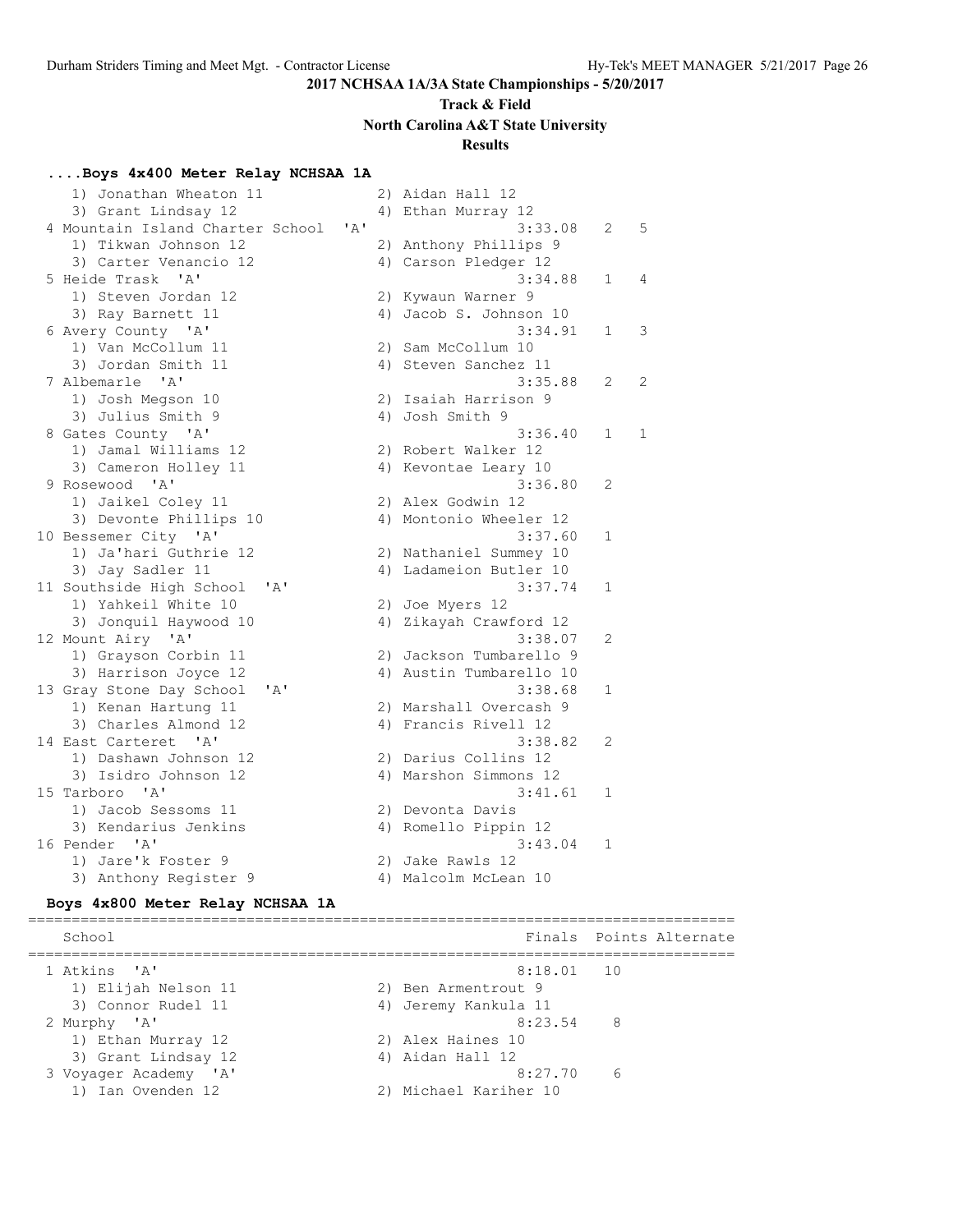## **Track & Field North Carolina A&T State University Results**

## **....Boys 4x800 Meter Relay NCHSAA 1A**

| 3) James Brock Christensen 12               |    | 4) Luke Bennett 12      |   |
|---------------------------------------------|----|-------------------------|---|
| 4 North Stokes<br>$^{\prime}$ A $^{\prime}$ |    | 8:33.15                 | 5 |
| 1) Joshua McQuinn 10                        |    | 2) Nicholas Delp 10     |   |
| 3) Jacob McGee 10                           |    | 4) Dawson Durham 12     |   |
| 5 Thomas Jefferson Classical Aca<br>' A'    |    | 8:36.48                 | 4 |
| 1) Zander Bell 11                           |    | 2) Levi Zimmer 10       |   |
| 3) Nomi Mcmullins 10                        |    | 4) Hayden Alexander 12  |   |
| 6 Community School of Davidson 'A'          |    | 8:37.75                 | 3 |
| 1) Kirby Bragg 11                           |    | 2) Ryan Hamilton 10     |   |
| 3) Jake Baugher 10                          |    | 4) Brandon Ellington 10 |   |
| 7 Rosman 'A'                                |    | 8:43.70                 | 2 |
| 1) Joshua Voris 10                          |    | 2) William Partin 12    |   |
| 3) Jonathan Ray 11                          | 4) | Samuel Chappell 10      |   |
| 8 Bishop McGuinness 'A'                     |    | 8:45.76                 | 1 |
| 1) Andrew DeSalvo 11                        |    | 2) Jack Herndon 10      |   |
| 3) Garrett Price 9                          |    | 4) Adam Pitman 11       |   |
| 9 Lejeune 'A'                               |    | 8:54.62                 |   |
| 1) Triston Gogol 11                         |    | 2) John Regan 9         |   |
| 3) Efrain Rodriguez 11                      |    | 4) Anthony Schwend 11   |   |
| 10 Southside High School 'A'                |    | 9:03.60                 |   |
| 1) Jairo Leyva                              |    | 2) Luke Matthews 10     |   |
| 3) Remmington Huggins 11                    |    | 4) Jonquil Haywood 10   |   |
| 11 Franklin Academy 'A'                     |    | 9:03.91                 |   |
| 1) Jonathan Wertz 11                        |    | 2) Quintyn Bobb 11      |   |
| 3) Jeddy Waldon                             |    | 4) Zachary Bunner 10    |   |
| 12 Pender 'A'                               |    | 9:06.17                 |   |
| 1) Earl Cottle 10                           |    | 2) Jake Rawls 12        |   |
| 3) Bradley Parton 11                        |    | 4) Anthony Register 9   |   |
| 13 Manteo 'A'                               |    | 9:09.53                 |   |
| 1) Aubrey Lanier 11                         |    | 2) William Pendleton 10 |   |
| 3) Ian Johnston 10                          |    | 4) Donovan Twyne 11     |   |
| 14 Riverside (1a) 'A'                       |    | 9:24.97                 |   |
| 1) Jevante Thomas 12                        |    | 2) Deonte Thomas 10     |   |
| 3) Gavin Wester 10                          |    | 4) Gabe Stohlman 12     |   |
| 'A'<br>15 Gray Stone Day School             |    | 9:27.58                 |   |
| 1) Samuel Lanning 12                        |    | 2) Nicholas Rokos 11    |   |
| 3) Shane McManus 12                         |    | 4) Owen Whitesell 12    |   |
| 16 Wallace-Rose Hill 'A'                    |    | 9:29.89                 |   |
| 1) Kevin Pineda 10                          |    | 2) Henri Sanchez 9      |   |
| 3) Michael Gaines 11                        |    | 4) Luis Martinez 10     |   |

## **Boys High Jump NCHSAA 1A**

| Name              | Year School       |              | Finals Points Alternate |
|-------------------|-------------------|--------------|-------------------------|
| 1 Denzel Hayes    | 12 Walkertown     | $6 - 06.00$  | 10                      |
| 2 Isaiah Cole     | 12 Bessemer City  | $6 - 04.00$  |                         |
| 2 Javeion Spruill | 12 Plymouth       | $6 - 04.00$  |                         |
| 4 Donovan Greene  | 10 Mount Airy     | $J6 - 04.00$ | 5                       |
| 5 Tyler Hanks     | 12 Alleghany      | $6 - 02.00$  | 4                       |
| 6 Keltavion Jones | 12 Tarboro        | $J6 - 02.00$ | 3                       |
| 7 Angelo Noel     | 10 South Stanly   | $5 - 10.00$  | 2                       |
| 8 Jaylin Pierce   | 12 Kipp Pride HS  | $J5 - 10.00$ |                         |
| 9 Lamont Murray   | 10 Pamlico County | $5 - 08.00$  |                         |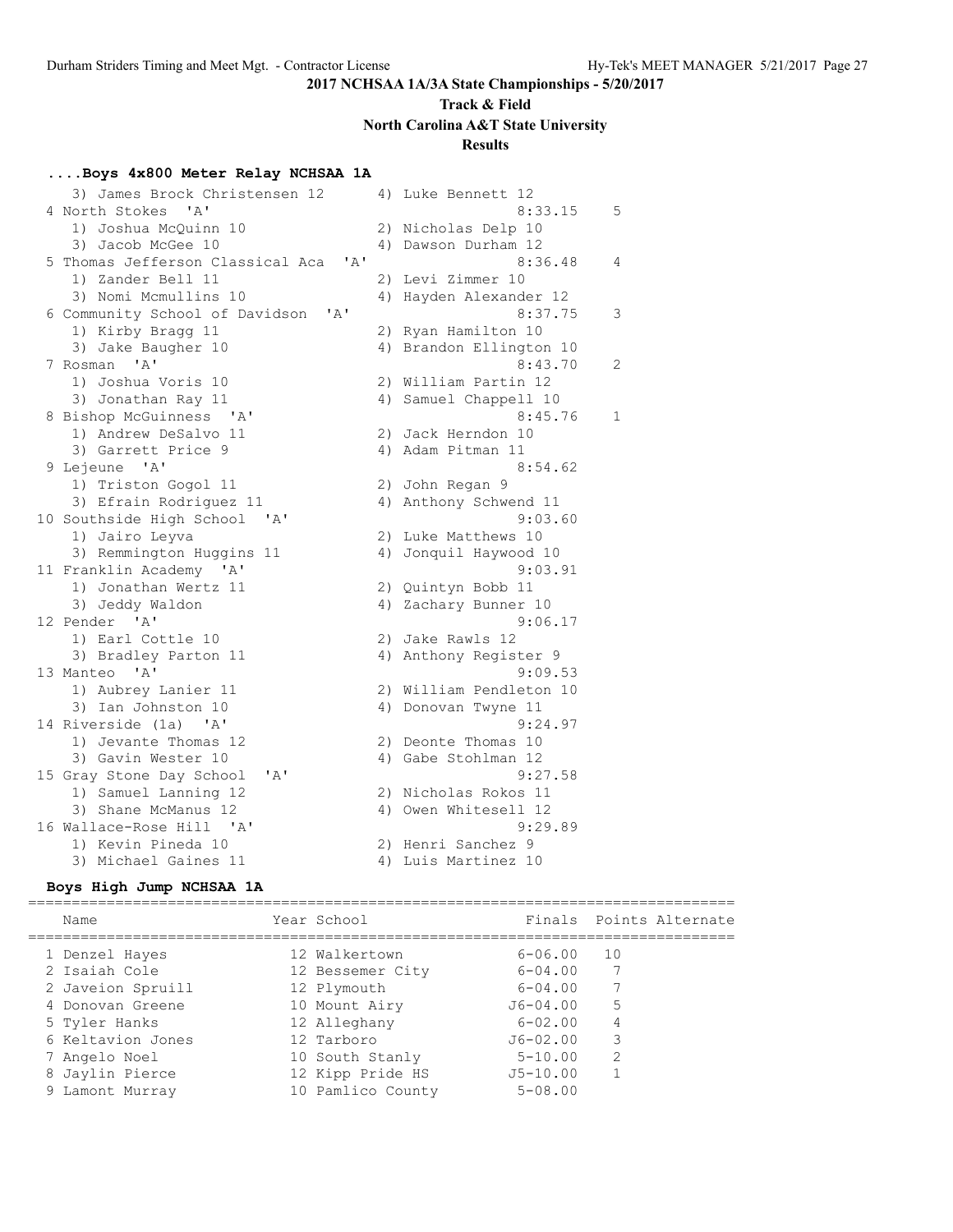**Track & Field**

**North Carolina A&T State University**

## **Results**

### **....Boys High Jump NCHSAA 1A**

| 9 Jordan Smith      | 11 Avery County  | $5 - 08.00$  |
|---------------------|------------------|--------------|
| 9 Trel Mclean       | 12 Bessemer City | $5 - 08.00$  |
| 9 Malcolm McLean    | 10 Pender        | $5 - 08.00$  |
| 9 Andre Devane      | 11 Pender        | $5 - 08.00$  |
| 14 Andres Dominguez | 12 Avery County  | $J5 - 08.00$ |
| -- Michael Walker   | 10 Heide Trask   | ΝH           |
| -- Terrion Addison  | 12 North Duplin  | ΝH           |

### **Boys Pole Vault NCHSAA 1A**

| Name                  | Year School     |              | Finals Points Alternate |
|-----------------------|-----------------|--------------|-------------------------|
| 1 Zach Chesnet        | 10 North Stokes | $14 - 00.00$ | 10                      |
| 2 Luke Brush          | 11 Princeton    | $13 - 00.00$ | 8                       |
| 3 Tanner Wiggins      | 11 Swain County | $12 - 06.00$ | 6                       |
| 4 Brodie Bowman       | 11 Swain County | 12-00.00     | 5                       |
| 5 Tanner Smith        | 11 Rosewood     | $11 - 00.00$ | 4                       |
| 6 Jacob Waldroup      | 10 Swain County | J11-00.00    | 3                       |
| 7 Alex Broussard      | 12 Avery County | $10 - 06.00$ | $\overline{2}$          |
| 8 Benjamin Bayles     | 10 Princeton    | J10-06.00    | 1                       |
| 9 Anthony Schwend     | 11 Lejeune      | $10 - 00.00$ |                         |
| 10 Caleb Harding      | 12 Lejeune      | $J10-00.00$  |                         |
| 11 Seth Finney        | 11 Rosewood     | $9 - 06.00$  |                         |
| 11 Samuel Lanning     | 12 Gray Stone D | $9 - 06.00$  |                         |
| 13 Jakob Goodman      | 10 Oueens Grant | $J9 - 06.00$ |                         |
| -- Michael Feeks      | 11 Lejeune      | ΝH           |                         |
| -- Jackson Tumbarello | 9 Mount Airy    | NΗ           |                         |

### **Boys Long Jump NCHSAA 1A**

| Name                      | Year School and the School                                                                                     |                    |     |              | Finals Wind Points Alternate |  |  |  |  |  |  |  |
|---------------------------|----------------------------------------------------------------------------------------------------------------|--------------------|-----|--------------|------------------------------|--|--|--|--|--|--|--|
| 1 Haji Mcdaniels          | 12 Walkertown                                                                                                  | $21 - 10.00$ 0.4   |     | 10           |                              |  |  |  |  |  |  |  |
| 2 Da'Rod Crutchfield      | 12 Lejeune                                                                                                     | $21 - 09.00$ 1.3 8 |     |              |                              |  |  |  |  |  |  |  |
| 3 Kashawn Cooper          | 11 South Robeson                                                                                               | $21 - 04.00 - 0.1$ |     | 6            |                              |  |  |  |  |  |  |  |
| 4 Jonathan Hudgins        | 10 Walkertown 21-02.50 0.2                                                                                     |                    |     | 5            |                              |  |  |  |  |  |  |  |
| 5 Carson Pledger          |                                                                                                                |                    |     | 4            |                              |  |  |  |  |  |  |  |
| 6 Tyreek Riddick-Reynolds | 12 North Moore 21-00.00 1.0 3                                                                                  |                    |     |              |                              |  |  |  |  |  |  |  |
| 7 Cj Stephens             | 11 Mountain Isl                                                                                                | $20 - 11.50$ 1.0   |     | 2            |                              |  |  |  |  |  |  |  |
| 8 Donovan Greene          | 10 Mount Airy                                                                                                  | $20 - 07.50$ 2.7   |     | $\mathbf{1}$ |                              |  |  |  |  |  |  |  |
| 9 Andre Devane            | 11 Pender                                                                                                      | $20 - 02.00$ 2.3   |     |              |                              |  |  |  |  |  |  |  |
| 10 Josh Downing           | 12 Plymouth and the state of the state of the state of the state of the state of the state of the state of the | $19 - 10.50 - 1.0$ |     |              |                              |  |  |  |  |  |  |  |
| 11 Lamont Murray          | 10 Pamlico County                                                                                              | 19-09.00 NWI       |     |              |                              |  |  |  |  |  |  |  |
| 12 Dequan Day             | 11 North Edgecombe                                                                                             | $19 - 04.50$ 2.0   |     |              |                              |  |  |  |  |  |  |  |
| 13 Basil Edwards          | 10 Voyager Academy                                                                                             | $19 - 00.50 - 0.9$ |     |              |                              |  |  |  |  |  |  |  |
| 14 Taylor Parker          | 12 Andrews                                                                                                     | $19 - 00.00$       | NWI |              |                              |  |  |  |  |  |  |  |
| 15 Jamaal Davis           | 12 Spring Creek                                                                                                | $18 - 11.00 - 0.6$ |     |              |                              |  |  |  |  |  |  |  |
| 16 Sage Alexander         | 10 Community Sc                                                                                                | $18 - 04.00 - 1.9$ |     |              |                              |  |  |  |  |  |  |  |
|                           |                                                                                                                |                    |     |              | Boys Triple Jump NCHSAA 1A   |  |  |  |  |  |  |  |

### ====================================================================================== Name Year School Finals Wind Points Alternate ====================================================================================== 1 Haji Mcdaniels 12 Walkertown 46-02.50 NWI 10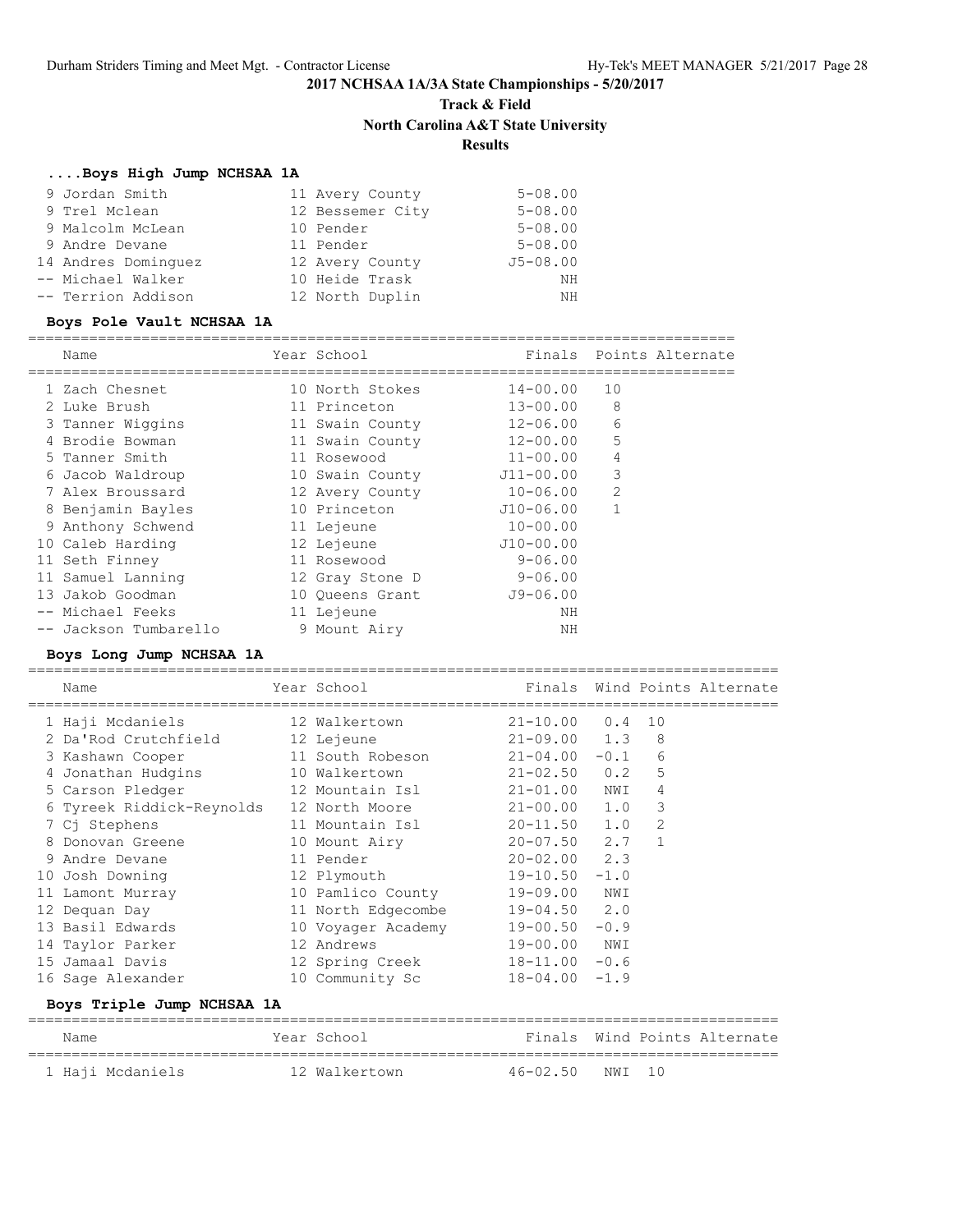## **Track & Field North Carolina A&T State University Results**

### **....Boys Triple Jump NCHSAA 1A**

| 2 Carson Pledger   | 12 Mountain Isl       | $45 - 08.00$ | NWI | 8              |
|--------------------|-----------------------|--------------|-----|----------------|
| 3 Tyler Hanks      | 12 Alleghany          | $44 - 10.00$ | NWI | 6              |
| 4 Dequan Day       | 11 North Edgecombe    | $42 - 09.50$ | 1.0 | 5              |
| 5 Grayson Corbin   | 11 Mount Airy         | $42 - 09.00$ | 1.4 | 4              |
| 6 Cole West        | 12 Murphy             | $42 - 06.00$ | 0.4 | 3              |
| 7 Jonathan Ogilvie | 11 Andrews            | $41 - 11.00$ | 0.5 | $\mathfrak{D}$ |
| 8 Ronald Dennis    | 11 Southside Hi       | J41-11.00    | 0.7 |                |
| 9 Alex Kraft       | 11 Heide Trask        | $40 - 11.00$ | 1.3 |                |
| 10 Daylen Wilson   | 12 Wallace-Rose Hill  | $40 - 09.00$ | 0.5 |                |
| 11 Ahmad Lyons     | 12 North Edgecombe    | $40 - 06.00$ | 1.1 |                |
| 12 Charles Almond  | 12 Gray Stone D       | $40 - 05.50$ | 0.8 |                |
| 13 Naijuan Kennedy | 10 Northampton County | $40 - 01.00$ | 0.3 |                |
| 14 Ray Barnett     | 11 Heide Trask        | $40 - 00.50$ | 1.1 |                |
| 15 Andre Devane    | 11 Pender             | $38 - 09.50$ | 0.2 |                |
| -- Tanner Creelman | 11 Murphy             | FOUL         |     |                |

### **Boys Shot Put NCHSAA 1A**

================================================================================= Name Year School Finals Points Alternate

| <b>IVAILL</b>         | TAMI AANAT           | --------     | TATILA ULTIMAR |
|-----------------------|----------------------|--------------|----------------|
| 1 Gabriel King        | 12 Mount Airy        | $51 - 03.50$ | 10             |
| 2 Malcolm Malone      | 12 Mount Airy        | 49-11.75     | 8              |
| 3 Brandon Boyles      | 12 North Stokes      | $49 - 02.50$ | 6              |
| 4 Terrance Love       | 12 Winston-Sale      | 47-09.50     | 5              |
| 5 Shawn Mears-Denison | 11 Heide Trask       | 47-03.00     | $\overline{4}$ |
| 6 Riley Blalock       | 10 Murphy            | 45-08.25     | 3              |
| 7 Abe Christensen     | 11 Andrews           | 44-07.50     | $\overline{2}$ |
| 8 Bryon Locust        | 11 Cherokee          | 42-09.50     | $\mathbf{1}$   |
| 9 Marquice Murphy     | 10 South Robeson     | 42-08.25     |                |
| 10 Jack O'Neal        | 10 South Creek       | $41 - 01.50$ |                |
| 11 Ryan Baldwin       | 12 Camden County     | $40 - 11.50$ |                |
| 12 Darrius Smith      | 11 South Creek       | $40 - 11.25$ |                |
| 13 Caleb Hicks        | 11 Avery County      | $40 - 10.75$ |                |
| 14 Bryton Lambeth     | 11 Rosewood          | 39-00.00     |                |
| 15 Devonte Barnes     | 9 North Edgecombe    | 38-07.00     |                |
| -- Michael Amra       | 12 Wallace-Rose Hill | DO           |                |

### **Boys Shot Put Wheelchair Wheelchair NCHSAA 1A**

| Name                 | Year School |              | Finals Points Alternate |
|----------------------|-------------|--------------|-------------------------|
| 1 Phillip Kostelecky | 10 Rosewood | $J9 - 01.75$ |                         |

### **Boys Discus Throw Wheelchair Wheelchair NCHSAA 1A**

| Name                        | Year School   |              | Finals Points Alternate |
|-----------------------------|---------------|--------------|-------------------------|
| 1 Phillip Kostelecky        | 10 Rosewood   | $J11 - 03$ 1 |                         |
| Boys Discus Throw NCHSAA 1A |               |              |                         |
| Name                        | Year School   |              | Finals Points Alternate |
| 1 Gabriel King              | 12 Mount Airy | 147-09 10    |                         |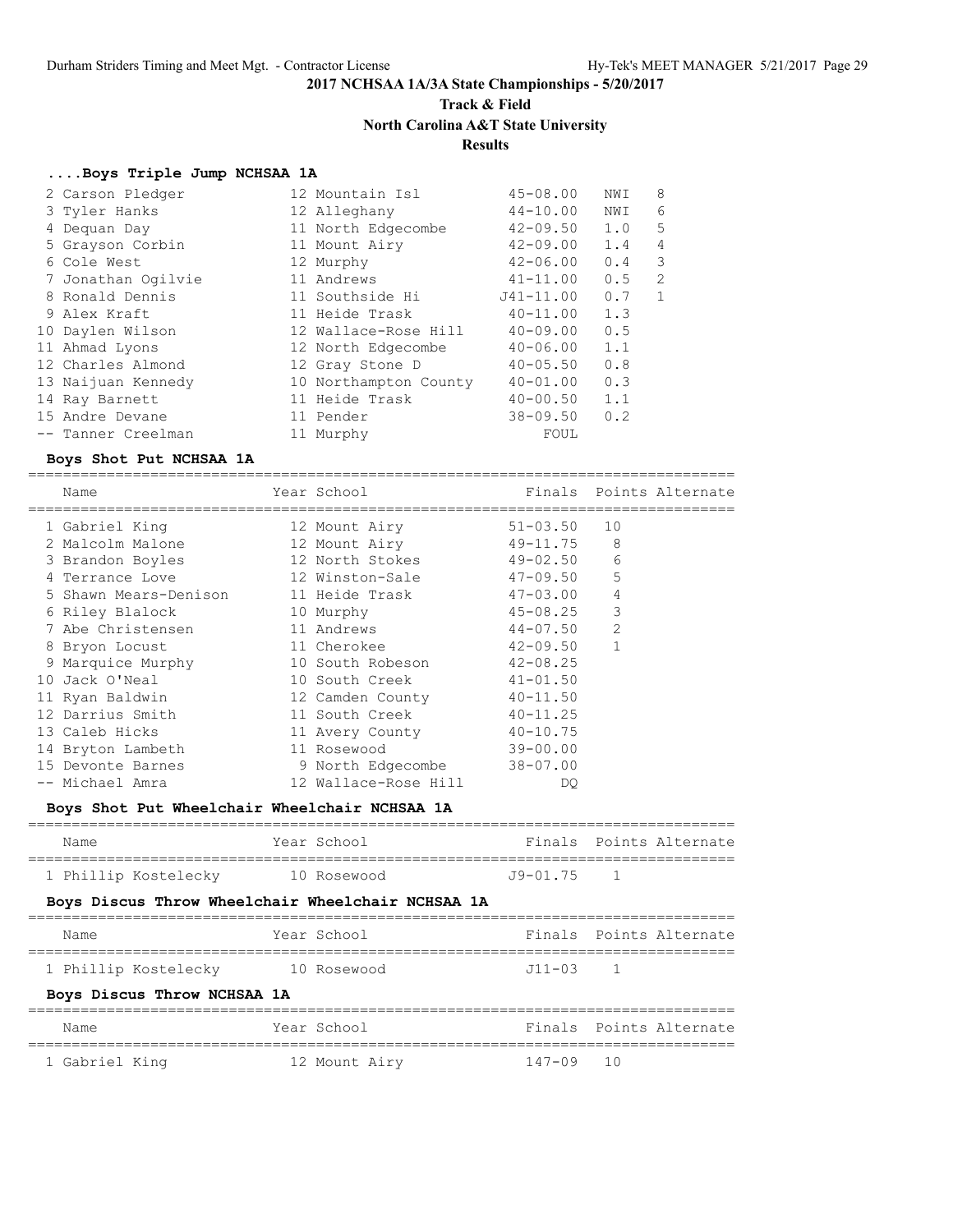## **Track & Field North Carolina A&T State University**

## **Results**

### **....Boys Discus Throw NCHSAA 1A**

| 2 Brandon Boyles    | 12 North Stokes     | $140 - 08$  | 8              |
|---------------------|---------------------|-------------|----------------|
| 3 Elyjah Thomas     | 12 East Surry       | $135 - 05$  | 6              |
| 4 Patrick Pepple    | 10 Northside (1a)   | $132 - 04$  | 5              |
| 5 Chase Teesateskie | 11 Murphy           | $124 - 10$  | 4              |
| 6 Malcolm Malone    | 12 Mount Airy       | $124 - 00$  | 3              |
| 7 Devonte Barnes    | 9 North Edgecombe   | $121 - 02$  | $\overline{2}$ |
| 8 Marquice Murphy   | 10 South Robeson    | $115 - 08$  | $\mathbf{1}$   |
| 9 Blake Williams    | 11 Avery County     | $114 - 07$  |                |
| 10 Dashawn Hand     | 12 Heide Trask      | $111 - 02$  |                |
| 11 Matthew Swepson  | 9 Research Triangle | $J111 - 02$ |                |
| 12 Spencer Broome   | 11 Highland Tech    | $108 - 01$  |                |
| 13 Ryan Baldwin     | 12 Camden County    | $107 - 02$  |                |
| 14 Darius Avery     | 12 Princeton        | $104 - 00$  |                |
| 15 Joaquin Layno    | 10 Cherokee         | $101 - 10$  |                |

### **Boys 100 Meter Dash NCHSAA 3A**

### **8 Advance: Top 2 Each Heat plus Next 4 Best Times**

================================================================================== Name Year School Prelims Wind H# Alternate ================================================================================== Preliminaries 1 Josh-Lester Harris 12 Webb, J. F. 10.80Q 1.1 1 10.793 2 Cameron Council 11 Northwood 10.82Q 0.5 2 3 Titus Toms 12 Burns 10.80Q 1.1 1 10.799 4 Coleman Reich 10 Ledford 10.98Q 0.5 2 5 Joshua Wilson 12 Ashbrook 11.01q 1.1 1 11.004 6 Christian Daniels 11 Western Alamance 11.01q 0.5 2 11.008 7 Kavon Carmen 11 West Craven High 11.07q 0.5 2 8 Sean Jones 12 A.C. Reynolds 11.08q 1.1 1 9 Shayvon Kornegay 12 Richlands 11.11 0.5 2 10 Rashaed Whittington 10 Jacksonville 11.12 0.5 2 11 Darius Turner 11 Williams, Walter M 11.13 0.5 2 12 Antoine Nance 12 Forestview 11.16 1.1 1 13 Jalen Martin 12 Concord 11.21 1.1 1 14 Isaiah Gadson 9 Hickory Ridge 11.22 1.1 1 15 Tyler Manigault 12 Cox Mill 11.29 1.1 1 -- Kamarion Graham 11 Aycock, Charles B FS 0.5 2

### **Boys 100 Meter Dash Wheelchair Wheelchair NCHSAA 3A**

| Year School                                              |                               |                                         |                                                                                                |
|----------------------------------------------------------|-------------------------------|-----------------------------------------|------------------------------------------------------------------------------------------------|
| 10 Carson, Jesse C                                       |                               |                                         |                                                                                                |
| Year School                                              |                               |                                         |                                                                                                |
| 12 Burns<br>12 Webb, J. F.<br>11 Northwood<br>10 Ledford |                               | - 8<br>6<br>5                           |                                                                                                |
|                                                          | Boys 100 Meter Dash NCHSAA 3A | $10.67$ 1.4<br>$10.70$ 1.4<br>10.86 1.4 | Finals Wind Points Alternate<br>$J34.43$ 1.0 1<br>Finals Wind Points Alternate<br>10.66 1.4 10 |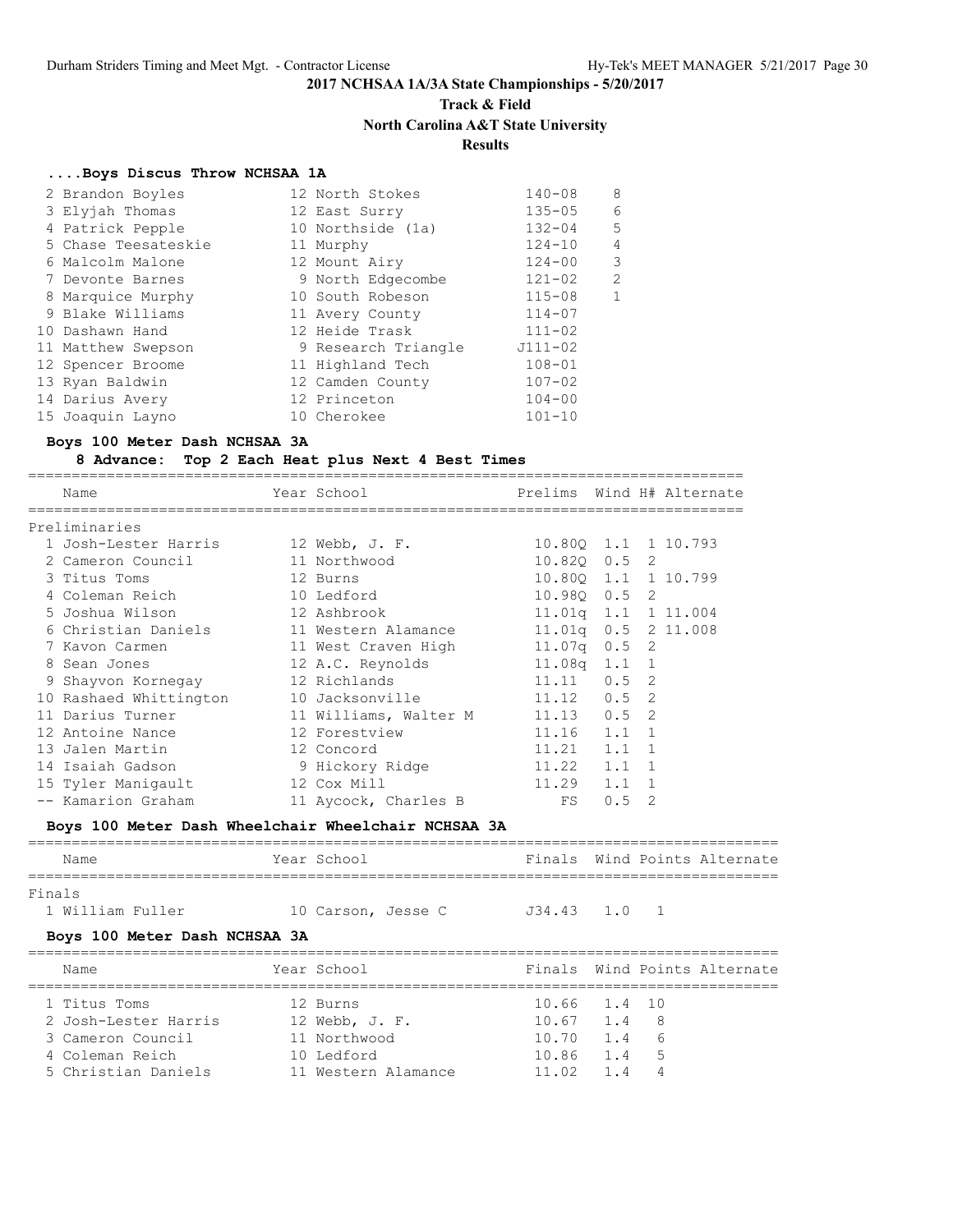**Track & Field**

**North Carolina A&T State University**

## **Results**

### **....Boys 100 Meter Dash NCHSAA 3A**

|              | 6 Joshua Wilson | 12 Ashbrook |                     | $11.09$ $1.4$ 3 |  |
|--------------|-----------------|-------------|---------------------|-----------------|--|
|              | 7 Kavon Carmen  |             | 11 West Craven High | 11.13 1.4 2     |  |
| 8 Sean Jones |                 |             | 12 A.C. Reynolds    | 11.25 1.4 1     |  |

### **Boys 200 Meter Dash NCHSAA 3A**

=========================================================================================

| Name            | √≏ar<br>- School | Wind H# Points Alternate<br>Finals |
|-----------------|------------------|------------------------------------|
|                 |                  |                                    |
| Cameron Council | Northwood        | $-0$ 2 2<br>$\overline{1}$         |

| Cameron councri        | II NUILUNUU          | 2 1 . <i>.</i> 7 | $\sqrt{2}$    | ⊥∪             |  |
|------------------------|----------------------|------------------|---------------|----------------|--|
| 2 Doug Dracon          | 11 Weddington H      | 21.95            | $-0.2$ 2      | 8              |  |
| 3 Emerson Douds        | 10 Weddington H      | $22.12 - 0.2$ 2  |               | 6              |  |
| 4 Jaicari Boone        | 12 Jacksonville      | $22.15$ 0.1 1    |               | 5              |  |
| 5 Josh Moore           | 11 West Craven High  | $22.16 - 0.2$ 2  |               | 4              |  |
| 6 Antoine Nance        | 12 Forestview        | $22.27$ 0.1 1    |               | 3              |  |
| 7 Joshua Wilson        | 12 Ashbrook          | 22.28            | $-0.2$ 2      | 2              |  |
| 8 Christian Daniels    | 11 Western Alamance  | 22.33            | $-0.2$ 2      | $\overline{1}$ |  |
| 9 Malik Dalton         | 10 Rockingham County | $22.35$ $0.1$ 1  |               |                |  |
| 10 Kamarion Graham     | 11 Aycock, Charles B | $22.36$ 0.1 1    |               |                |  |
| 11 Ja'Oualin Brown     | 12 Ashbrook          | $22.65$ 0.1 1    |               |                |  |
| 12 Jaylen Blount       | 12 Sun Valley        | $22.67$ 0.1 1    |               |                |  |
| 13 Josh-Lester Harris  | 12 Webb, J. F.       | 22.75            | $-0.2$ 2      |                |  |
| 14 Rashaed Whittington | 10 Jacksonville      | 22.76            | $0.1 \quad 1$ |                |  |
| 15 Idrise Strange      | 11 Ashbrook          | $23.44$ 0.1 1    |               |                |  |
| -- Jalen Martin        | 12 Concord           | DNF              | $-0.2$ 2      |                |  |

### **Boys 400 Meter Dash NCHSAA 3A**

| Name               | Year School         |           |                |      | Finals H# Points Alternate |
|--------------------|---------------------|-----------|----------------|------|----------------------------|
| 1 Cameron Council  | 11 Northwood        | 48.39     |                | 2 10 |                            |
| 2 Emerson Douds    | 10 Weddington H     | 48.76 2   |                | - 8  |                            |
| 3 Khaleb McRae     | 10 Southern Durham  | 49.11 2   |                | 6    |                            |
| 4 Joshua Wilson    | 12 Ashbrook         | 49.86 2   |                | 5    |                            |
| 5 Jaylen Blount    | 12 Sun Valley       | 50.07 2   |                | 4    |                            |
| 6 Jazire Notice    | 12 Jacksonville     | 50.22 1   |                | 3    |                            |
| 7 Aqui Thompson    | 11 Fred T. Foard    | $50.28$ 1 |                | 2    |                            |
| 8 James Bullock    | 11 Northern Vance   | $50.46$ 1 |                |      |                            |
| 9 Tyler Maniqault  | 12 Cox Mill         | $50.61$ 2 |                |      |                            |
| 10 Ja'Qualin Brown | 12 Ashbrook         | 50.96     | $\overline{1}$ |      |                            |
| 11 Montrel Cooper  | 12 Southern Durham  | 51.10     | 2              |      |                            |
| 12 Cameron Rose    | 9 Hickory Ridge     | 51.15     | $\mathbf{1}$   |      |                            |
| 13 Roman Jenkins   | 12 Tuscola          | 51.90     |                |      |                            |
| 14 Russell Holder  | 12 Smithfield-Selma | 52.45     |                |      |                            |
| 15 Sage Lilly      | 12 West Craven High | 52.83     | 2              |      |                            |
| 16 Liam Anderson   | 11 Swansboro        | 53.22     |                |      |                            |
|                    |                     |           |                |      |                            |

### **Boys 800 Meter Run NCHSAA 3A**

| Name             | Year School     |         | Finals Points Alternate |
|------------------|-----------------|---------|-------------------------|
|                  |                 |         |                         |
| 1 Ricky Kidwell  | 11 Swansboro    | 1:56.11 | $\overline{10}$         |
| 2 Kyle Durham    | 10 Weddington H | 1:56.60 | 8                       |
| 3 Cameron Butler | 12 West Rowan   | 1:57.25 | b                       |
| 4 Andrew Burgess | 11 West Rowan   | 1:57.98 | 5                       |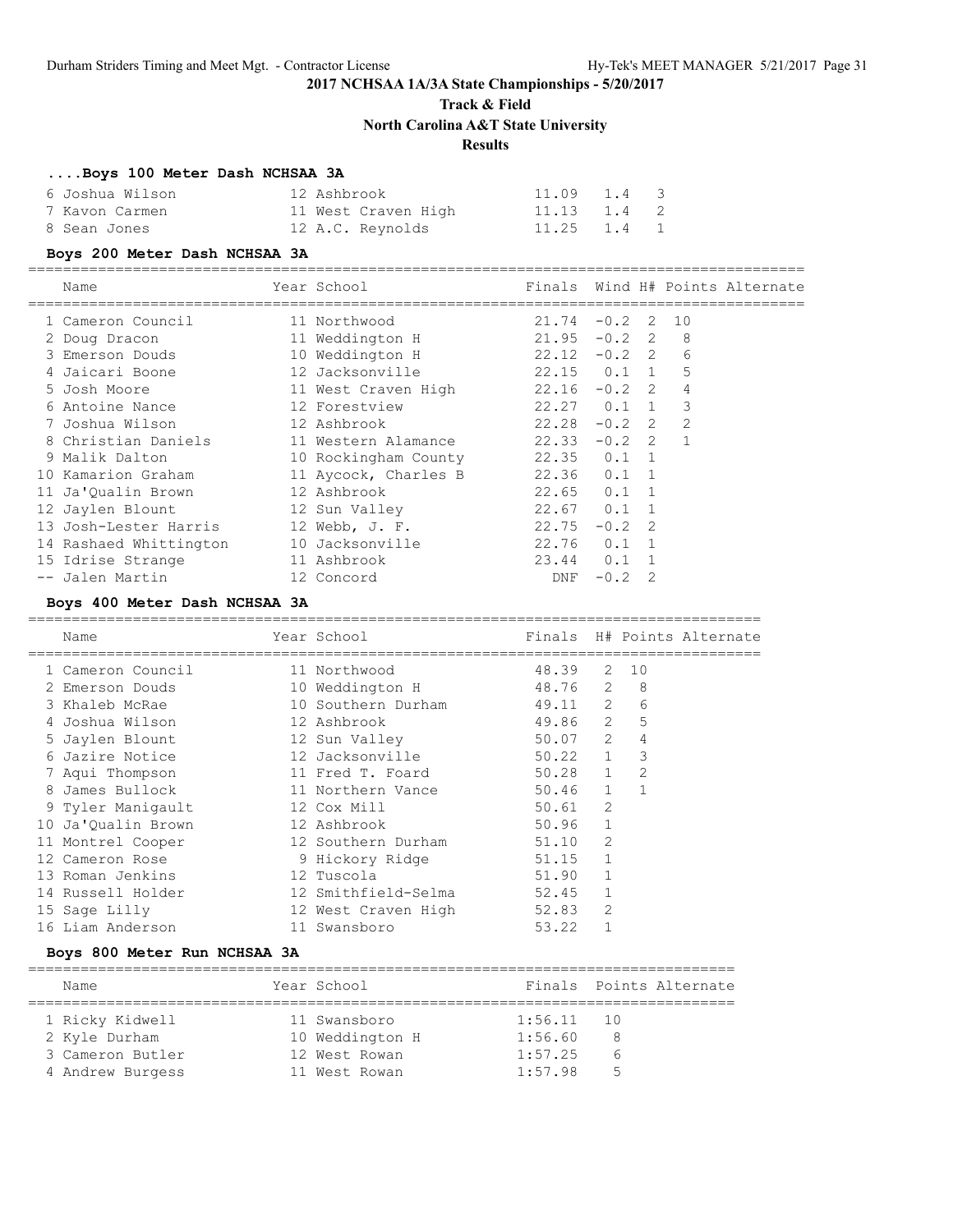## **Track & Field North Carolina A&T State University**

## **Results**

## **....Boys 800 Meter Run NCHSAA 3A**

| 5 Mckinney Brooks   | 12 Terry Sanford    | 1:58.08 | 4             |
|---------------------|---------------------|---------|---------------|
| 6 Devon Pratt       | 12 Terry Sanford    | 1:58.11 | 3             |
| 7 Dylan Shamburger  | 12 West Henderson   | 1:59.04 | $\mathcal{D}$ |
| 8 Caleb Silver      | 12 Smithfield-Selma | 1:59.70 | 1             |
| 9 Mason Bhatia      | 12 Marvin Ridge     | 2:00.64 |               |
| 10 Dwayne Lillie    | 9 A.C. Reynolds     | 2:01.16 |               |
| 11 Austin Walker    | 9 Burns             | 2:01.71 |               |
| 12 Nick Grubb       | 12 Lee Senior       | 2:02.99 |               |
| 13 Tyler Yandrofski | 11 Chapel Hill      | 2:03.08 |               |
| 14 Dylan Brittain   | 11 Freedom          | 2:03.14 |               |
| 15 Austin Carroll   | 12 Corinth Holders  | 2:07.65 |               |

### **Boys 1600 Meter Run NCHSAA 3A**

| Name               | Year School          |         |                | Finals Points Alternate |
|--------------------|----------------------|---------|----------------|-------------------------|
|                    |                      |         |                |                         |
| 1 Haven Honeycutt  | 10 Asheville         | 4:19.94 | 10             |                         |
| 2 Austin Carroll   | 12 Corinth Holders   | 4:21.08 | 8              |                         |
| 3 Caleb Silver     | 12 Smithfield-Selma  | 4:24.47 | 6              |                         |
| 4 Brian Risse      | 10 North Lincoln     | 4:24.59 | 5              |                         |
| 5 Frank Rushok     | 10 West Carteret     | 4:25.53 | 4              |                         |
| 6 Kyle Hinson      | 12 Weddington H      | 4:27.62 | 3              |                         |
| 7 Gavin Mouat      | 11 South Iredell     | 4:27.96 | $\overline{2}$ |                         |
| 8 Dylan Shamburger | 12 West Henderson    | 4:28.28 |                |                         |
| 9 Ian Elliott      | 12 Cedar Ridge       | 4:29.33 |                |                         |
| 10 Silas Buckner   | 11 Chapel Hill       | 4:29.86 |                |                         |
| 11 Owen States     | 11 Northern Guilford | 4:32.28 |                |                         |
| 12 Hunter White    | 10 North Henderson   | 4:32.54 |                |                         |
| 13 Luke Wolaver    | 11 Marvin Ridge      | 4:32.64 |                |                         |
| Landon Maxwell     | 11 East Gaston       | DNF     |                |                         |
| -- David Melville  | 11 Northern Guilford | DNF     |                |                         |
| -- Jacob Gonzalez  | 12 South Johnston    | DNF     |                |                         |

### **Boys 3200 Meter Run NCHSAA 3A**

| Name               | Year School          |          |                | Finals Points Alternate |
|--------------------|----------------------|----------|----------------|-------------------------|
| 1 David Melville   | 11 Northern Guilford | 9:21.59  | 10             |                         |
| 2 Jacob Gonzalez   | 12 South Johnston    | 9:27.93  | 8              |                         |
| 3 Ben Verchick     | 10 Union Pines       | 9:42.55  | 6              |                         |
| 4 Wyatt Dershem    | 12 Cleveland Hi      | 9:42.72  | 5              |                         |
| 5 Kyle Hinson      | 12 Weddington H      | 9:43.24  | 4              |                         |
| 6 Will Mazur       | 10 Weddington H      | 9:48.42  | 3              |                         |
| 7 Noah Clifford    | 10 A.C. Reynolds     | 9:52.48  | $\overline{2}$ |                         |
| 8 Jack Trabucco    | 10 Cox Mill          | 9:56.72  |                |                         |
| 9 Ian Elliott      | 12 Cedar Ridge       | 9:59.51  |                |                         |
| 10 Ryan Combs      | 11 Chapel Hill       | 10:10.63 |                |                         |
| 11 Andrew Inman    | 11 Forestview        | 10:13.95 |                |                         |
| 12 Brian Risse     | 10 North Lincoln     | 10:15.05 |                |                         |
| 13 Jaxon Hudson    | 10 South Brunswick   | 10:20.99 |                |                         |
| 14 Landon Maxwell  | 11 East Gaston       | 10:26.62 |                |                         |
| 15 Haven Honeycutt | 10 Asheville         | 10:54.93 |                |                         |
| -- Gable Dershem   | 12 Cleveland Hi      | DNF      |                |                         |
|                    |                      |          |                |                         |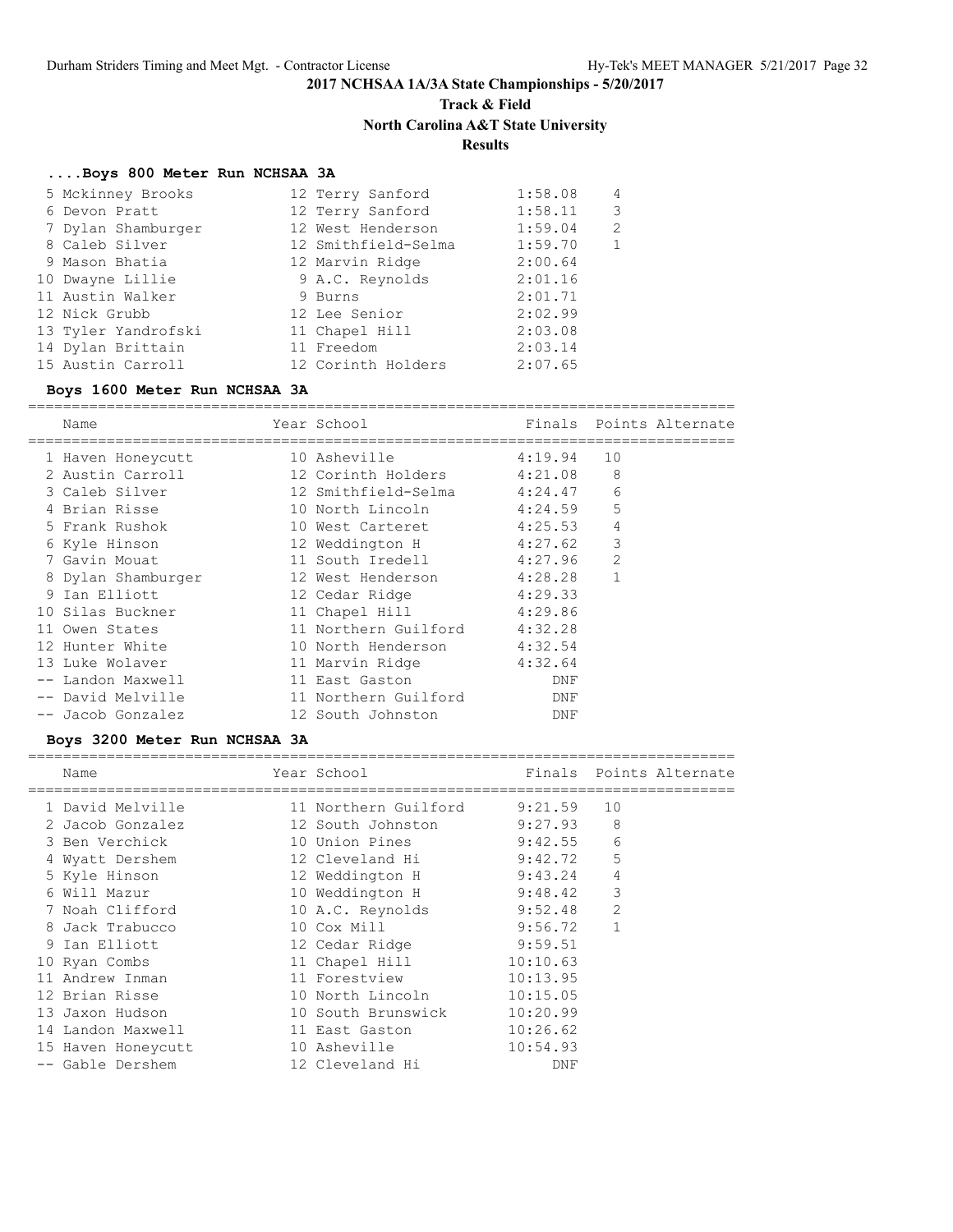## **Track & Field**

**North Carolina A&T State University**

## **Results**

## **Boys 110 Meter Hurdles NCHSAA 3A**

### **8 Advance: Top 2 Each Heat plus Next 4 Best Times**

|        | Name                             | Year School                       | Prelims Wind H# Alternate |       |                |                              |
|--------|----------------------------------|-----------------------------------|---------------------------|-------|----------------|------------------------------|
|        | Preliminaries                    |                                   |                           |       |                |                              |
|        | 1 Marcus Mcdonald                | 12 Southern Durham                | 14.520 1.8 1              |       |                |                              |
|        | 2 Ben Shelley                    | 12 Marvin Ridge                   | $14.57Q + 0.0$            |       | 2              |                              |
|        | 3 Jacobi Lloyd                   | 12 Jacksonville                   | 14.540 1.8                |       | $\mathbf 1$    |                              |
|        | 4 Cory Gaither                   | 11 South Iredell                  | $14.88Q + 0.0$            |       | 2              |                              |
|        | 5 Jalen Houston                  | 9 West Rowan                      | 14.68q 1.8                |       | $\mathbf{1}$   |                              |
|        | 6 Aveon Reid                     | 11 Forestview                     | $14.90q +0.0$             |       | $\mathbf{2}$   |                              |
|        | 7 Gabriel Stainback              | 12 Concord                        | 14.97q 1.8                |       | $\mathbf{1}$   |                              |
|        | 8 Caleb Ferguson                 | 12 Tuscola                        | $15.28q +0.0$             |       | $\overline{2}$ |                              |
|        | 9 Milton Chandler                | 10 Jacksonville                   | 15.40 1.8                 |       | $\mathbf{1}$   |                              |
|        | 10 Devon Mitchell                | 11 Terry Sanford 15.66 1.8        |                           |       | $\mathbf{1}$   |                              |
|        | 11 Dashon Hannah                 | 10 East Gaston                    | $15.87 + 0.0$             |       | $\overline{2}$ |                              |
|        | 12 McKenzy Wright                | 12 Rocky Mount                    | $15.97$ 1.8               |       | $\mathbf{1}$   |                              |
|        | 13 Josh Vereen                   | 11 South Brunswick                | $15.98 + 0.0$             |       | 2              |                              |
|        | 14 Miles Simon                   | 11 Hibriten                       | $16.07 + 0.0$             |       | 2              |                              |
|        | 15 Dominique Hairston            | 11 McMichael, Dalton 16.13 +0.0 2 |                           |       |                |                              |
|        | 16 Zin Maung                     | 10 Chapel Hill                    | 16.39 1.8                 |       | 1              |                              |
|        | Boys 110 Meter Hurdles NCHSAA 3A |                                   |                           |       |                |                              |
|        | Name                             | Year School                       |                           |       |                | Finals Wind Points Alternate |
| Finals |                                  |                                   |                           |       |                |                              |
|        | 1 Ben Shelley                    | 12 Marvin Ridge                   | 14.19                     | 0.4   | 10             |                              |
|        | 2 Jacobi Lloyd                   | 12 Jacksonville                   | 14.36                     | 0.4   | 8              |                              |
|        | 3 Marcus Mcdonald                | 12 Southern Durham 14.53          |                           | 0.46  |                |                              |
|        | 4 Jalen Houston                  | 9 West Rowan                      | 14.92                     | 0.4 5 |                |                              |
|        | 5 Cory Gaither                   | 11 South Iredell                  | 14.95                     | 0.4   | $\overline{4}$ |                              |
|        | 6 Aveon Reid                     | 11 Forestview                     | 15.10                     | 0.4   | 3              |                              |
|        | 7 Caleb Ferguson                 | 12 Tuscola                        | 15.17                     | 0.4   | $\overline{2}$ |                              |
|        | -- Gabriel Stainback             | 12 Concord                        | DNF                       | 0.4   |                |                              |

### **Boys 300 Meter Hurdles NCHSAA 3A**

| Name                | Year School           |                 |                |    | Finals H# Points Alternate |
|---------------------|-----------------------|-----------------|----------------|----|----------------------------|
| 1 Jacobi Lloyd      | 12 Jacksonville       | 37.95           | 2              | 10 |                            |
| 2 Cory Gaither      | 11 South Iredell      | 37.97           | 2              | 8  |                            |
| 3 Ben Shelley       | 12 Marvin Ridge       | 38.77 2         |                | 6  |                            |
| 4 Jalen Martin      | 12 Concord            | 38.98 2         |                | 5  |                            |
| 5 Jacob Weston      | 12 Northwest Cabarrus | 40.08 2         |                | 4  |                            |
| 6 Dylan Blankenship | 11 Chapel Hill        | $40.15$ 2       |                | 3  | 40.144                     |
| 7 Malcom Wade       | 12 Northern Nash      | $40.15$ 1       |                | 2  | 40.150                     |
| 8 Miles Simon       | 11 Hibriten           | $40.32 \quad 1$ |                |    |                            |
| 9 Marcus Mcdonald   | 12 Southern Durham    | 40.60           | $\overline{2}$ |    |                            |
| 10 Edgar Galvan     | 11 Cedar Ridge        | 41.29           |                |    |                            |
| 11 Roman Peterson   | 12 Jacksonville       | 41.43           |                |    |                            |
| 12 Charles Cason    | 11 South Point        | 41.55           |                |    |                            |
| 13 Sterling Dew     | 11 McMichael, Dalton  | 42.64           |                |    |                            |
| 14 McKenzy Wright   | 12 Rocky Mount        | 43.65           |                |    |                            |
| 15 Aveon Reid       | 11 Forestview         | 43.68           |                |    |                            |
|                     |                       |                 |                |    |                            |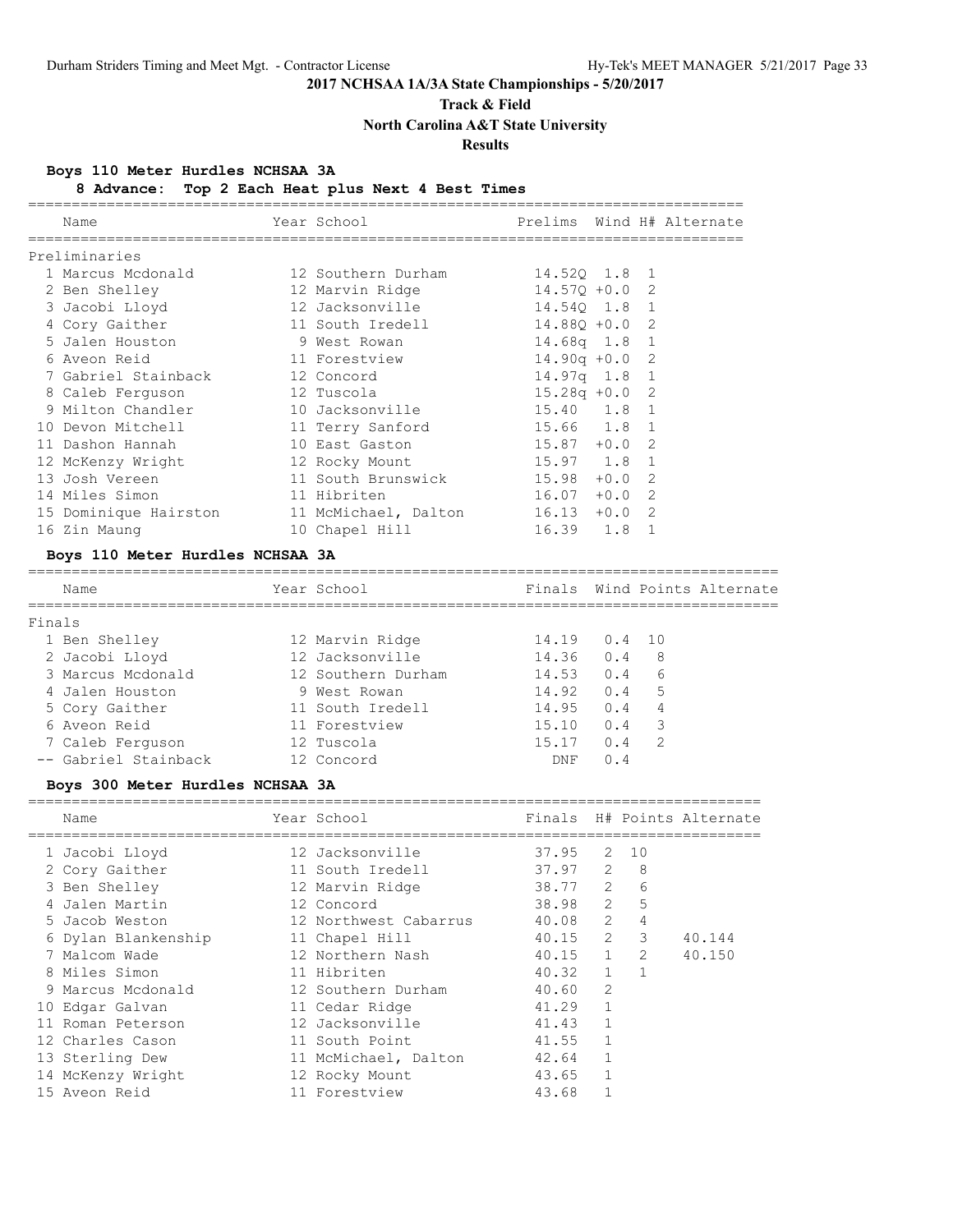**Track & Field**

**North Carolina A&T State University**

## **Results**

## **....Boys 300 Meter Hurdles NCHSAA 3A**

-- Delante Sykes 12 Ashbrook FS 2

**Boys 4x100 Meter Relay NCHSAA 3A**

| $-200 - 200$<br>-- -----                          |                          |   |    |                            |
|---------------------------------------------------|--------------------------|---|----|----------------------------|
| School                                            |                          |   |    | Finals H# Points Alternate |
| 1 Weddington High School 'A'                      | 42.04                    | 2 | 10 |                            |
| 1) Denison Livingston 11                          | 2) Emerson Douds 10      |   |    |                            |
| 3) Mark Conner 10                                 | 4) Doug Dracon 11        |   |    |                            |
| 2 West Craven High 'A'                            | 42.18                    | 2 | 8  |                            |
| 1) Kavon Carmen 11                                | 2) Sage Lilly 12         |   |    |                            |
| 3) James Smith 12                                 | 4) Josh Moore 11         |   |    |                            |
| 3 Hibriten 'A'                                    | 42.49                    | 2 | 6  |                            |
| 1) Erick Koeun 12                                 | 2) William Killian 12    |   |    |                            |
| 3) Gee Witherspoon 10                             | 4) Jonas Brown 11        |   |    |                            |
| 4 Ashbrook 'A'                                    | 42.53                    | 2 | 5  |                            |
| 1) Delante Sykes 12                               | 2) Idrise Strange 11     |   |    |                            |
| 3) Ja'Qualin Brown 12                             | 4) Joshua Wilson 12      |   |    |                            |
| 5 Havelock 'A'                                    | 42.65                    | 2 | 4  |                            |
| 1) Dominick Madden 12                             | 2) Mahari Greene 12      |   |    |                            |
| 3) Tyrone Cozart 11                               | 4) Marcus Threatt 10     |   |    |                            |
| 6 Kings Mountain 'A'                              | 42.80                    | 2 | 3  |                            |
| 1) Tray Lee 11                                    | 2) Michael Toms 11       |   |    |                            |
| 3) Malik Banner 12                                | 4) Tashun Allison 12     |   |    |                            |
| 7 Webb, J. F. 'A'                                 | 43.00                    | 2 | 2  |                            |
| 1) Javonte shoffner 9                             | 2) Khiliel Bullock 12    |   |    |                            |
| 3) daramin phraim 10                              | 4) Josh-Lester Harris 12 |   |    |                            |
| 8 Terry Sanford 'A'                               | 43.02                    | 1 | 1  |                            |
| 1) Jaime Thomas 12                                | 2) Samuel Helms 12       |   |    |                            |
| 3) Tyquan Haynes 10                               | 4) Devon Mitchell 11     |   |    |                            |
| 9 Robinson, Jay M 'A'                             | 43.05                    | 1 |    |                            |
| 1) Dawson Williams 10                             | 2) Elijah Hinson 11      |   |    |                            |
| 3) Donovan Ritter 12                              | 4) Jahrel Morrison 11    |   |    |                            |
| 10 Hunt High School 'A'                           | 43.15                    | 1 |    |                            |
| 1) Tyler Burns 11                                 | 2) Dionte Alston 10      |   |    |                            |
| 3) Kemual Jones 12                                | 4) Brandon Chapman 12    |   |    |                            |
| 11 Asheboro 'A'                                   | 43.38                    | 1 |    |                            |
| 1) Marlon McCorey                                 | 2) Nate Fisher 10        |   |    |                            |
| 3) Tyrek Little                                   | 4) Da'Corey Medley 12    |   |    |                            |
| 12 Northern Guilford<br>$^{\prime}$ A $^{\prime}$ | 43.40                    | 2 |    |                            |
| 1) Malik Mudenda 12                               | 2) Cameron Mangano 12    |   |    |                            |
| 3) Austin Chambers 10                             | 4) Kolby Fleming 11      |   |    |                            |
| 13 Richlands 'A'                                  | 43.85                    | 1 |    |                            |
| 1) Khalia Serrano                                 | 2) Amonit Drummond 12    |   |    |                            |
| 3) Damian Sharkey 12                              | 4) Shayvon Kornegay 12   |   |    |                            |
| 14 Cedar Ridge 'A'                                | 44.35                    | 1 |    |                            |
| 1) Pea Ehso Wah 10                                | 2) Marvin Jones 12       |   |    |                            |
| 3) Cory McIntyre 10                               | 4) Seth Baldwin 12       |   |    |                            |
| 15 Tuscola 'A'                                    | 44.97                    | 1 |    |                            |
| 1) Josh Allison 12                                | 2) Roman Jenkins 12      |   |    |                            |
| 3) Brandon Cullins 10                             | 4) Caleb Ferguson 12     |   |    |                            |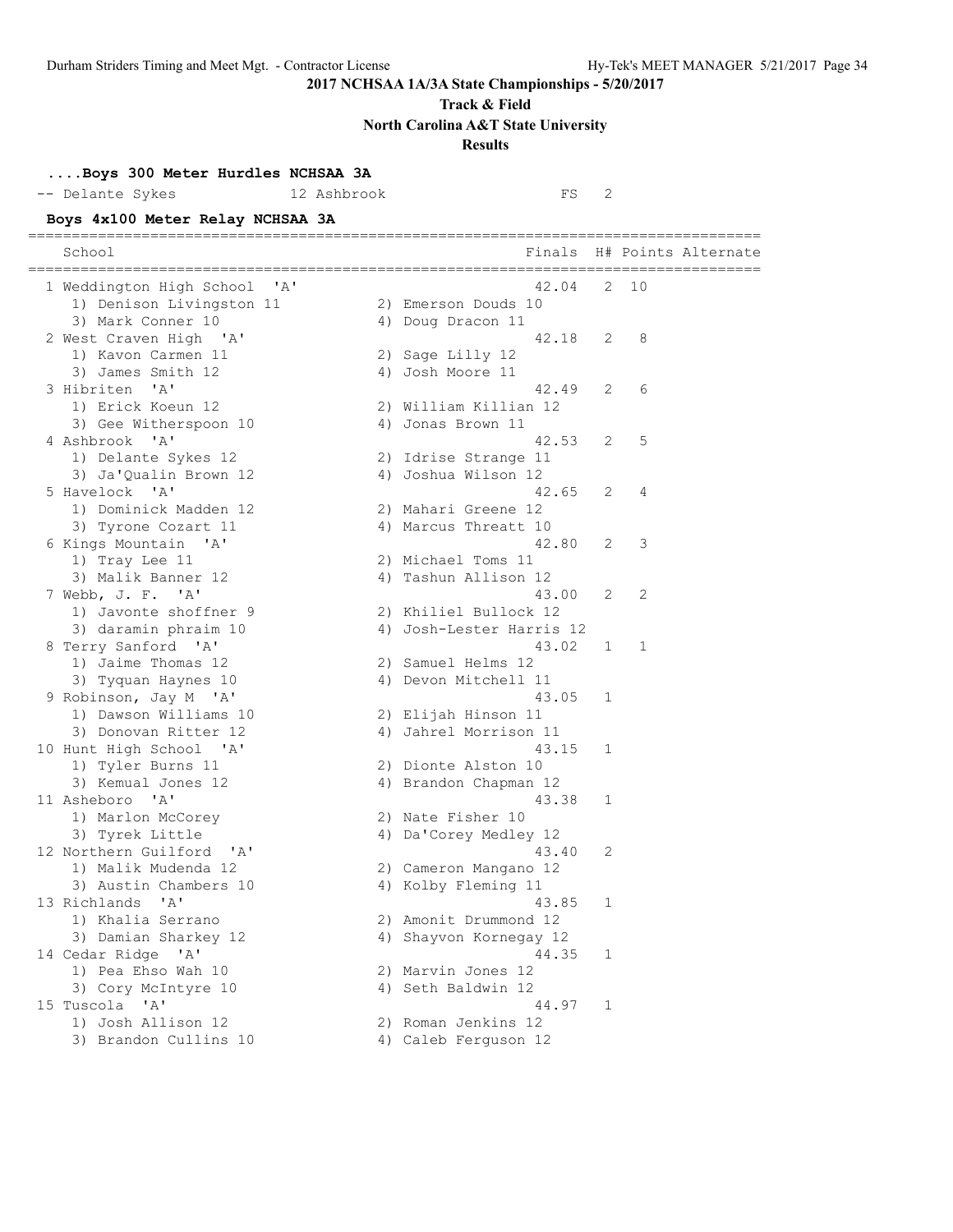**Track & Field**

**North Carolina A&T State University**

## **Results**

## **Boys 4x200 Meter Relay NCHSAA 3A**

| 1 West Craven High 'A'<br>1:28.03<br>2<br>10<br>1) Sage Lilly 12<br>2) James Smith 12<br>3) Kavon Carmen 11<br>4) Josh Moore 11<br>2 Hickory Ridge 'A'<br>1:28.22<br>2<br>8<br>1) Isaiah Gadson 9<br>2) Jamin Glenn 12<br>3) Cameron Rose 9<br>4) Garrett Losaw 11<br>3 Havelock 'A'<br>1:29.29<br>6<br>$\mathbf{1}$<br>1) Dominick Madden 12<br>2) Mahari Greene 12<br>3) Tyrone Cozart 11<br>4) Marcus Threatt 10<br>4 Hibriten 'A'<br>1:29.30<br>5<br>2<br>1) Erick Koeun 12<br>2) William Killian 12<br>3) Gee Witherspoon 10<br>4) Jonas Brown 11<br>1:29.36<br>5 Robinson, Jay M 'A'<br>2<br>4<br>1) Dawson Williams 10<br>2) Elijah Hinson 11<br>3) Donovan Ritter 12<br>4) Jahrel Morrison 11<br>1:30.08<br>6 South Iredell 'A'<br>3<br>$\mathbf{1}$<br>1) Jake Richardson 11<br>2) Trey Page 11<br>4) Dj Miller 12<br>3) Cory Gaither 11<br>7 Southern Lee 'A'<br>1:30.41<br>2<br>2<br>1) Ishots Times<br>2) Michael Fox 11<br>3) James Mccurry 11<br>4) Benjamin Buie 10<br>1:30.44<br>8 Hunt High School 'A'<br>1<br>1<br>1) Tyler Burns 11<br>2) Niseehm Tillery 12<br>3) Kemual Jones 12<br>4) Brandon Chapman 12<br>1:30.68<br>9 Aycock, Charles B 'A'<br>1<br>1) Rico Dawson 9<br>2) Muhammad Brooks 11<br>3) Tahj Thacker 12<br>4) Kamarion Graham 11<br>1:30.70<br>10 Forestview 'A'<br>1<br>2) Antoine Nance 12<br>1) Kyra Peterkin 10<br>3) Anthony Nance 11<br>4) Tramone Duncan<br>11 Williams, Walter M 'A'<br>1:30.71<br>2<br>1) Nolan Chilton 11<br>2) Corey Johnson 10<br>4) David Miles 10<br>3) Darius Turner 11<br>1:31.28<br>12 Marvin Ridge 'A'<br>2<br>1) Ryan Manns 9<br>2) Samuel Reinhart 11<br>3) Thomas Bitcon 11<br>4) Dequarius Walker 12<br>2<br>13 Cedar Ridge 'A'<br>1:31.50<br>1) Cory McIntyre 10<br>2) Marvin Jones 12<br>4) Seth Baldwin 12<br>3) Edgar Galvan 11<br>14 Tuscola 'A'<br>1:32.46<br>1<br>2) Sam Messer 10<br>1) Israel Gregory 12<br>3) Caleb Conner 11<br>4) Roman Jenkins 12<br>15 Erwin, Clyde A. 'A'<br>1:33.55<br>1<br>1) Trey Martin 11<br>2) Simeon Thompson 10<br>3) Jason Fox 11<br>4) Isaiah Poore 11<br>-- Western Alamance<br>Exch outside zone<br>$\mathsf{A}$<br>DQ.<br>$\mathbf{1}$<br>1) Josiah Bellamy 12<br>2) Darius Pinnix 12<br>3) Jalen Troxler 12<br>4) Christian Daniels 11 | School | Finals | H# Points Alternate<br>================================= |
|----------------------------------------------------------------------------------------------------------------------------------------------------------------------------------------------------------------------------------------------------------------------------------------------------------------------------------------------------------------------------------------------------------------------------------------------------------------------------------------------------------------------------------------------------------------------------------------------------------------------------------------------------------------------------------------------------------------------------------------------------------------------------------------------------------------------------------------------------------------------------------------------------------------------------------------------------------------------------------------------------------------------------------------------------------------------------------------------------------------------------------------------------------------------------------------------------------------------------------------------------------------------------------------------------------------------------------------------------------------------------------------------------------------------------------------------------------------------------------------------------------------------------------------------------------------------------------------------------------------------------------------------------------------------------------------------------------------------------------------------------------------------------------------------------------------------------------------------------------------------------------------------------------------------------------------------------------------------------------------------------------------------------------------------------------------------------------------------------------------------------------------------------------------------------------------------------------------------------------------------------------------|--------|--------|----------------------------------------------------------|
|                                                                                                                                                                                                                                                                                                                                                                                                                                                                                                                                                                                                                                                                                                                                                                                                                                                                                                                                                                                                                                                                                                                                                                                                                                                                                                                                                                                                                                                                                                                                                                                                                                                                                                                                                                                                                                                                                                                                                                                                                                                                                                                                                                                                                                                                |        |        |                                                          |
|                                                                                                                                                                                                                                                                                                                                                                                                                                                                                                                                                                                                                                                                                                                                                                                                                                                                                                                                                                                                                                                                                                                                                                                                                                                                                                                                                                                                                                                                                                                                                                                                                                                                                                                                                                                                                                                                                                                                                                                                                                                                                                                                                                                                                                                                |        |        |                                                          |
|                                                                                                                                                                                                                                                                                                                                                                                                                                                                                                                                                                                                                                                                                                                                                                                                                                                                                                                                                                                                                                                                                                                                                                                                                                                                                                                                                                                                                                                                                                                                                                                                                                                                                                                                                                                                                                                                                                                                                                                                                                                                                                                                                                                                                                                                |        |        |                                                          |
|                                                                                                                                                                                                                                                                                                                                                                                                                                                                                                                                                                                                                                                                                                                                                                                                                                                                                                                                                                                                                                                                                                                                                                                                                                                                                                                                                                                                                                                                                                                                                                                                                                                                                                                                                                                                                                                                                                                                                                                                                                                                                                                                                                                                                                                                |        |        |                                                          |
|                                                                                                                                                                                                                                                                                                                                                                                                                                                                                                                                                                                                                                                                                                                                                                                                                                                                                                                                                                                                                                                                                                                                                                                                                                                                                                                                                                                                                                                                                                                                                                                                                                                                                                                                                                                                                                                                                                                                                                                                                                                                                                                                                                                                                                                                |        |        |                                                          |
|                                                                                                                                                                                                                                                                                                                                                                                                                                                                                                                                                                                                                                                                                                                                                                                                                                                                                                                                                                                                                                                                                                                                                                                                                                                                                                                                                                                                                                                                                                                                                                                                                                                                                                                                                                                                                                                                                                                                                                                                                                                                                                                                                                                                                                                                |        |        |                                                          |
|                                                                                                                                                                                                                                                                                                                                                                                                                                                                                                                                                                                                                                                                                                                                                                                                                                                                                                                                                                                                                                                                                                                                                                                                                                                                                                                                                                                                                                                                                                                                                                                                                                                                                                                                                                                                                                                                                                                                                                                                                                                                                                                                                                                                                                                                |        |        |                                                          |
|                                                                                                                                                                                                                                                                                                                                                                                                                                                                                                                                                                                                                                                                                                                                                                                                                                                                                                                                                                                                                                                                                                                                                                                                                                                                                                                                                                                                                                                                                                                                                                                                                                                                                                                                                                                                                                                                                                                                                                                                                                                                                                                                                                                                                                                                |        |        |                                                          |
|                                                                                                                                                                                                                                                                                                                                                                                                                                                                                                                                                                                                                                                                                                                                                                                                                                                                                                                                                                                                                                                                                                                                                                                                                                                                                                                                                                                                                                                                                                                                                                                                                                                                                                                                                                                                                                                                                                                                                                                                                                                                                                                                                                                                                                                                |        |        |                                                          |
|                                                                                                                                                                                                                                                                                                                                                                                                                                                                                                                                                                                                                                                                                                                                                                                                                                                                                                                                                                                                                                                                                                                                                                                                                                                                                                                                                                                                                                                                                                                                                                                                                                                                                                                                                                                                                                                                                                                                                                                                                                                                                                                                                                                                                                                                |        |        |                                                          |
|                                                                                                                                                                                                                                                                                                                                                                                                                                                                                                                                                                                                                                                                                                                                                                                                                                                                                                                                                                                                                                                                                                                                                                                                                                                                                                                                                                                                                                                                                                                                                                                                                                                                                                                                                                                                                                                                                                                                                                                                                                                                                                                                                                                                                                                                |        |        |                                                          |
|                                                                                                                                                                                                                                                                                                                                                                                                                                                                                                                                                                                                                                                                                                                                                                                                                                                                                                                                                                                                                                                                                                                                                                                                                                                                                                                                                                                                                                                                                                                                                                                                                                                                                                                                                                                                                                                                                                                                                                                                                                                                                                                                                                                                                                                                |        |        |                                                          |
|                                                                                                                                                                                                                                                                                                                                                                                                                                                                                                                                                                                                                                                                                                                                                                                                                                                                                                                                                                                                                                                                                                                                                                                                                                                                                                                                                                                                                                                                                                                                                                                                                                                                                                                                                                                                                                                                                                                                                                                                                                                                                                                                                                                                                                                                |        |        |                                                          |
|                                                                                                                                                                                                                                                                                                                                                                                                                                                                                                                                                                                                                                                                                                                                                                                                                                                                                                                                                                                                                                                                                                                                                                                                                                                                                                                                                                                                                                                                                                                                                                                                                                                                                                                                                                                                                                                                                                                                                                                                                                                                                                                                                                                                                                                                |        |        |                                                          |
|                                                                                                                                                                                                                                                                                                                                                                                                                                                                                                                                                                                                                                                                                                                                                                                                                                                                                                                                                                                                                                                                                                                                                                                                                                                                                                                                                                                                                                                                                                                                                                                                                                                                                                                                                                                                                                                                                                                                                                                                                                                                                                                                                                                                                                                                |        |        |                                                          |
|                                                                                                                                                                                                                                                                                                                                                                                                                                                                                                                                                                                                                                                                                                                                                                                                                                                                                                                                                                                                                                                                                                                                                                                                                                                                                                                                                                                                                                                                                                                                                                                                                                                                                                                                                                                                                                                                                                                                                                                                                                                                                                                                                                                                                                                                |        |        |                                                          |
|                                                                                                                                                                                                                                                                                                                                                                                                                                                                                                                                                                                                                                                                                                                                                                                                                                                                                                                                                                                                                                                                                                                                                                                                                                                                                                                                                                                                                                                                                                                                                                                                                                                                                                                                                                                                                                                                                                                                                                                                                                                                                                                                                                                                                                                                |        |        |                                                          |
|                                                                                                                                                                                                                                                                                                                                                                                                                                                                                                                                                                                                                                                                                                                                                                                                                                                                                                                                                                                                                                                                                                                                                                                                                                                                                                                                                                                                                                                                                                                                                                                                                                                                                                                                                                                                                                                                                                                                                                                                                                                                                                                                                                                                                                                                |        |        |                                                          |
|                                                                                                                                                                                                                                                                                                                                                                                                                                                                                                                                                                                                                                                                                                                                                                                                                                                                                                                                                                                                                                                                                                                                                                                                                                                                                                                                                                                                                                                                                                                                                                                                                                                                                                                                                                                                                                                                                                                                                                                                                                                                                                                                                                                                                                                                |        |        |                                                          |
|                                                                                                                                                                                                                                                                                                                                                                                                                                                                                                                                                                                                                                                                                                                                                                                                                                                                                                                                                                                                                                                                                                                                                                                                                                                                                                                                                                                                                                                                                                                                                                                                                                                                                                                                                                                                                                                                                                                                                                                                                                                                                                                                                                                                                                                                |        |        |                                                          |
|                                                                                                                                                                                                                                                                                                                                                                                                                                                                                                                                                                                                                                                                                                                                                                                                                                                                                                                                                                                                                                                                                                                                                                                                                                                                                                                                                                                                                                                                                                                                                                                                                                                                                                                                                                                                                                                                                                                                                                                                                                                                                                                                                                                                                                                                |        |        |                                                          |
|                                                                                                                                                                                                                                                                                                                                                                                                                                                                                                                                                                                                                                                                                                                                                                                                                                                                                                                                                                                                                                                                                                                                                                                                                                                                                                                                                                                                                                                                                                                                                                                                                                                                                                                                                                                                                                                                                                                                                                                                                                                                                                                                                                                                                                                                |        |        |                                                          |
|                                                                                                                                                                                                                                                                                                                                                                                                                                                                                                                                                                                                                                                                                                                                                                                                                                                                                                                                                                                                                                                                                                                                                                                                                                                                                                                                                                                                                                                                                                                                                                                                                                                                                                                                                                                                                                                                                                                                                                                                                                                                                                                                                                                                                                                                |        |        |                                                          |
|                                                                                                                                                                                                                                                                                                                                                                                                                                                                                                                                                                                                                                                                                                                                                                                                                                                                                                                                                                                                                                                                                                                                                                                                                                                                                                                                                                                                                                                                                                                                                                                                                                                                                                                                                                                                                                                                                                                                                                                                                                                                                                                                                                                                                                                                |        |        |                                                          |
|                                                                                                                                                                                                                                                                                                                                                                                                                                                                                                                                                                                                                                                                                                                                                                                                                                                                                                                                                                                                                                                                                                                                                                                                                                                                                                                                                                                                                                                                                                                                                                                                                                                                                                                                                                                                                                                                                                                                                                                                                                                                                                                                                                                                                                                                |        |        |                                                          |
|                                                                                                                                                                                                                                                                                                                                                                                                                                                                                                                                                                                                                                                                                                                                                                                                                                                                                                                                                                                                                                                                                                                                                                                                                                                                                                                                                                                                                                                                                                                                                                                                                                                                                                                                                                                                                                                                                                                                                                                                                                                                                                                                                                                                                                                                |        |        |                                                          |
|                                                                                                                                                                                                                                                                                                                                                                                                                                                                                                                                                                                                                                                                                                                                                                                                                                                                                                                                                                                                                                                                                                                                                                                                                                                                                                                                                                                                                                                                                                                                                                                                                                                                                                                                                                                                                                                                                                                                                                                                                                                                                                                                                                                                                                                                |        |        |                                                          |
|                                                                                                                                                                                                                                                                                                                                                                                                                                                                                                                                                                                                                                                                                                                                                                                                                                                                                                                                                                                                                                                                                                                                                                                                                                                                                                                                                                                                                                                                                                                                                                                                                                                                                                                                                                                                                                                                                                                                                                                                                                                                                                                                                                                                                                                                |        |        |                                                          |
|                                                                                                                                                                                                                                                                                                                                                                                                                                                                                                                                                                                                                                                                                                                                                                                                                                                                                                                                                                                                                                                                                                                                                                                                                                                                                                                                                                                                                                                                                                                                                                                                                                                                                                                                                                                                                                                                                                                                                                                                                                                                                                                                                                                                                                                                |        |        |                                                          |
|                                                                                                                                                                                                                                                                                                                                                                                                                                                                                                                                                                                                                                                                                                                                                                                                                                                                                                                                                                                                                                                                                                                                                                                                                                                                                                                                                                                                                                                                                                                                                                                                                                                                                                                                                                                                                                                                                                                                                                                                                                                                                                                                                                                                                                                                |        |        |                                                          |
|                                                                                                                                                                                                                                                                                                                                                                                                                                                                                                                                                                                                                                                                                                                                                                                                                                                                                                                                                                                                                                                                                                                                                                                                                                                                                                                                                                                                                                                                                                                                                                                                                                                                                                                                                                                                                                                                                                                                                                                                                                                                                                                                                                                                                                                                |        |        |                                                          |
|                                                                                                                                                                                                                                                                                                                                                                                                                                                                                                                                                                                                                                                                                                                                                                                                                                                                                                                                                                                                                                                                                                                                                                                                                                                                                                                                                                                                                                                                                                                                                                                                                                                                                                                                                                                                                                                                                                                                                                                                                                                                                                                                                                                                                                                                |        |        |                                                          |
|                                                                                                                                                                                                                                                                                                                                                                                                                                                                                                                                                                                                                                                                                                                                                                                                                                                                                                                                                                                                                                                                                                                                                                                                                                                                                                                                                                                                                                                                                                                                                                                                                                                                                                                                                                                                                                                                                                                                                                                                                                                                                                                                                                                                                                                                |        |        |                                                          |
|                                                                                                                                                                                                                                                                                                                                                                                                                                                                                                                                                                                                                                                                                                                                                                                                                                                                                                                                                                                                                                                                                                                                                                                                                                                                                                                                                                                                                                                                                                                                                                                                                                                                                                                                                                                                                                                                                                                                                                                                                                                                                                                                                                                                                                                                |        |        |                                                          |
|                                                                                                                                                                                                                                                                                                                                                                                                                                                                                                                                                                                                                                                                                                                                                                                                                                                                                                                                                                                                                                                                                                                                                                                                                                                                                                                                                                                                                                                                                                                                                                                                                                                                                                                                                                                                                                                                                                                                                                                                                                                                                                                                                                                                                                                                |        |        |                                                          |
|                                                                                                                                                                                                                                                                                                                                                                                                                                                                                                                                                                                                                                                                                                                                                                                                                                                                                                                                                                                                                                                                                                                                                                                                                                                                                                                                                                                                                                                                                                                                                                                                                                                                                                                                                                                                                                                                                                                                                                                                                                                                                                                                                                                                                                                                |        |        |                                                          |
|                                                                                                                                                                                                                                                                                                                                                                                                                                                                                                                                                                                                                                                                                                                                                                                                                                                                                                                                                                                                                                                                                                                                                                                                                                                                                                                                                                                                                                                                                                                                                                                                                                                                                                                                                                                                                                                                                                                                                                                                                                                                                                                                                                                                                                                                |        |        |                                                          |
|                                                                                                                                                                                                                                                                                                                                                                                                                                                                                                                                                                                                                                                                                                                                                                                                                                                                                                                                                                                                                                                                                                                                                                                                                                                                                                                                                                                                                                                                                                                                                                                                                                                                                                                                                                                                                                                                                                                                                                                                                                                                                                                                                                                                                                                                |        |        |                                                          |
|                                                                                                                                                                                                                                                                                                                                                                                                                                                                                                                                                                                                                                                                                                                                                                                                                                                                                                                                                                                                                                                                                                                                                                                                                                                                                                                                                                                                                                                                                                                                                                                                                                                                                                                                                                                                                                                                                                                                                                                                                                                                                                                                                                                                                                                                |        |        |                                                          |
|                                                                                                                                                                                                                                                                                                                                                                                                                                                                                                                                                                                                                                                                                                                                                                                                                                                                                                                                                                                                                                                                                                                                                                                                                                                                                                                                                                                                                                                                                                                                                                                                                                                                                                                                                                                                                                                                                                                                                                                                                                                                                                                                                                                                                                                                |        |        |                                                          |
|                                                                                                                                                                                                                                                                                                                                                                                                                                                                                                                                                                                                                                                                                                                                                                                                                                                                                                                                                                                                                                                                                                                                                                                                                                                                                                                                                                                                                                                                                                                                                                                                                                                                                                                                                                                                                                                                                                                                                                                                                                                                                                                                                                                                                                                                |        |        |                                                          |
|                                                                                                                                                                                                                                                                                                                                                                                                                                                                                                                                                                                                                                                                                                                                                                                                                                                                                                                                                                                                                                                                                                                                                                                                                                                                                                                                                                                                                                                                                                                                                                                                                                                                                                                                                                                                                                                                                                                                                                                                                                                                                                                                                                                                                                                                |        |        |                                                          |
|                                                                                                                                                                                                                                                                                                                                                                                                                                                                                                                                                                                                                                                                                                                                                                                                                                                                                                                                                                                                                                                                                                                                                                                                                                                                                                                                                                                                                                                                                                                                                                                                                                                                                                                                                                                                                                                                                                                                                                                                                                                                                                                                                                                                                                                                |        |        |                                                          |
|                                                                                                                                                                                                                                                                                                                                                                                                                                                                                                                                                                                                                                                                                                                                                                                                                                                                                                                                                                                                                                                                                                                                                                                                                                                                                                                                                                                                                                                                                                                                                                                                                                                                                                                                                                                                                                                                                                                                                                                                                                                                                                                                                                                                                                                                |        |        |                                                          |
|                                                                                                                                                                                                                                                                                                                                                                                                                                                                                                                                                                                                                                                                                                                                                                                                                                                                                                                                                                                                                                                                                                                                                                                                                                                                                                                                                                                                                                                                                                                                                                                                                                                                                                                                                                                                                                                                                                                                                                                                                                                                                                                                                                                                                                                                |        |        |                                                          |
|                                                                                                                                                                                                                                                                                                                                                                                                                                                                                                                                                                                                                                                                                                                                                                                                                                                                                                                                                                                                                                                                                                                                                                                                                                                                                                                                                                                                                                                                                                                                                                                                                                                                                                                                                                                                                                                                                                                                                                                                                                                                                                                                                                                                                                                                |        |        |                                                          |
|                                                                                                                                                                                                                                                                                                                                                                                                                                                                                                                                                                                                                                                                                                                                                                                                                                                                                                                                                                                                                                                                                                                                                                                                                                                                                                                                                                                                                                                                                                                                                                                                                                                                                                                                                                                                                                                                                                                                                                                                                                                                                                                                                                                                                                                                |        |        |                                                          |
|                                                                                                                                                                                                                                                                                                                                                                                                                                                                                                                                                                                                                                                                                                                                                                                                                                                                                                                                                                                                                                                                                                                                                                                                                                                                                                                                                                                                                                                                                                                                                                                                                                                                                                                                                                                                                                                                                                                                                                                                                                                                                                                                                                                                                                                                |        |        |                                                          |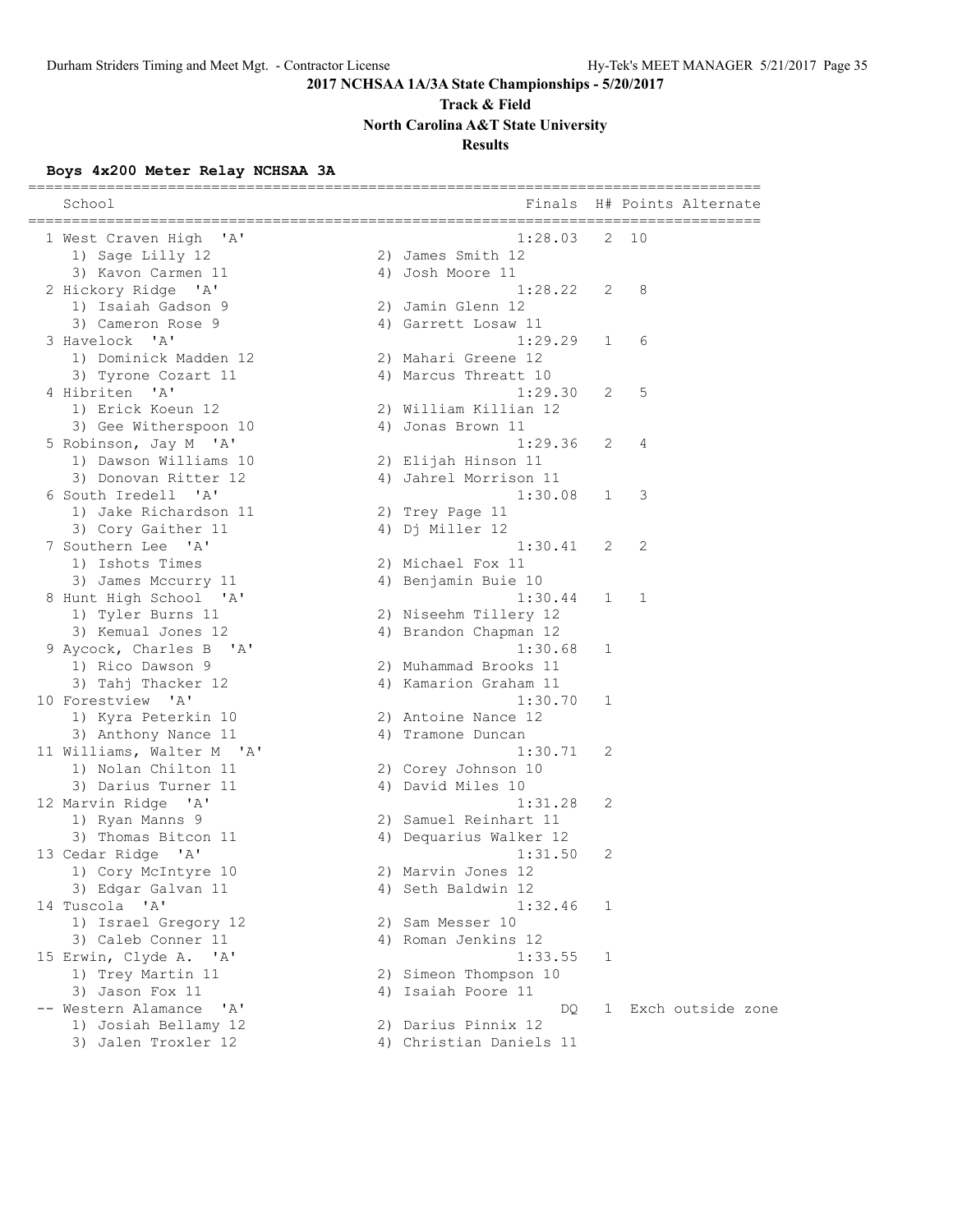## **Track & Field North Carolina A&T State University**

## **Results**

## **Boys 4x400 Meter Relay NCHSAA 3A**

| School                                          | Finals                   |              | ==================== | H# Points Alternate |
|-------------------------------------------------|--------------------------|--------------|----------------------|---------------------|
| 1 Cuthbertson High School<br>' A'               | 3:19.91                  | 2            | 10                   |                     |
| 1) Nathan Johnson 12                            | 2) Bradon Black 10       |              |                      |                     |
| 3) Justin Crawley 12                            | 4) Casey Stamper 12      |              |                      |                     |
| 'A<br>2 Weddington High School                  | 3:22.32                  | 2            | 8                    |                     |
| 1) Doug Dracon 11                               | 2) Denison Livingston 11 |              |                      |                     |
| 3) Kyle Durham 10                               | 4) Emerson Douds 10      |              |                      |                     |
| 3 Southern Durham 'A'                           | 3:25.39                  | 2            | 6                    |                     |
| 1) Montrel Cooper 12                            | 2) Dominick Green 11     |              |                      |                     |
| 3) Nybrion Jackson 12                           | 4) Khaleb McRae 10       |              |                      |                     |
| 4 Marvin Ridge 'A'                              | 3:26.02                  | 2            | 5                    |                     |
| 1) Emeka Emezie 12                              | 2) Mason Bhatia 12       |              |                      |                     |
| 3) Matthew Blizzard 12                          | 4) Ben Shelley 12        |              |                      |                     |
| 5 Northern Guilford 'A'                         | 3:26.14                  | 2            | 4                    |                     |
| 1) Kolby Fleming 11                             | 2) Seth Tucker 10        |              |                      |                     |
| 3) Sam Angiulli 10                              | 4) Isaac Barnette 12     |              |                      |                     |
| 6 Havelock 'A'                                  | 3:27.28                  | 1            | 3                    |                     |
| 1) Tyrell Cozart 12                             | 2) Mahari Greene 12      |              |                      |                     |
| 3) Tyrone Cozart 11                             | 4) Quinzel Lockhart      |              |                      |                     |
| 7 Jacksonville 'A'                              | 3:27.87                  | $\mathbf{1}$ | 2                    |                     |
| 1) Jaicari Boone 12                             | 2) Dwayne Jackson 11     |              |                      |                     |
| 3) Rashaed Whittington 10                       | 4) Jazire Notice 12      |              |                      |                     |
| 8 White Oak<br>$^{\prime}$ A $^{\prime}$        | 3:28.13                  | 2            | 1                    |                     |
| 1) Brian Williams 12                            | 2) John Jones 11         |              |                      |                     |
| 3) Lance Siler 11                               | 4) Jason Richardson      |              |                      |                     |
| 9 Northwest Cabarrus<br>' A'                    | 3:30.48                  | 2            |                      |                     |
| 1) Ethan Bemis 12                               | 2) Orion Yow 11          |              |                      |                     |
| 3) Jalen Cannon 11                              | 4) Austin Beaver 11      |              |                      |                     |
| 10 Swansboro<br>$^{\prime}$ A $^{\prime}$       | 3:31.42                  | 2            |                      |                     |
| 1) Liam Anderson 11                             | 2) John Hasteadt         |              |                      |                     |
| 3) Ricky Kidwell 11                             | 4) Joseph Perez 11       |              |                      |                     |
| 11 Tuscola 'A'                                  | 3:32.58                  | 1            |                      |                     |
| 1) Israel Gregory 12                            | 2) Caleb Conner 11       |              |                      |                     |
| 3) Roman Jenkins 12                             | 4) Sam Messer 10         |              |                      |                     |
| 12 Eastern Guilford High School<br>$\mathsf{A}$ | 3:33.17                  | 1            |                      |                     |
| 1) Reggie Hardy 9                               | 2) Dominique Graves 11   |              |                      |                     |
| 3) Ramal Patterson 12                           | 4) Jaylen Alston 11      |              |                      |                     |
| 13 Asheville<br>$\mathsf{A}$                    | 3:33.95                  | 1            |                      |                     |
| 1) Keenan Hines 11                              | 2) Corey Clement         |              |                      |                     |
| 3) Keevon Hines 11                              | 4) Santez Booze 10       |              |                      |                     |
| 14 Southern Lee 'A'                             | 3:34.76                  | 1            |                      |                     |
| 1) Zion Dennis 12                               | 2) Devin Lyles           |              |                      |                     |
| 3) Jonathan Stone 10                            | 4) James Mccurry 11      |              |                      |                     |
| 15 Freedom 'A'                                  | 3:35.80                  | 1            |                      |                     |
| 1) Walter Swan 10                               | 2) Dylan Brittain 11     |              |                      |                     |
| 3) Traveon Rutherford 12                        | 4) Jq Michaux 11         |              |                      |                     |
| $^{\prime}$ A $^{\prime}$<br>16 Forestview      | 3:48.37                  | 1            |                      |                     |
| 1) Tramone Duncan                               | 2) Aveon Reid 11         |              |                      |                     |
| 3) Antoine Nance 12                             | 4) Kyra Peterkin 10      |              |                      |                     |
|                                                 |                          |              |                      |                     |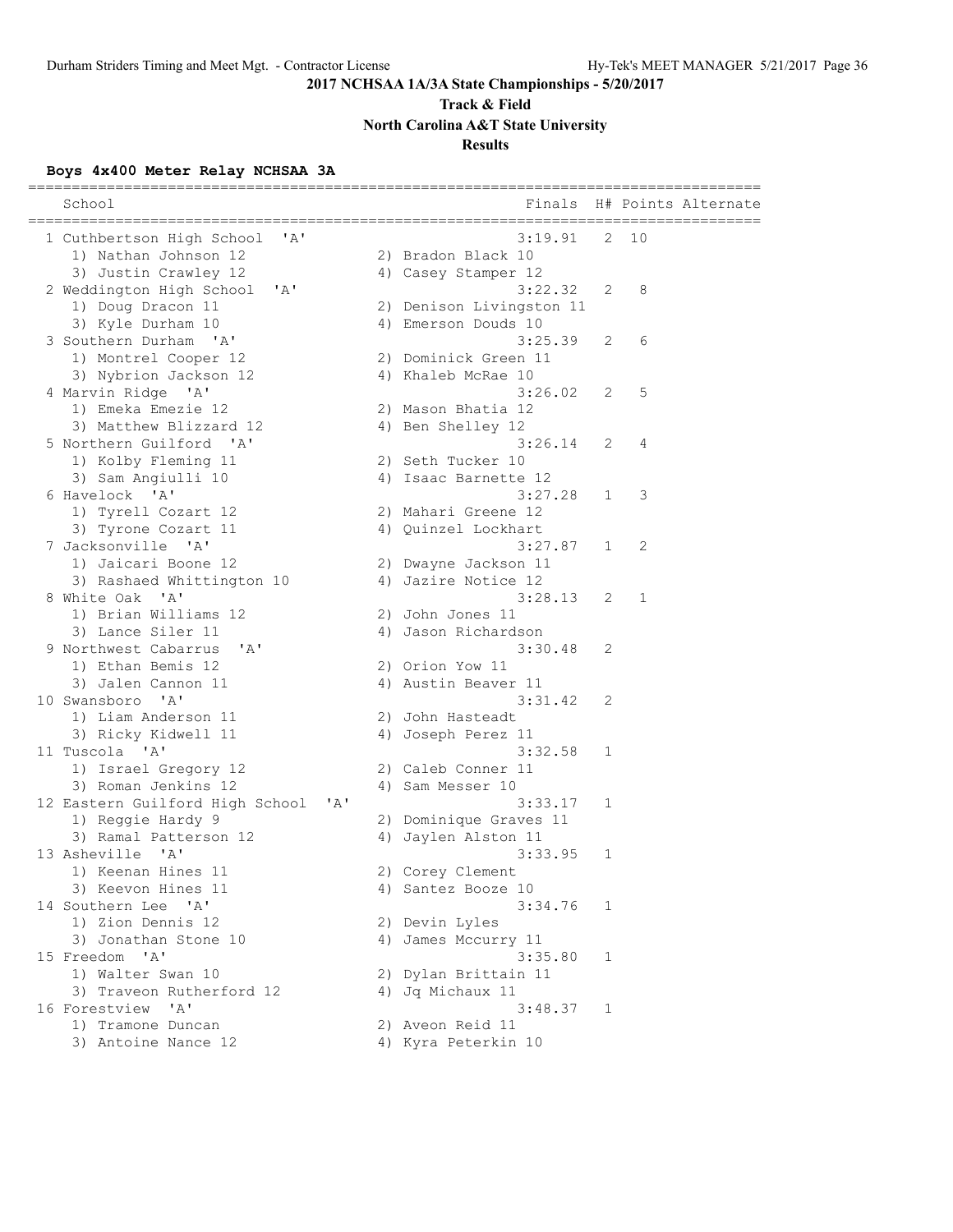## **Track & Field North Carolina A&T State University**

## **Results**

## **Boys 4x800 Meter Relay NCHSAA 3A**

| School                                                | Finals                       | Points Alternate<br>----------------- |
|-------------------------------------------------------|------------------------------|---------------------------------------|
| 1 Weddington High School<br>$^{\prime}$ A $^{\prime}$ | 7:58.75                      | 10                                    |
| 1) Stephen Larson 10                                  | 2) Carson Glatz 12           |                                       |
| 3) Will Mazur 10                                      | 4) Kyle Durham 10            |                                       |
| 2 Marvin Ridge 'A'                                    | 8:03.70                      | 8                                     |
| 1) Mack Despard 12                                    | 2) Connor Gross 10           |                                       |
| 3) Luke Wolaver 11                                    | 4) Mason Bhatia 12           |                                       |
| 3 Swansboro 'A'                                       | 8:05.04                      | 6                                     |
| 1) Derick Detoro 11                                   | 2) Joseph Perez 11           |                                       |
| 3) Ricky Kidwell 11                                   | 4) Liam Anderson 11          |                                       |
| 4 Cuthbertson High School<br>"A"                      | 8:13.92                      | 5                                     |
| 1) Daniel Chavez 11                                   | 2) James Bready 10           |                                       |
| 3) Kyle Stamper 10                                    | 4) Walker Lezotte 10         |                                       |
| 5 Union Pines 'A'                                     | 8:23.34                      | 4                                     |
| 1) James Thompson 12                                  | 2) Ben Verchick 10           |                                       |
| 3) Scott Patterson 11                                 | 4) Trace Fraley 11           |                                       |
| 6 North Henderson<br>$^{\prime}$ A $^{\prime}$        | 8:24.45                      | 3                                     |
| 1) Dylan Christopher 11                               | 2) Caleb Grandy              |                                       |
| 3) Austin Edney 12                                    | 4) Jose Rodriguez 10         |                                       |
| 7 A.C. Reynolds 'A'                                   | 8:24.67                      | 2                                     |
| 1) Lawson Robertson 10                                | 2) Thad McNeil 10            |                                       |
| 3) Zeke Trezise 12                                    | 4) Dwayne Lillie 9           |                                       |
| 8 Rocky Mount 'A'                                     | 8:27.25                      | 1                                     |
| 1) Maliek Small 11                                    | 2) Keyonte Williams          |                                       |
| 3) Donovan Dickens 11                                 | 4) Damian Moore 11           |                                       |
| 9 Northwest Cabarrus<br>' A'                          | 8:30.03                      |                                       |
| 1) Ethan Bemis 12                                     | 2) Logan Bemis 12            |                                       |
| 3) Austin Beaver 11                                   | 4) Orion Yow 11              |                                       |
| 10 Northern Guilford 'A'                              | 8:33.91                      |                                       |
| 1) Brett Thomas 11                                    | 2) Isaac Barnette 12         |                                       |
| 3) David Melville 11                                  | 4) Owen States 11            |                                       |
| 11 West Brunswick 'A'                                 | 8:35.74                      |                                       |
| 1) Trevor Wilson 12                                   | 2) Elijah Steve 11           |                                       |
| 3) Alex Younts 10                                     | 4) Noah Hayes 12             |                                       |
| 12 West Henderson<br>$^{\prime}$ A $^{\prime}$        | 8:36.30                      |                                       |
| 1) Brandan Naef 12                                    | 2) Collin Miller             |                                       |
| 3) Thomas Jones 12                                    | 4) Graham Neve 11            |                                       |
| 13 Chapel Hill 'A'                                    | 8:36.87                      |                                       |
| 1) Ben Campbell 12                                    | 2) Jacob Meredith-Andrews 10 |                                       |
| 3) Jason Dadolf 10                                    | 4) Nat Romaine               |                                       |
| 14 Cleveland High School 'A'                          | 8:37.70                      |                                       |
| 1) Houston Harrison 11                                | 2) Christian Davis 12        |                                       |
| 3) Ashton Fox 11                                      | 4) Thomas Guadalupe-Johnson  |                                       |
|                                                       |                              |                                       |
| 15 Asheville 'A'                                      | 8:44.56                      |                                       |
| 1) Levi Harris                                        | 2) Ben Brock 10              |                                       |
| 3) Santez Booze 10                                    | 4) Collin Kemper 12          |                                       |
| 16 Terry Sanford 'A'                                  | 9:01.11                      |                                       |
| 1) Devon Pratt 12                                     | 2) Gray Hurley 12            |                                       |
| 3) Noah Willen 11                                     | 4) Mckinney Brooks 12        |                                       |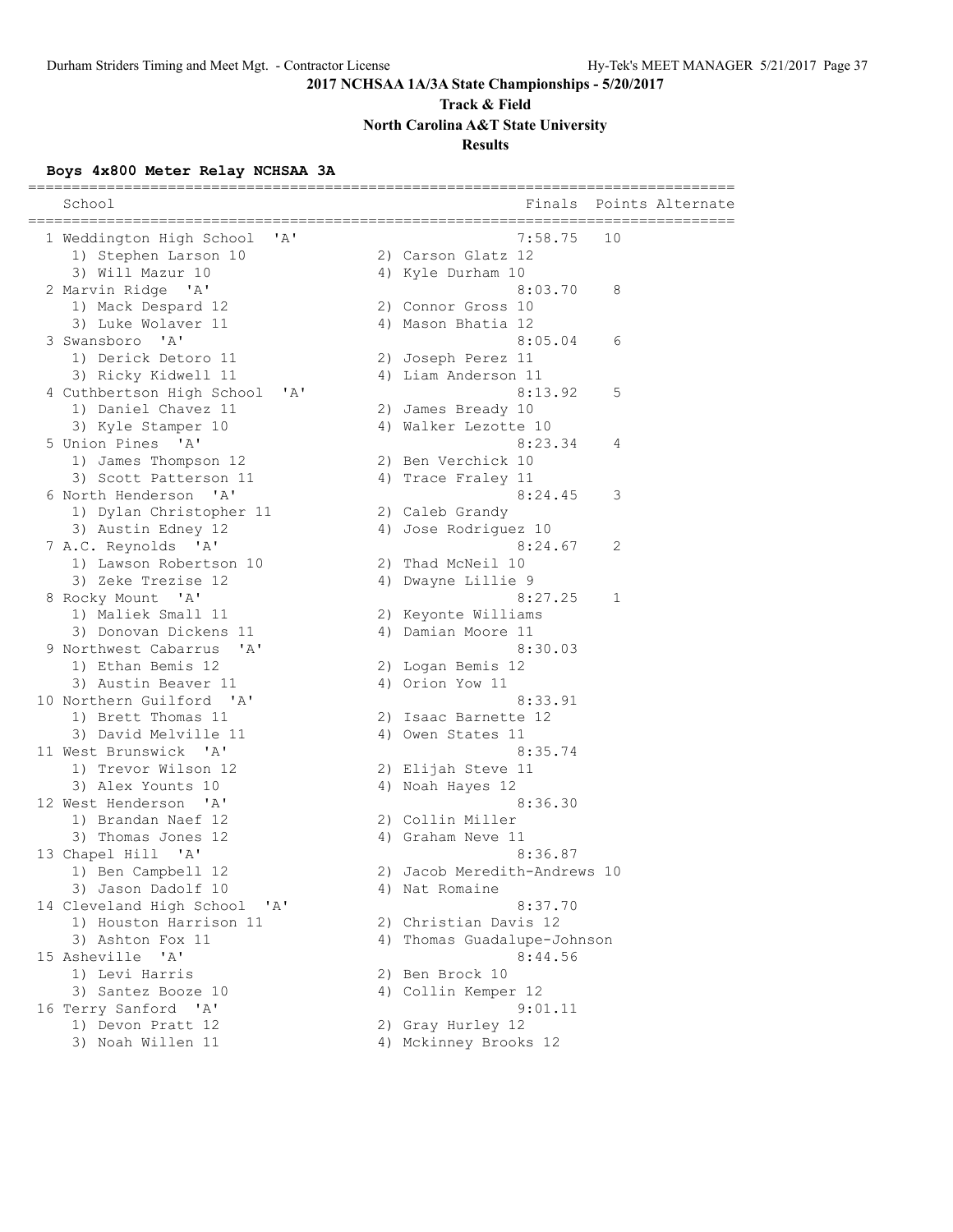## **Track & Field North Carolina A&T State University**

## **Results**

## **Boys High Jump NCHSAA 3A**

|   | Name                 | Year School         |              |                | Finals Points Alternate |
|---|----------------------|---------------------|--------------|----------------|-------------------------|
|   | 1 Gabriel Stainback  | 12 Concord          | $6 - 06.00$  | 10             |                         |
|   | 2 Elijahwon Cooper   | 10 Fike High School | J6-06.00     | 8              |                         |
|   | 3 Morgan Paschall    | 10 Orange           | 6-04.00      | 6              |                         |
| 4 | Samuel Helms         | 12 Terry Sanford    | $J6 - 04.00$ | 5              |                         |
|   | 5 Julian Stephens    | 11 Swansboro        | $J6 - 04.00$ | 4              |                         |
|   | 6 Orlandus Gamble    | 12 Kings Mountain   | J6-04.00     | 3              |                         |
|   | 7 Sean Jones         | 12 A.C. Reynolds    | $6 - 02.00$  | $\overline{2}$ |                         |
|   | 8 Jeremiah Ganaway   | 11 Hunt High School | $J6 - 02.00$ |                |                         |
|   | 9 Jawann Washington  | 12 Central Davidson | $J6 - 02.00$ |                |                         |
|   | 10 Marvin Jones      | 12 Cedar Ridge      | 6-00.00      |                |                         |
|   | 11 Xyshunn Anthony   | 12 Swansboro        | $J6 - 00.00$ |                |                         |
|   | 12 Luke Patterson    | 12 Southwestern     | $J6 - 00.00$ |                |                         |
|   | 13 Dylan Blankenship | 11 Chapel Hill      | $J6 - 00.00$ |                |                         |
|   | 14 Terrio Chambers   | 10 North Gaston     | $5 - 10.00$  |                |                         |
|   | 15 Chris McBryde     | 11 Hibriten         | $J5 - 10.00$ |                |                         |
|   | 16 Liam Florian      | 12 Marvin Ridge     | $J5 - 10.00$ |                |                         |

### **Boys Pole Vault NCHSAA 3A**

| Name                   | Year School         | Finals        | Points Alternate |
|------------------------|---------------------|---------------|------------------|
| 1 Brett Parks          | 12 White Oak        | $15 - 03.00$  | 10               |
| 2 Ben Finger           | 11 North Gaston     | $14 - 06.00$  | 8                |
| 3 Jacob Hickerson      | 10 Chapel Hill      | $14 - 00.00$  | 6                |
| 4 Charles Cooley       | 11 West Carteret    | $J14 - 00.00$ | 5                |
| 5 Peter Shelley        | 11 Marvin Ridge     | $13 - 06.00$  | 3.50             |
| 5 Daniel Nicholson     | 11 North Iredell    | 13-06.00      | 3.50             |
| 7 Boque Dick           | 11 Swansboro        | J13-06.00     | $\mathfrak{D}$   |
| 8 Tristan Gabriel      | 11 South Rowan      | $J13 - 06.00$ |                  |
| 9 James Cammilleri III | 11 Southern Lee     | $13 - 00.00$  |                  |
| 10 Lee Sharum          | 12 East Rowan       | $J13 - 00.00$ |                  |
| 11 Robbie Burke        | 12 Eastern Alamance | $12 - 06.00$  |                  |
| 12 Jakub Sciora        | 12 Eastern Alamance | $J12 - 06.00$ |                  |
| 13 Noah Gordon         | 11 East Henderson   | $J12 - 06.00$ |                  |
| 14 Orlandus Gamble     | 12 Kings Mountain   | $12 - 00.00$  |                  |
| 15 Kaleb Estridge      | 10 Kings Mountain   | $J12 - 00.00$ |                  |
| 15 Ouante Downing      | 11 Nash Central     | $J12 - 00.00$ |                  |

### **Boys Long Jump NCHSAA 3A**

|    | Name                | Year School        |                     |                         | Finals Wind Points Alternate |
|----|---------------------|--------------------|---------------------|-------------------------|------------------------------|
|    | 1 Samuel Johnson    | 11 Statesville     | $22 - 08.50$ 1.3 10 |                         |                              |
|    | 2 Jamar Davis       | 11 Orange          | $21 - 09.50$ 1.6    | - 8                     |                              |
|    | 3 Gabriel Stainback | 12 Concord         | $21 - 08.25 - 1.0$  | 6                       |                              |
|    | 4 Samuel Helms      | 12 Terry Sanford   | $21 - 06.00$ 2.1    | 5                       |                              |
|    | 5 Brenden Westbrook | 12 Carson, Jesse C | $21 - 02.50 - 1.8$  | 4                       |                              |
|    | 6 Marcus Mcdonald   | 12 Southern Durham | $21 - 02.00 - 1.3$  | $\overline{\mathbf{3}}$ |                              |
|    | 7 Sean Jones        | 12 A.C. Reynolds   | $21 - 00.50 - 0.2$  | $\mathcal{L}$           |                              |
|    | 8 William Killian   | 12 Hibriten        | $20 - 09.25 - 0.2$  |                         |                              |
|    | 9 Leighton Spurling | 12 Corinth Holders | $20 - 04.00 0.7$    |                         |                              |
| 10 | Jamal Hampton       | 11 Cleveland Hi    | $20 - 03.25$ 0.1    |                         |                              |
|    |                     |                    |                     |                         |                              |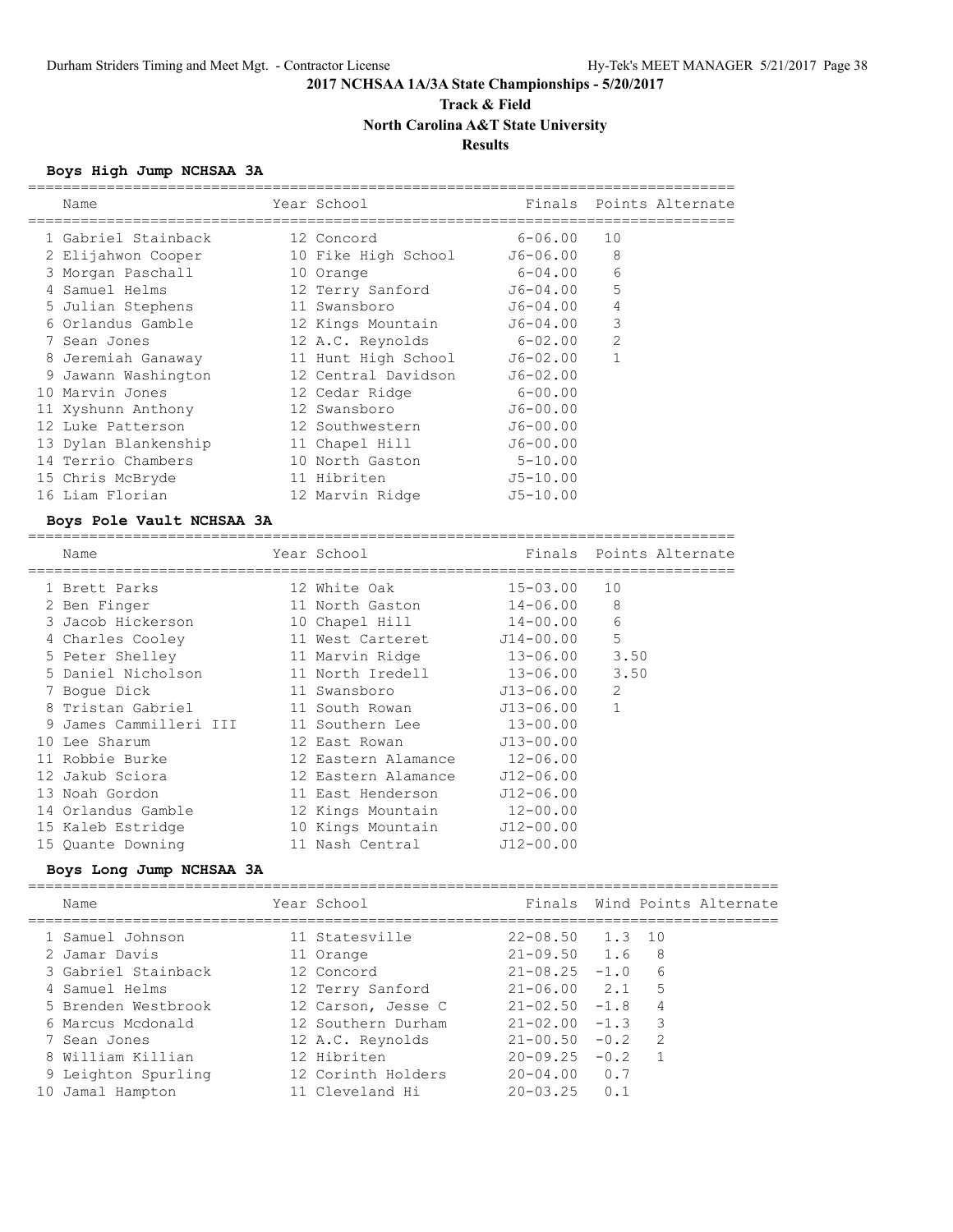**Track & Field**

**North Carolina A&T State University**

## **Results**

### **....Boys Long Jump NCHSAA 3A**

| 11 Thai Tuttanon      | 10 Kings Mountain    | $20 - 02.50 + 0.0$ |
|-----------------------|----------------------|--------------------|
| 12 Brandon Richardson | 11 Northern Nash     | $20 - 01.50 - 0.3$ |
| 13 Joe Napert         | 12 Tuscola           | $19 - 10.00 - 0.3$ |
| 13 Garrett Losaw      | 11 Hickory Ridge     | $19 - 10.00 - 0.5$ |
| 15 Michael Royster    | 12 Northern Guilford | $19 - 06.50 - 0.7$ |
| -- Dwayne Jackson     | 11 Jacksonville      | FOUL               |

### **Boys Triple Jump NCHSAA 3A**

## ======================================================================================

| Name                 | Year School                    |                    |           |                | Finals Wind Points Alternate |
|----------------------|--------------------------------|--------------------|-----------|----------------|------------------------------|
| 1 Jamin Glenn        | 12 Hickory Ridge               | $48 - 06.25$       | $-0.1$ 10 |                |                              |
| 2 Samuel Johnson     | 11 Statesville                 | $48 - 04.25$ 0.3 8 |           |                |                              |
| 3 Jamar Davis        | 11 Orange                      | $45 - 06.00 - 0.3$ |           | 6              |                              |
| 4 Daniel Best        | 12 Eastern Wayne 44-05.50 -0.4 |                    |           | 5              |                              |
| 5 Shyheim Battle     | 10 Rocky Mount 43-05.25 0.3    |                    |           | 4              |                              |
| 6 Marcus Mcdonald    | 12 Southern Durham             | $43 - 05.00$ 0.5   |           | 3              |                              |
| 7 Emeka Emezie       | 12 Marvin Ridge 43-02.00 0.1   |                    |           | 2              |                              |
| 8 Darren Lammons     | 11 North Henderson 42-07.00    |                    | $-0.3$    | $\overline{1}$ |                              |
| 9 Michael Royster    | 12 Northern Guilford           | J42-07.00          | 0.4       |                |                              |
| 10 John Jones        | 11 White Oak                   | $41 - 10.25$       | NWI       |                |                              |
| 11 Isaiah Grice      | 12 Williams, Walter M          | $41 - 08.00$ 0.3   |           |                |                              |
| 12 Sean Jones        | 12 A.C. Reynolds J41-08.00 0.4 |                    |           |                |                              |
| 13 William Smith     | 11 Eastern Wayne 41-02.00 0.7  |                    |           |                |                              |
| 14 Thai Tuttanon     | 10 Kings Mountain 40-05.25 NWI |                    |           |                |                              |
| 15 Charles Cason     | 11 South Point                 | $J40-05.25 -0.2$   |           |                |                              |
| -- Brenden Westbrook | 12 Carson, Jesse C             | ND.                | NWI       |                |                              |

## **Boys Shot Put NCHSAA 3A**

| Name                       | Year School                   |              |                | Finals Points Alternate |
|----------------------------|-------------------------------|--------------|----------------|-------------------------|
| 1 Aaron Wilkerson          | 12 Southern Guilford          | 60-03.50     | 10             |                         |
| 2 Sherrod Greene           | 12 Rocky Mount                | 54-03.75     | 8              |                         |
| 3 Jon Barrett Lewis        | 12 Hibriten                   | $53 - 05.50$ | 6              |                         |
| 4 Torrence Williams        | 12 Williams, Walter M         | 52-06.75     | 5              |                         |
| 5 Cameron Miller           | 12 South Iredell              | $52 - 05.75$ | 4              |                         |
| 6 Christopher Bubba Taylor | 12 West Carteret 51-10.50     |              | 3              |                         |
| 7 Joshua Faison            | 11 Smithfield-Selma 51-09.00  |              | $\overline{2}$ |                         |
| 8 Solomon McDonald         | 12 Union Pines                | $51 - 04.75$ | $\mathbf{1}$   |                         |
| 9 D'Mitri Emmanuel         | 12 Marvin Ridge 50-10.75      |              |                |                         |
| 10 Trevor Holt             | 12 Aycock, Charles B 50-09.00 |              |                |                         |
| 11 Alex Trexler            | 10 Central Davidson           | $48 - 09.00$ |                |                         |
| 12 Jonathan Eqqers         | 12 East Gaston                | 48-06.00     |                |                         |
| 13 Ethan Lovick            | 12 Southern Lee 45-10.00      |              |                |                         |
| 14 Bradley Barham          | 12 West Henderson 45-03.25    |              |                |                         |
| 15 Tobias Floyd            | 12 Northeast Guilford         | $42 - 09.25$ |                |                         |

## **Boys Shot Put Wheelchair Wheelchair NCHSAA 3A**

| Name             | Year School        |                   | Finals Points Alternate |
|------------------|--------------------|-------------------|-------------------------|
| 1 Tylor Brown    | 12 Piedmont        | $J10 - 06.00$     |                         |
| 2 William Fuller | 10 Carson, Jesse C | $.79 - 0.5$ . 2.5 |                         |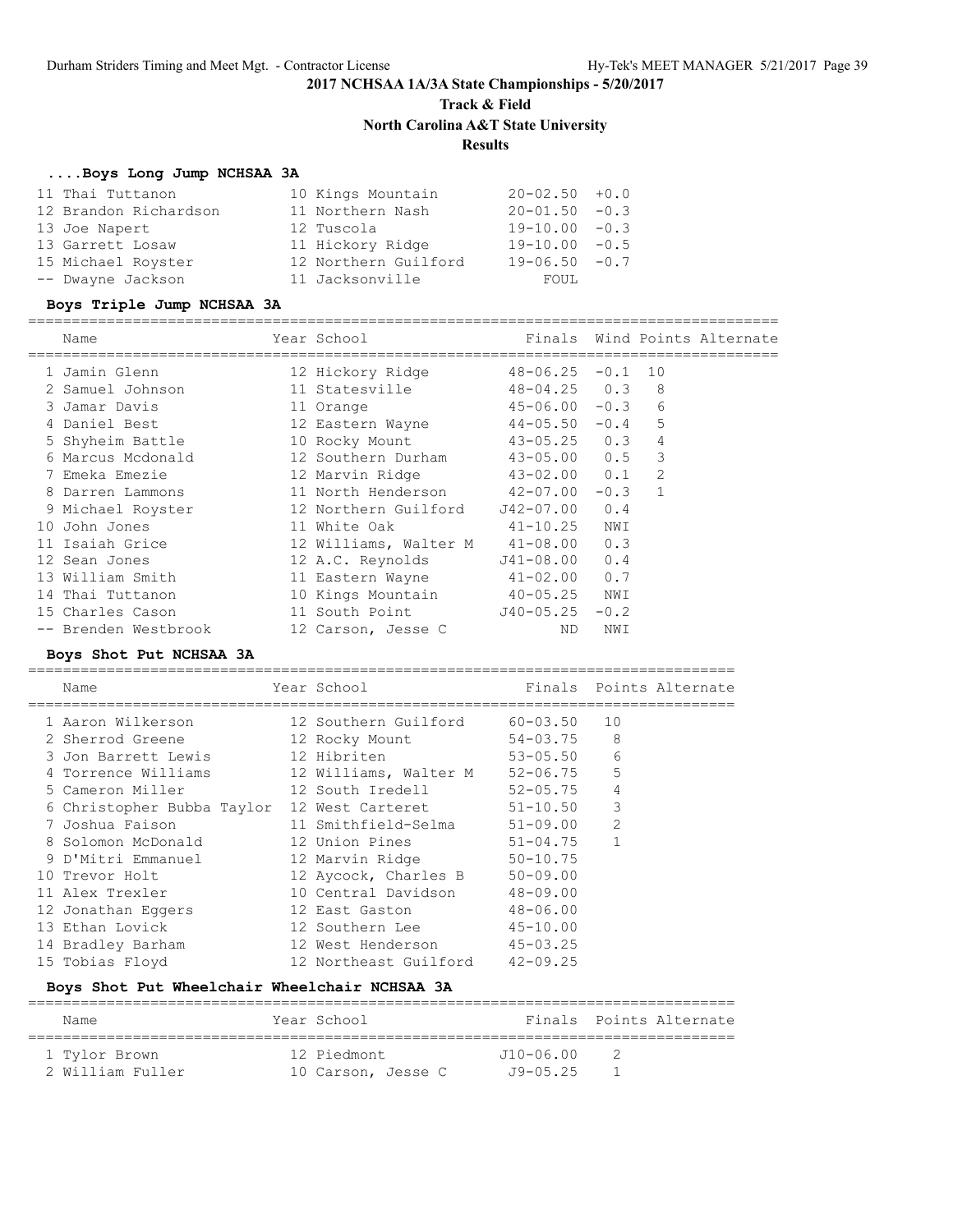## **Track & Field North Carolina A&T State University**

**Results**

## **Boys Discus Throw Wheelchair Wheelchair NCHSAA 3A**

| Name             | Year School        |            | Finals Points Alternate |
|------------------|--------------------|------------|-------------------------|
| 1 William Fuller | 10 Carson, Jesse C | $723 - 08$ |                         |
| 2 Tylor Brown    | 12 Piedmont        | 11–120.    |                         |

## **Boys Discus Throw NCHSAA 3A**

| Name                            | Year School                 |               |                | Finals Points Alternate |
|---------------------------------|-----------------------------|---------------|----------------|-------------------------|
| 1 Sherrod Greene                | 12 Rocky Mount              | 154-09.50     | 10             |                         |
| 2 Joshua Faison                 | 11 Smithfield-Selma         | 154-07.50     | 8              |                         |
| 3 Adam Hart                     | 11 Topsail                  | 152-01.50     | 6              |                         |
| 4 Bradley Barham                | 12 West Henderson           | 151-10        | 5              |                         |
| 5 Jon Barrett Lewis 12 Hibriten |                             | $138 - 06$    | $\overline{4}$ |                         |
| 6 Solomon McDonald              | 12 Union Pines              | 135-03.50     | 3              |                         |
| 7 Chandler Mederos              | 11 South Iredell            | $130 - 09$    | $\overline{2}$ |                         |
| 8 Christopher Bubba Taylor      | 12 West Carteret 129-10.50  |               | $\mathbf{1}$   |                         |
| 9 Anthony Elam                  | 11 Eastern Alamance         | $129 - 02$    |                |                         |
| 10 Andrew Rice                  | 12 Webb, J. F.              | 129-01        |                |                         |
| 11 Aaron Wilkerson              | 12 Southern Guilford 127-07 |               |                |                         |
| 12 Torrence Williams            | 12 Williams, Walter M       | $127 - 00$    |                |                         |
| 13 Nick Muse                    | 12 South Point              | $124 - 10.50$ |                |                         |
| 14 Gabriel Stainback            | 12 Concord                  | $116 - 05.50$ |                |                         |
| -- D'Mitri Emmanuel             | 12 Marvin Ridge             | FOUL          |                |                         |

## **Men 4x200 Meter Relay NCHSAA 1A**

| School                               |    |                          |               |                | Finals H# Points Alternate<br>======================= |
|--------------------------------------|----|--------------------------|---------------|----------------|-------------------------------------------------------|
| 1 Mount Airy 'A'                     |    | 1:29.70                  |               | $2 \quad 10$   |                                                       |
| 1) Austin Tumbarello 10              |    | 2) Grayson Corbin 11     |               |                |                                                       |
| 3) Donovan Greene 10                 |    | 4) Malik Frost 12        |               |                |                                                       |
| 2 Atkins 'A'                         |    | $1:29.84$ 2 8            |               |                |                                                       |
| 1) Garrett Whitaker 12               |    | 2) Kaleb Ingram 11       |               |                |                                                       |
| 3) Jonathon Haqqler 11               |    | 4) Maiz Lawson 11        |               |                |                                                       |
| 3 Wallace-Rose Hill 'A'              |    | 1:31.01                  | 2             | - 6            |                                                       |
| 1) Tywan Carroll 9                   |    | 2) Javonte Williams      |               |                |                                                       |
| 3) Wilmer Ortiz 12                   |    | 4) Asante Bethea 9       |               |                |                                                       |
| 4 Rosewood 'A'                       |    | 1:31.13                  | 2             | $5^{\circ}$    |                                                       |
| 1) Johnny Hallenbeck 9               |    | 2) Devonte Phillips 10   |               |                |                                                       |
| 3) Alex Godwin 12                    |    | 4) Montonio Wheeler 12   |               |                |                                                       |
| 5 Mountain Island Charter School 'A' |    | 1:31.21                  | 2             | $\overline{4}$ |                                                       |
| 1) Aapri Washington 12               |    | 2) Anthony Phillips 9    |               |                |                                                       |
| 3) Tikwan Johnson 12                 |    | 4) Cj Stephens 11        |               |                |                                                       |
| 6 Lejeune 'A'                        |    | 1:32.42                  | $\mathbf{1}$  | -3             |                                                       |
| 1) Lester Parker 11                  |    | 2) Da'Rod Crutchfield 12 |               |                |                                                       |
| 3) Efrain Rodriquez 11               |    | 4) Mahlik Francis 11     |               |                |                                                       |
| 7 East Carteret 'A'                  |    | 1:32.45                  | $\mathcal{L}$ | $\overline{2}$ |                                                       |
| 1) J Simmons 12                      |    | 2) Isidro Johnson 12     |               |                |                                                       |
| 3) Darius Collins 12                 |    | 4) Dashawn Johnson 12    |               |                |                                                       |
| 8 Plymouth 'A'                       |    | 1:32.94                  | 2             | $\overline{1}$ |                                                       |
| 1) Ji'quar Jackson 11                |    | 2) Josh Downing 12       |               |                |                                                       |
| 3) Adam Moore 12                     | 4) | Javeion Spruill 12       |               |                |                                                       |
| 9 Gates County 'A'                   |    | 1:33.36                  | 2             |                |                                                       |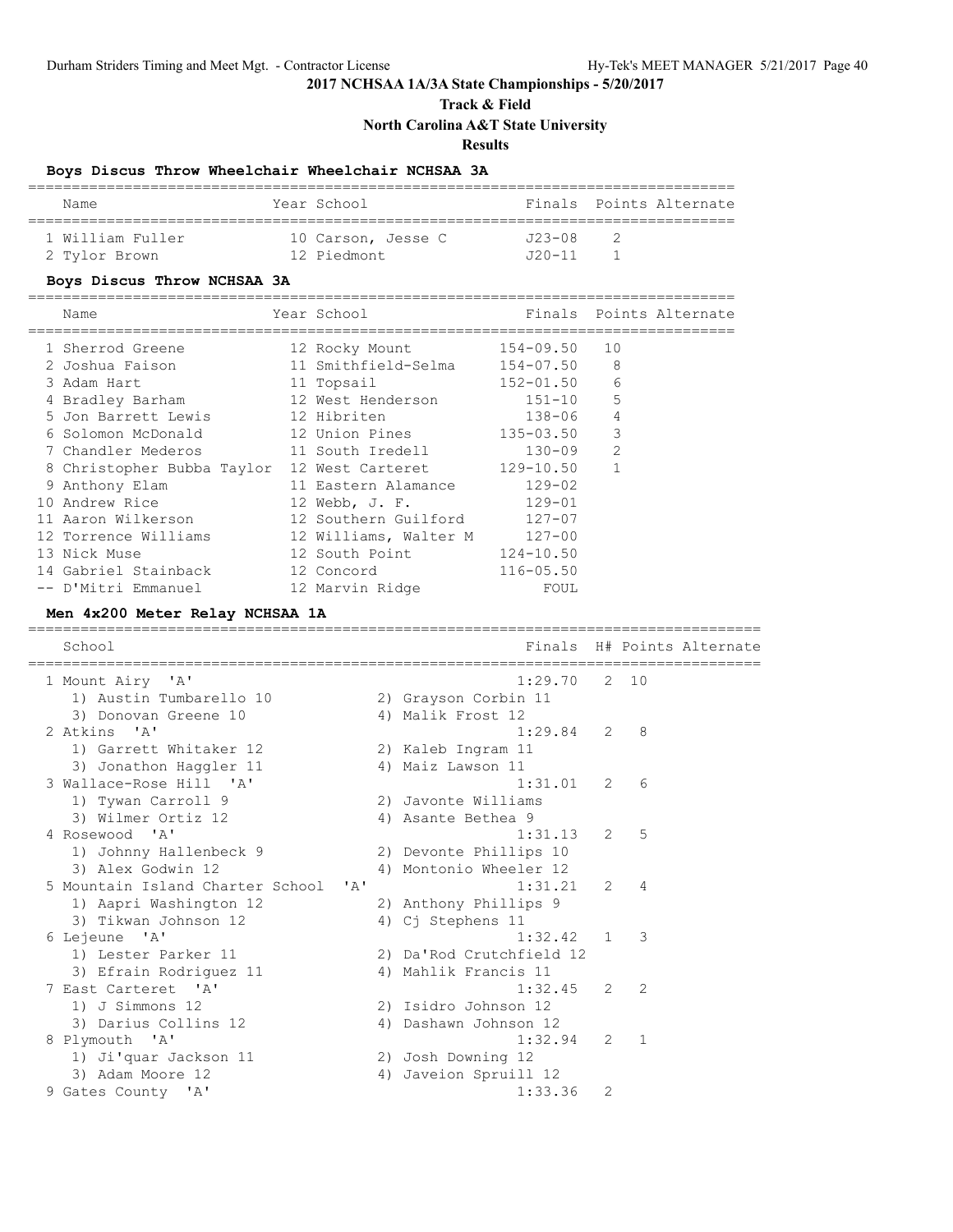## **Track & Field North Carolina A&T State University**

## **Results**

## **....Men 4x200 Meter Relay NCHSAA 1A**

| 1) Demonte Miller 12                       |             | 2) Kevontae Leary 10                                 |  |
|--------------------------------------------|-------------|------------------------------------------------------|--|
| 3) Cameron Holley 11                       |             | 4) Robert Walker 12                                  |  |
| 10 East Montgomery 'A'                     |             | 1:33.76<br>1                                         |  |
| 1) Direse McCaskill 11                     |             | 2) Graham Moore 11                                   |  |
| 3) Drason Little 12                        |             | 4) Keyon Ellis 11                                    |  |
| 11 Heide Trask 'A'                         |             | 1:33.91<br>1                                         |  |
| 1) Dorien Brown 11                         |             | 2) Ray Barnett 11                                    |  |
| 3) Kywaun Warner 9                         |             | 4) Steven Jordan 12                                  |  |
| 12 Bessemer City 'A'                       |             | 1:34.43<br>1                                         |  |
| 1) Ladameion Butler 10                     |             | 2) Ja'hari Guthrie 12                                |  |
| 3) Trel Mclean 12                          |             | 4) Jay Sadler 11                                     |  |
|                                            |             | 1                                                    |  |
| 13 Avery County 'A'                        |             | 1:34.77<br>2) Sam McCollum 10                        |  |
| 1) Van McCollum 11                         |             |                                                      |  |
| 3) Jordan Smith 11                         |             | 4) Steven Sanchez 11                                 |  |
| 14 Whiteville<br>$^{\prime}$ A $^{\prime}$ |             | 1:35.09<br>1                                         |  |
| 1) Tovante Smith 10                        |             | 2) Tony Grimes 11                                    |  |
| 3) J'Vonte Davis 9                         |             | 4) Quentin Smith 11                                  |  |
| 15 Mitchell 'A'                            |             | 1:35.83<br>1                                         |  |
| 1) Ben Robinsonm                           |             | 2) Landon Miller 10                                  |  |
| 3) Tyler McKinney 9                        |             | 4) Brody Smith 11                                    |  |
| -- North Moore 'A'                         |             | 1<br>DNF                                             |  |
| 1) Christian Williams 11                   |             | 2) Jaylyn Johnson 10                                 |  |
| 3) Jybari Richardson 10                    |             | 4) Tyreek Riddick-Reynolds 12                        |  |
|                                            |             |                                                      |  |
|                                            |             | Women - NCHSAA 1A - Team Rankings - 19 Events Scored |  |
| 1) North Stokes                            | 61          | 47<br>2) Murphy                                      |  |
| 3) Winston-Salem Prep Academy              | 42          | 42<br>3) East Carteret                               |  |
| 5) Swain County                            | 38          | 32<br>6) Franklin Academy                            |  |
| 7) Andrews                                 | 30          | 30<br>7) West Montgomery                             |  |
| 9) Queens Grant                            | 28          | 22<br>10) Robbinsville                               |  |
| 10) Hobbton                                | 22          | 21.50                                                |  |
|                                            |             | 12) Mount Airy                                       |  |
| 13) Southside High School                  | 20          | 13) Lincoln Charter<br>20                            |  |
| 15) Pender                                 | 19          | 17<br>16) Bessemer City                              |  |
| 17) Mountain Island Charter Sc             | 15          | 15<br>17) Pine Lake Preparatory                      |  |
| 19) Community School of Davids 14          |             | 12<br>20) South Creek                                |  |
| 20) Northampton County                     | 12          | 12<br>20) Ocracoke High School                       |  |
| 23) Mitchell                               | 11          | 11<br>23) Princeton                                  |  |
| 25) Albemarle                              | 10          | 8<br>26) Hayesville                                  |  |
| 26) Pamlico County                         | 8           | 26) Northwest Halifax<br>8                           |  |
| 26) Rocky Mount Prep                       | 8           | 7<br>30) South Davidson                              |  |
| 31) Highlands                              | 6           | 31) Elkin<br>6                                       |  |
| 33) Cherokee                               | 5           | 4<br>34) Rosewood                                    |  |
| 34) Walkertown                             | 4           | 34) Neuse Charter<br>4                               |  |
| 34) Research Triangle                      |             | 4                                                    |  |
| 39) Tarboro                                | 4           | 34) Lejeune                                          |  |
| 39) KIPP Pride HS                          | 3           | 3                                                    |  |
|                                            | 3           | 39) Highland Tech<br>$\mathbf{2}$                    |  |
|                                            |             | 42) Voyager Academy                                  |  |
| 42) Riverside (1A)                         | 2           | $\mathbf{2}$<br>42) Bishop McGuinness                |  |
| 42) Gray Stone Day School<br>47) Atkins    | 2<br>1      | $\mathbf{2}$<br>42) Raleigh Charter<br>$\mathbf{1}$  |  |
| 47) Granville Central                      | $\mathbf 1$ | 47) East Montgomery<br>50) Camden County<br>0.50     |  |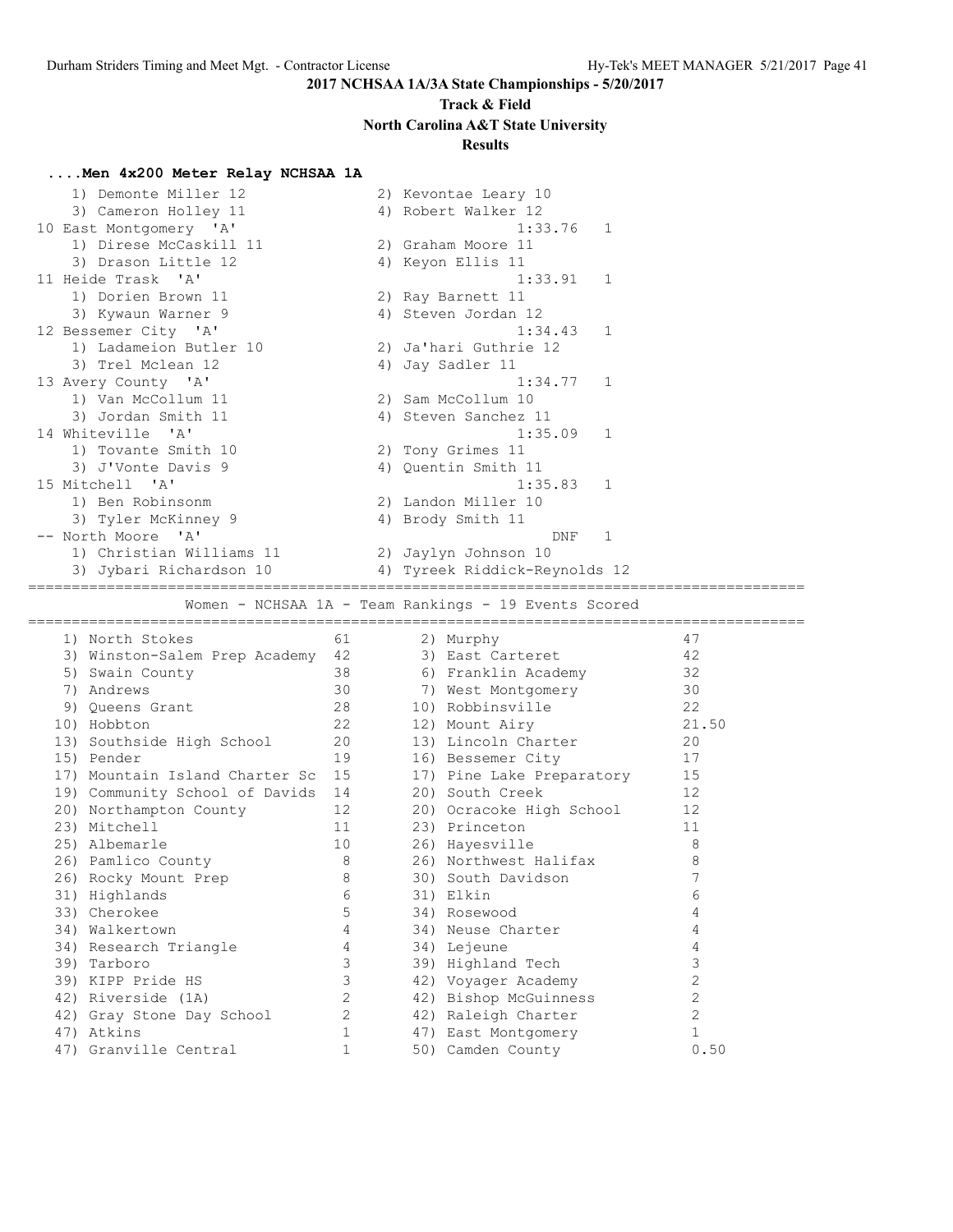**Track & Field**

**North Carolina A&T State University**

## **Results**

## **....Men 4x200 Meter Relay NCHSAA 1A**

|                                   |                |       | =============                                        |                |
|-----------------------------------|----------------|-------|------------------------------------------------------|----------------|
|                                   |                |       | Women - NCHSAA 3A - Team Rankings - 22 Events Scored |                |
|                                   |                |       |                                                      |                |
| 1) West Carteret                  | 62             |       | 2) Cuthbertson High School                           | 55             |
| 3) Marvin Ridge                   |                | 47.50 | 4) Cleveland High School                             | 47             |
| 5) Weddington High School         | 37             |       | 6) Nash Central                                      | 33.50          |
| 7) Jacksonville                   | 29             |       | 8) Chapel Hill                                       | 27             |
| 9) Northern Guilford              | 24             |       | 10) South Iredell                                    | 23             |
| 11) Northern Vance                | 20             |       | 12) Rocky Mount                                      | 18.50          |
| 13) Central Cabarrus              | 18             |       | 14) Anson                                            | 17             |
| 15) Asheville                     | 16             |       | 16) Williams, Walter M                               | 15             |
| 17) Eastern Guilford High Scho 13 |                |       | 18) Swansboro                                        | 12             |
| 19) Northwood                     | 11             |       | 20) North Buncombe                                   | 10.50          |
| 20) Rockingham County             |                | 10.50 | 22) Asheboro                                         | 10             |
| 22) Erwin, Clyde A.               | 10             |       | 22) Piedmont                                         | 10             |
| 22) East Gaston                   | 10             |       | 22) Webb, J. F.                                      | 10             |
| 27) Western Guilford              | 8              |       | 27) Western Alamance                                 | 8              |
| 27) Pisgah                        | 8              |       | 27) Cox Mill                                         | 8              |
| 31) White Oak                     | 7              |       | 31) Gray's Creek                                     | 7              |
| 33) Corinth Holders               | 6              |       | 33) Cedar Ridge                                      | 6              |
| 33) Union Pines                   | 6              |       | 36) West Henderson                                   | 5.50           |
| 37) Aycock, Charles B             | 5              |       | 37) West Iredell                                     | 5              |
| 37) Ashbrook                      | 5              |       | 40) Douglas Byrd                                     | 4              |
| 40) Carson, Jesse C               | 4              |       | 40) Southern Wayne                                   | 4              |
| 43) Eastern Wayne                 | 3              |       | 44) South Point                                      | $\overline{2}$ |
| 44) Northeast Guilford            | $\overline{2}$ |       | 44) Orange                                           | $\overline{2}$ |
| 47) Northwest Cabarrus            | $\mathbf{1}$   |       | 47) Havelock                                         | $\mathbf{1}$   |
| 47) South Brunswick               | $\mathbf{1}$   |       | 47) North Lincoln                                    | 1              |
|                                   |                |       |                                                      |                |
|                                   |                |       | Men - NCHSAA 1A - Team Rankings - 20 Events Scored   |                |
|                                   |                |       |                                                      |                |
| 1) Mount Airy                     | 64             |       | 2) Atkins                                            | 45             |
| 3) Walkertown                     | 44             |       | 4) Murphy                                            | 40             |
| 5) Voyager Academy                | 32             |       | 6) Mountain Island Charter S                         | 29             |
| 6) North Stokes                   | 29             |       | 8) Hobbton                                           | 28             |
| 9) Lejeune                        | 22             |       | 9) Wallace-Rose Hill                                 | 22             |
| 11) Rosewood                      | 21             |       | 11) Bessemer City                                    | 21             |
| 13) Raleigh Charter               | 20             |       | 14) East Carteret                                    | 19             |
| 15) Princeton                     | 17             |       | 16) Heide Trask                                      | 15             |
| 17) East Montgomery               | 14             |       | 17) North Moore                                      | 14             |
| 17) Swain County                  | 14             |       | 20) South Davidson                                   | 11             |
| 21) Alleghany                     | 10             |       | 21) Mitchell                                         | 10             |
| 23) Northside (1A)                | 9              |       | 23) Northampton County                               | 9              |
| 23) West Montgomery               | 9              |       | 23) South Robeson                                    | 9              |
| 27) Thomas Jefferson Classical    | 8              |       | 27) Community School of David                        | 8              |
| 27) Union                         | 8              |       | 27) Winston-Salem Prep Academ                        | 8              |
| 27) Plymouth                      | 8              |       | 32) North Edgecombe                                  | 7              |
| 32) Cherokee                      | 7              |       | 32) Franklin Academy                                 | 7              |
| 35) East Wilkes                   | 6              |       | 35) Whiteville                                       | 6              |
| 35) East Surry                    | 6              |       | 38) Avery County                                     | 5              |
| 39) James Kenan                   | 4              |       | 39) Elkin                                            | 4              |
| 39) Andrews                       | 4              |       | 39) Perquimans County                                | 4              |
| 39) KIPP Pride HS                 | $\overline{4}$ |       | 44) Southside High School                            | 3              |
| 44) Tarboro                       | 3              |       | 44) Lincoln Charter                                  | 3              |